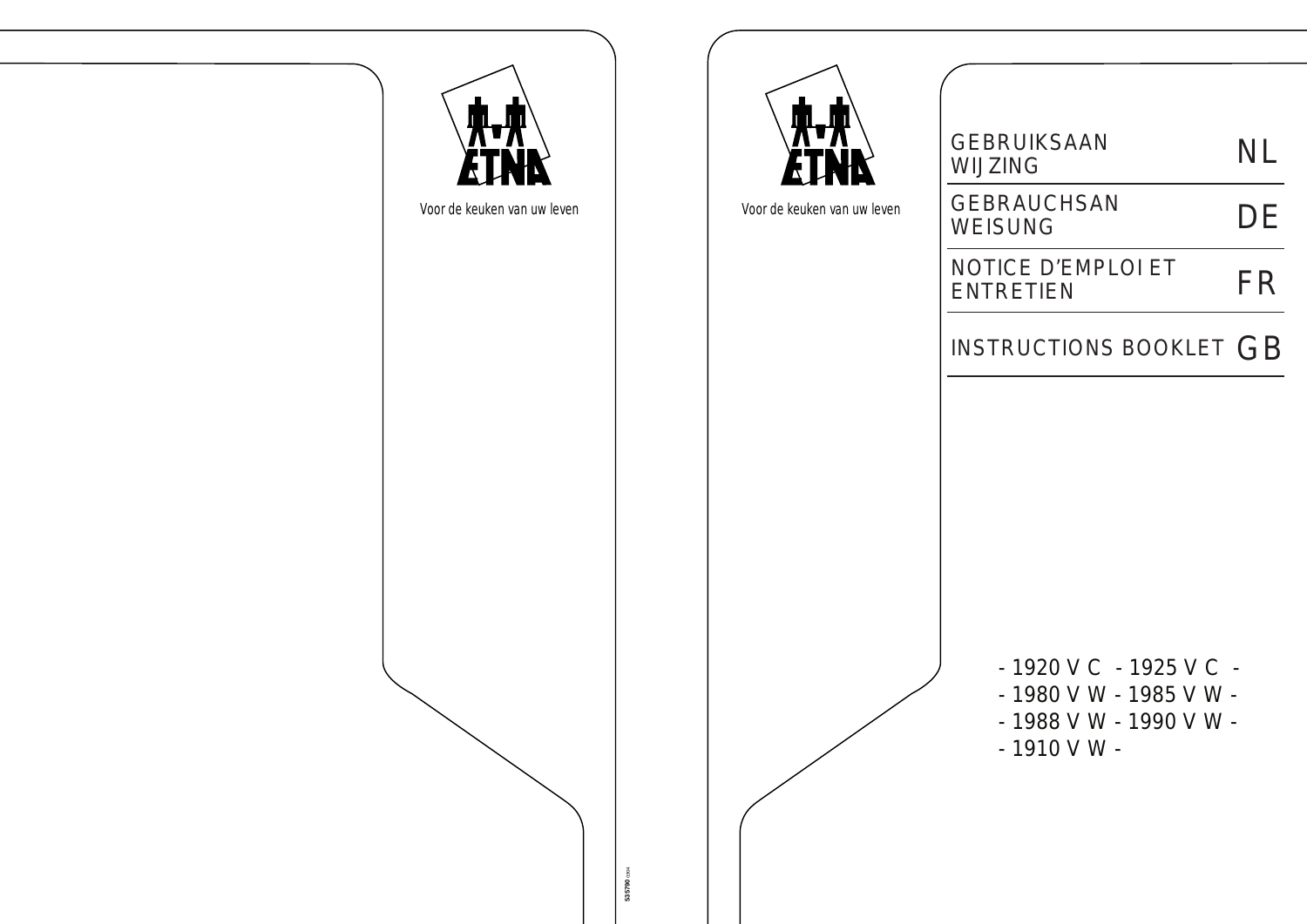Dit produkt voldoet aan de vereisten van de EG richtlijnen:

- Gasapparaten 90/396/EEG
- Laagspanning 73/23/EEG
- Elektromagnetische compatibiliteit (89/336/EEG)
- Materialen gebruikt in contact met levensmiddelen (89/109/EEG)



# Verpakking

Gooi de verpakking van uw apparaat niet weg met het vuilnis, maar scheidt de verschillende materialen (b.v. karton, schuimplastic, enz.) volgens de plaatselijke voorschriften voor het verwerken van afval.

• Dit apparaat mag alleen worden gebruikt voor doeleinden waarvoor het uitdrukkelijk bestemd is, als "kooktoestel"

# Mod.1920

| Gas soort                 | mbar   Inspuiter | <b>Branders</b> |       | Pos. Vermogen kW | Verbruik |
|---------------------------|------------------|-----------------|-------|------------------|----------|
| <b>AARDGAS</b><br>G 25 25 | 1,21             | <b>Sterk</b>    | А     | 3,00             | 333 l/h  |
|                           | 0.94             | Normaal         | $B-C$ | 1,75             | 194 l/h  |
|                           | 0.72             | Sudder          | D     | 1,00             | 111 l/h  |
|                           | 1,35             | Wok             | E     | 3,30             | 366 l/h  |
|                           | 1,60             | Oven            |       | 4,30             | 478 l/h  |
|                           | 1,50             | Grill           |       | 3,80             | 422 l/h  |

Mod. 1925 - 1980 - 1985 - 1988 - 1990 - 1910.

# WERKBLAD

| Gas soort   mbar   Inspuiter   Branders |      |              |       | Pos. Vermogen kW   Verbruik |             |
|-----------------------------------------|------|--------------|-------|-----------------------------|-------------|
| <b>AARDGAS</b>                          | 1.21 | <b>Sterk</b> | A     | 3,00                        | 333 l/h     |
| G 25 25                                 | 0.94 | Normaal      | $B-C$ | 1,75                        | 194 l/h     |
|                                         | 0.72 | Sudder       | D     | 1,00                        | $111$ $1/h$ |
|                                         | 1.35 | Wok          | E     | 3,30                        | 366 l/h     |
|                                         |      |              |       |                             |             |

| <b>MULTIFUNCTIE</b><br><b>OVEN</b>       | <b>WATT</b>      |
|------------------------------------------|------------------|
| <b>BOVEN</b><br><b>ELEMENT</b>           | 1000             |
| <b>ONDER</b><br><b>ELEMENT</b>           | 1700             |
| GRILL<br><b>ELEMENT</b>                  | $1800 +$<br>1000 |
| <b>ELEMENT ROND</b><br><b>VENTILATOR</b> | 2500             |

# Mod. 1925 - 1985 - 1988 - 1990 - 1910.





| NATUURLIJKE CONVECTIE<br>OVEN  |                  |  |
|--------------------------------|------------------|--|
|                                | <b>WATT</b>      |  |
| <b>BOVEN</b><br><b>ELEMENT</b> | 1000             |  |
| ONDER<br><b>ELEMENT</b>        | 1700             |  |
| <b>GRILL</b><br><b>ELEMENT</b> | $1800 +$<br>1000 |  |

Mod. 1980.



# Semi-automatic use with end time setting

Press the end time button. The time of day appears on the display. Set the cooking end time with + button. The AUTO and cooking time symbols light up continuously. The relay contacts switch on. When the cooking end time corresponds to the time of day, the relay and the cooking time symbol switch off. When the cooking time is up, the AUTO symbol flashes, the sound signal rings and both the relay and the cooking time button switch off.

# Manual use

By pressing the manual button the relay contacts switch on, the AUTO symbol switches off and the saucepan symbol lights up. Manual operation can only be enabled after the automatic programme is over or it has been cancelled.

# Automatic use

Press the cooking time or end time button to switch automatically from the manual to the automatic function.

# Semi-automatic use with cooking time setting

Press the cooking time button and set the desired time with + or -. The AUTO and cooking time symbols light up continuously. The relay switches on immediately. When the cooking end time corresponds to the time of day, the relay and cooking time symbol switch off, the sound signal rings and the AUTO symbol flashes.

Press the minutes counter button and set the cooking time with  $+$  or - button.

Before cleaning the appliance*, disconnect the gas general tap and unplug the appliance or disconnect power at the main circuit breaker of the electrical system*. Do not clean the appliance surfaces when still hot.

# ENAMELLED SURFACES

Clean with a damp sponge using soap and water.

Grease can be easily removed using hot water or a specific cleansing agent for enamelled surfaces. Do not use abrasive cleansers.

Do not leave any acid or alkaline substances (lemon juice, vinegar, salt, etc.) on the enamel.

Clean the parts in stainless steel with specific cleansers for stainless steel surfaces.

These detergents must be applied using a soft cloth.

# GRIDS AND BURNERS

To clean the work-top burners, remove them by pulling upwards and soak them for about 10 minutes in hot water with a little detergent. After having cleaned and washed them, wipe them carefully.

Make sure that no burner hole is clogged.

Clean the burners once a week or more frequently if necessary. MAKE SURE YOU HAVE ASSEMBLED THE BURNERS IN A RIGHT WAY.



# CARE AND MAINTENANCE

# Sound signal

The sound signal starts at the end of a programme or of the minutes counter function and it lasts for 15 minutes. To stop it, push any one of the functions buttons.

# Start programme and check

The programme starts 4 seconds after it has been set. The programme can be checked at any time by pressing the corresponding button.

# Setting error

A setting error is made if the time of day on the clock falls within the cooking start and end times.

To correct the setting error, change the cooking time or cooking end time.

The relays switch off when a setting error is made.

# Cancelling a setting

To cancel a setting, press the cooking time button and then press the - button until 00 00 appears on the display. A set programme will automatically cancel on completion.

When the set time is up, the sound signal rings and the bell symbol switches off. The bell symbol lights up when the minutes counter is operating

# Automatic use with cooking time and end time setting

Press the cooking time button and select the length of the cooking time with + or - button. The AUTO and cooking time symbols light up continuously. The relay switches on. By pressing the cooking end time button the next cooking end time appears on the display. Set the cooking end time with  $+$  button. The relay and the cooking time symbol switch off.

The symbol lights up again when the time of day corresponds to the cooking start time. When the cooking time is up, the AUTO symbol flashes, the sound signal rings, the cooking time symbol and the relay switch off.

# Minutes counter

# OVEN DOOR

For some models, the oven door can be disassembled in the following way:

hinges A are provided, for this purpose, with two movable jumpers B; these, once hooked to the hinges slots C, when the door is completely opened, block them. After that lift the door outward carring out the two movements shown in the picture. To do that, operate on the door sides next to the hinges. In order to reassemble the door, introduce the hinges in their relevant slots. Before closing the door, do not forget to remove the movable jumpers B.

Attention, in proximity of the oven door hinges, there is hurt danger.

# OVEN

Clean the enamelled parts with a damp sponge using soap and water. Grease can be easily removed using hot water or a specific cleansing agent for enamelled surfaces. Do not use abrasive cleansers.

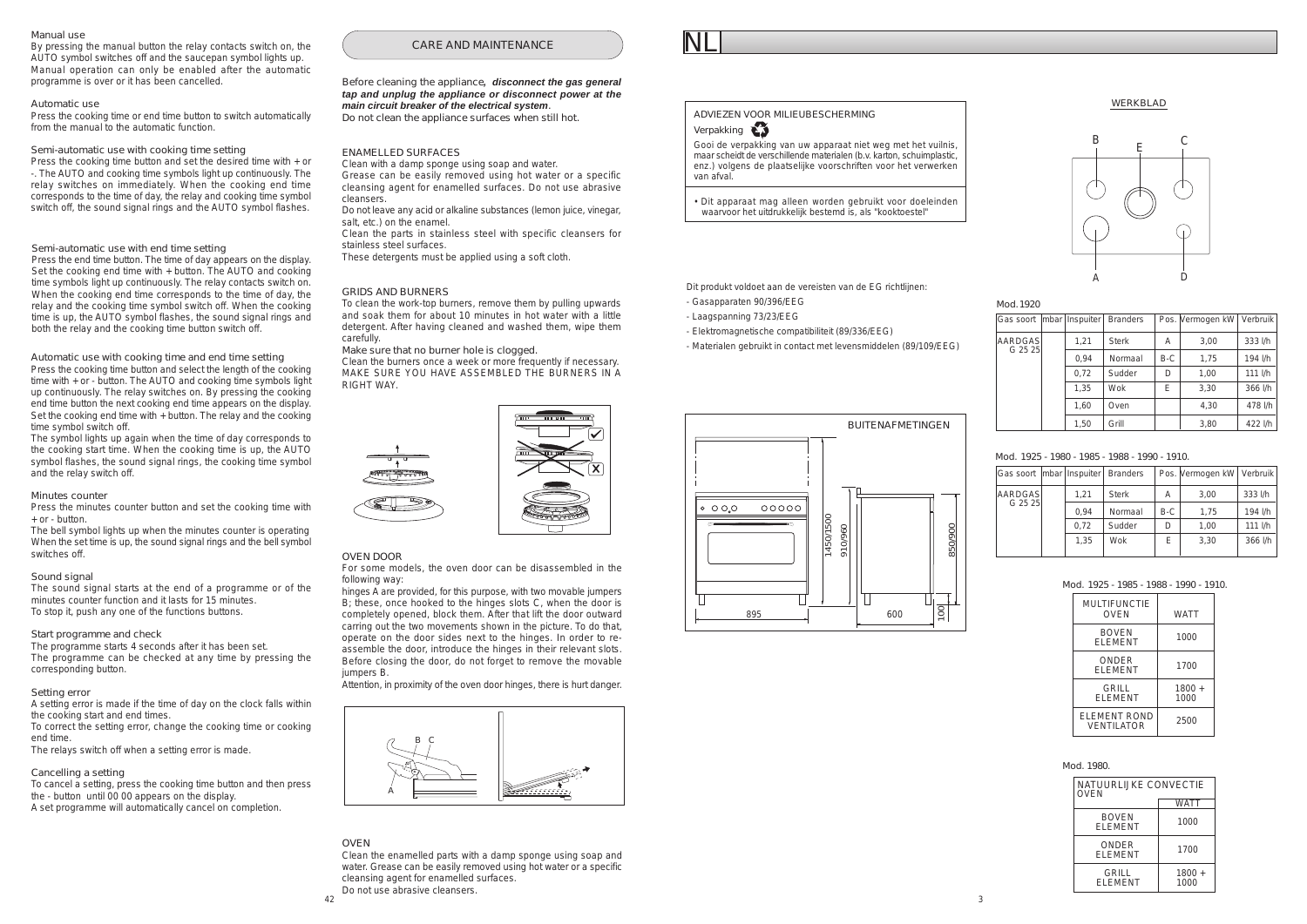





# WAARSCHUWINGEN

Vóór elke reparatie of ingreep moet u *de stekker uit het stopcontact halen en de gaskraan sluiten.*

De erkende monteur is verantwoordelijk voor de correcte installatie in overeenstemming met de geldende veiligheidsnormen.

Het toestel moet volgens de wet worden geaard.

De fabrikant onthoudt zich van iedere aansprakelijkheid voor schade aan personen, dieren of zaken als gevolg van het niet nakomen van de bovengenoemde normen. De technische specificaties staan vermeld op het typeplaatje aan de achterkant van het toestel. De toegepaste regelingen staan weergegeven op een op de verpakking aangebrachte sticker. Gebruik de handgreep van de ovenhendel niet om de oven mee te verplaatsen, of mee uit de verpakking te halen.

Het toestel behoort tot klasse 1 of klasse 2 sub-klasse 1.

Als het gasfornuis het enige gasapparaat is in het vertrek, dan is er een wasemkap nodig boven het gasfornuis voor de natuurlijke en rechtstreekse afvoer van de verbrandingsgassen via een vertikale en rechte afvoerbuis met een lengte die minstens tweemaal zo groot is als de middellijn en met een doorsnede van minstens 100 cm<sup>2</sup>.

Het fornuis is uitgerust met 4 voetjes waarmee het in de hoogte met de meubels kan worden uitgelijnd. Voor de montage ervan moet u het fornuis optillen en de vier voetjes in de speciale openingen met schroefdraad in de hoeken onder het toestel schroeven (zie fig. 1).

# INSTALLATIE

BELANGRIJK: De bekleding van het meubel moet uit warmtebestendig materiaal bestaan (minimaal 90°C). Als het toestel in de nabijheid van meubels moet worden geïnstalleerd moet u de minimale ruimten aanhouden, zoals afgebeeld in de onderstaande tekening.

### GASFORNUIZEN

Deze fornuizen zijn niet aangesloten op een systeem voor de afvoer van de verbrandingsgassen en moeten daarom worden geinstalleerd en aangesloten in overeenstemming met de geldende normen. Er moet vooral aandacht worden geschonken aan de normen m.b.t. de luchtverversing in het vertrek waar het fornuis wordt geplaatst.

# LUCHTVERVERSING IN HET VERTREK

de la connexion sera annoncée par un signal acoustique; pour l'enlever, tourner le poussoir B sans appuyer, sur la position 0.Connexion manuelle: tourner il bouton B sans appuyer sur la position I a  $\sqrt{n}$ .

Wij herinneren eraan dat dit apparaat, in overeenstemming met de geldende normen, uitsluitend mag worden geinstalleerd en gebruikt in een goed geventileerd vertrek met openingen in de muur of met speciale buizen die voortdurend voor voldoende natuurlijke of aangedreven ventilatie zorgen met zowel de aanvoer van de verse lucht die nodig is voor de verbranding als de afvoer van verbrandingsgassen.

The turnspit can be operated turning the knob clockwise on position  $\Box$  (fig B).

Voor de onmisbare aanvoer van verse lucht in het vertrek moet er eveneens een opening in de muur worden gemaakt van minstens 100 cm2 (5,16 cm<sup>2</sup> x kW) die het vertrek rechtsreeks in verbinding stelt met de buitenlucht.

Deze inlaatopening moet dicht bij de vloer liggen, mag niet verstopt komen te zitten, mag de gasbranders niet storen, de afvoer van de verbrandingsgassen niet storen en moet minstens 180 cm lager liggen dan de uitlaatopening.

For a manual operation of the programmer, turn the knob anticlockwise to  $\sqrt{\eta}$ 

De luchtstroomcapaciteit voor de verbranding moet tenminste 2m<sup>3</sup> /h /uur per kW bedragen (zie het dentificatieplaatje voor het totale vermogen).

Als het gasfornuis met andere gasapparaten in hetzelfde vertrek staat, of als het nietmogelijk is om te zorgen voor een rechtstreekse natuurlijke ventilatie en het dus nodig is om te voorzien in een indirekte natuurlijke ventilatie of in een aangedreven ventilatie, dan moet men zich wenden tot een bevoegde vakman voor de installatie van een ventilatiesysteem dat voldoet aan de geldende normen. De plaats voor de in- en uitlaatopeningen moet zo worden gekozen dat er geen hinderlijke tocht ontstaat.



Mise a l'heure de l'horloge: appuyer sur le poussoir et le tourner vers la gauche. Réglage de l'heure initiale: appuyer sur le poussoir A et le tourner vers la gauche.

Réglage de la durée de la connexion: tourner le poussoir B vers la gauche, sans appuyer. La fin

PCI CAMPANIL ANALOGIC Pour la mise à l'heure

Presser et tourner le bouton vers la droite, jusqu'à ce que l'heure exacte apparaisse. En cas d'une fausse manoeuvre, éviter de tourner vers la gauche. Un mécanisme de sécurité protége les composants de l'horloge.

# Réglage sonnerie

Tourner le bouton vers la droite, sans le presser, afin que l'aiguille corresponde au temps de sonnerie désiré. Une fois le temps écoulé la sonnerie retentit sans cesse. Pour l'arrêter, tourner le bouton vers la droite afin que l'aiguille corresponde au symbole de la cloche rayée.

# Setting

To set, press and release the desired function, and within 5 seconds set the time with + and - buttons.

+ and - buttons.

The + and - buttons increase or decrease the time at a speed depending on how long the button is pressed.

# Setting the time

Press any two buttons (cooking time, end time, minutes counter) at the same time, and + or - button to set the desired time. This deletes any previously set programme. The contacts are switched off and the AUTO symbol flashes.









# PROGRAMMATEUR DE CUISSON DEBUT/FIN CUISSON

### TURNSPIT (mod. 1980).

For utilization of the turnspit follow the instructions described .

- Put the food in spit L , paying attention to block it within the two forks F and to balance it, in order to avoid any unnecessary effort in motor R (Fig. C).
- Put the spit on support G, after having put its opposite end into hole P of motor R.
- Place the drip-tray with a little water under the spit.

- To remote the spit, operate in the opposite direction using knob S and protecting glove in isolating wool (fig.C).

# MINUTES COUNTERS

Turn the knob clockwise to set the desired cooking time. The minutes minder can be adjusted from 1 to 60 minutes. A sound signal will inform you that the chosen time is up.

# PROGRAMMER WITH COOKING END TIME

Adjust the cooking time by turning the knob clockwise. Select the cooking time with the relevant knob (max.120 min.). The oven will switch off automatically when the cooking is up.

# Display

| 4-figures, 7-segments diplay for cooking times and time of day. |     |                 |
|-----------------------------------------------------------------|-----|-----------------|
| Cooking time and manual function                                | $=$ | saucepan symbol |
| Automatic function                                              | $=$ | <b>AUTO</b>     |

- 
- Minutes counter  $=$  bell symbol

The symbols light up when the corresponding functions are selected.

# "LED" PROGRAMMER

# Features

24 hours clock with automatic programme and minutes counter.

# Functions

Cooking time, cooking end time, manual position, clock, minutes counter, times to be set up to 23 hours 59 minutes.





INSTRUCTIONS FOR USE OF CONTROL DEVICES (ACCORDING TO THE MODELS)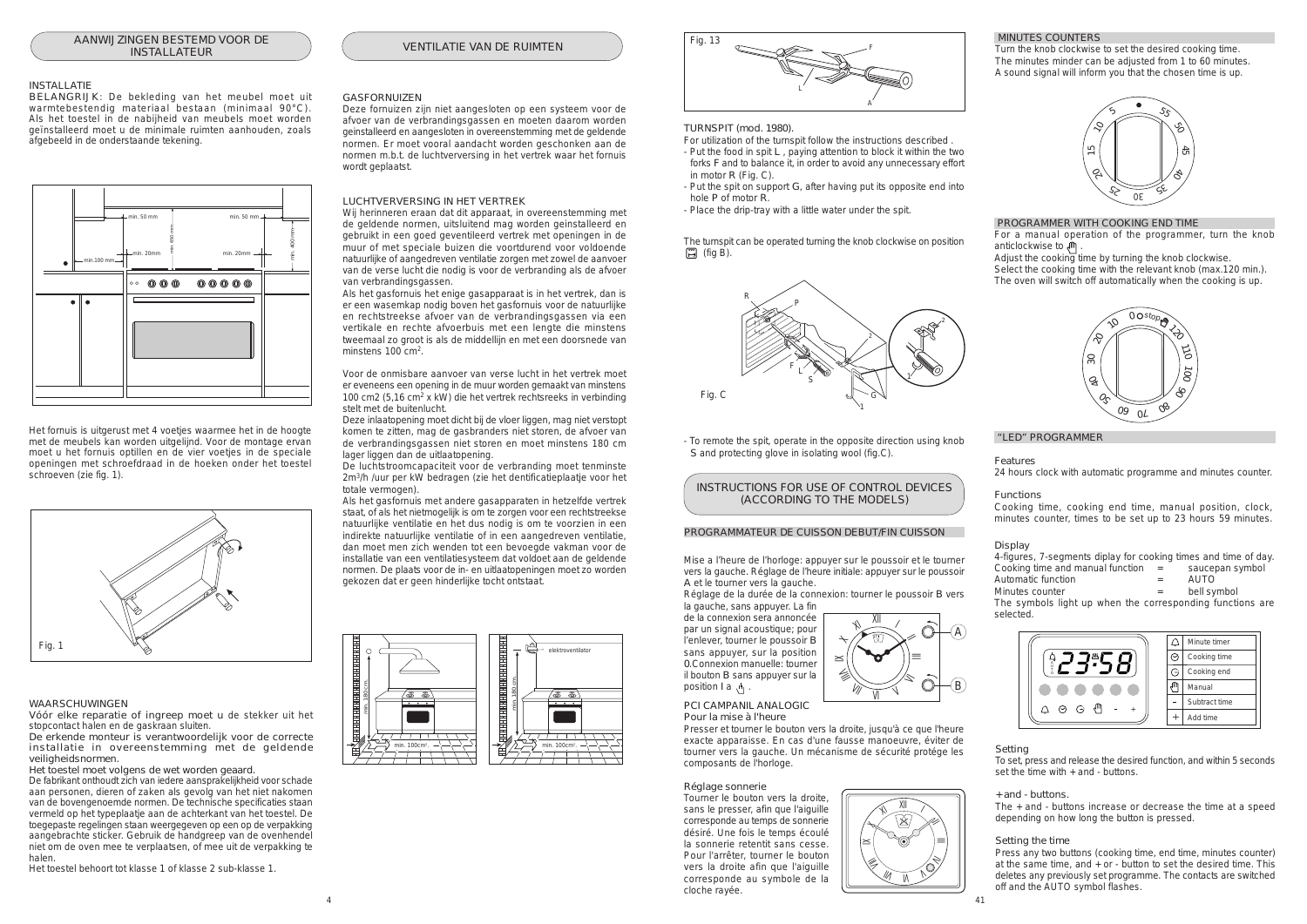# GASAANSLUITINGEN

# ELEKTRISCHE AANSLUITING

| Soorten voedingskabel           |                              |                                |
|---------------------------------|------------------------------|--------------------------------|
| Type toestel                    | Enkelfasige voeding 230 $V<$ |                                |
|                                 | Type kabel                   | Doorsnede                      |
| Gaskookplaat + elektrische oven | Rubber H05 RR-F              | $3 \times 1.5$ mm <sup>2</sup> |



| Soorten voedingskabel   |                                                  |           |
|-------------------------|--------------------------------------------------|-----------|
| Type toestel            | Enkelfasige voeding 230 $V<$                     |           |
|                         | Type kabel                                       | Doorsnede |
| Gaskookplaat + gas oven | Rubber H05 RR-F $\vert$ 3 x 0.75 mm <sup>2</sup> |           |











# **USE OF THE TURNSPIT ( Mod. 1920 )**

# **TAB. C**

WARNING: WARNING: WARNING: WARNING: WARNING: WARNING: WARNING: WARNING: WARNING: WARNING: WARNING: WARNING: WARNING: WARNING: WARNING: WARNING: WARNING: WARNING: WARNING: WARNING: WARNING: WARNING: WARNING: WARNING: WARNIN

# **Electric ignition of grill burner**

Turn the knob clockwise to the grill position  $\Box$  (Fig. 7), then press button  $*$  to ignite the burner.

In case there is no electric current, the burner can also be lighted using a match (fig. 10).

# **USE OF THE GAS GRILL**

## **Burner with safety device**

The turnspit can be operated turning the knob clockwise on position  $\Box$  (fig B).

Repeat the above mentioned procedure, and press the oven knob at the same time. When the burner is on, keep the knob pressed for about 10 seconds (fig.9). In this way the safety valve will be started up. If for any reason the burner flame goes out, repeat the procedure as described above.

- Thread the chicken or the cubes of meat for roasting on the spit **L** , ensuring that it is gripped safely between the two forks **F** and balancing it properly to avoid unnecessary strain on the trasmission **R** (fig 11).
- Put the spit on the support **G**, after having introduced its opposite end in the socket **P** of the transmission **R** (fig 11)
- Put the support **G** completely into the oven so that the bar **I** goes into the socket **H** of the turnspit motor **M** (fig 12).
- Place the drip-tray with some water under the turnspit, on the lowest level
- Fit the deflector **S** onto the centring pins **N** on the top of the oven opening(fig. A )

For utilization of the turnspit follow the instructions described.





- when removing the spit, wear oven mitts, pull out support **G** and use the handgrip **A** operating in the contrary way (fig 13).

# **Burner with safety device**

For burners fitted with safety device, it it necessary to keep on pressing the concerned knob for about 10 seconds after the ignition (fig.9). In this way the safety valve will be started up. If for any reason the burner flame goes out, repeat the procedure as described above.

WARNING: **WARNING:** *Do not operate the ignition for more than 15 seconds. If the burner fails to ignite, leave the oven door open for at least 1 minute before pressing the knob again.*

Wait at least 15 minutes before introducing the food, in order to reach the desired temperature. Below you will find an indicative cooking table (TAB.C).

- geel/groen = voor de aarding "  $\frac{1}{2}$  " (E)
- blauw = voor neutraal "N"
- bruin = voor de fase "L"
- De elektrische kabel mag niet in aanraking komen met delen met temperaturen van meer dan 50°C boven de omgevingstemperatuur.
- Bij gebruik van een stekker voor de aansluiting, moeten de op
- de voedingskabel te monteren stekker en het stopcontact waarin die zal worden gestoken van hetzelfde type zijn (in overeenstemming met de normen).

| <b>FOOD</b>           | TEMP. °C | <b>FOOD</b>           | TEMP. °C |
|-----------------------|----------|-----------------------|----------|
| <b>MEAT</b>           |          | <b>PASTRY</b>         |          |
| <b>ROASTED PORK</b>   | 185-210  | <b>FRUIT CAKE</b>     | 220      |
| <b>ROASTED BEEF</b>   | 250      | MARGHERITA CAKE       | 190      |
| ROASTED VEAL          | 220      | <b>BRIOCHES</b>       | 175      |
| <b>ROASTED LAMB</b>   | 220      | <b>SCONES</b>         | 235      |
| <b>ROASTED HARE</b>   | 230      | RING-SHAPED CAKE      | 190      |
| ROASTED RABBIT        | 235      | PUFF-PASTE            | 200      |
| <b>ROASTED TURKEY</b> | 220      | <b>GRAPES CAKE</b>    | 200      |
| ROASTED GOOSE         | 235      | STRUDEL               | 180      |
| <b>ROASTED DUCK</b>   | 225      | <b>SAVOIA BISCUIT</b> | 290      |
| ROASTED CHICKEN       | 235      | <b>APPLE FRITTER</b>  | 200      |
| <b>ROAST-BEEF</b>     | 200-225  | <b>PUDDING</b>        | 200      |
| <b>FISH</b>           | 200-225  | TOAST                 | 250      |
|                       |          | <b>BREAD</b>          | 230      |

**WARNING:** The grill must be used with the door half-open (see fig.  $A$ ).

Het wordt aanbevolen om te controleren of het gas is afgesteld op

het beschikbare type gas. De aansluiting op het gasnet moet worden uitgevoerd volgens de geldende norm en in overeenstemming met de geldende normen die de plaatsing van een veiligheidskraan op het uiteinde van de netleiding voorschrijven. Na voltooiing van de werkzaamheden voor het aansluiten van het gas moet u de dichting van de verbindingen met water en zeep controleren.

Het uiteinde van de aansluitpijp heeft een schroefdraad. De mogelijke aansluitingen zijn:

Sommige modellen fornuizen kunnen worden aangepast voor een de gasaansluiting links of rechts. Om de gasinlaat te verplaatsen hoeft u slechts de sluitdop en de slangtuit te verwisselen. Als u hiermee klaar bent moet u controleren of er geen gaslekken zijn.

- met behulp van een stijve ijzeren of koperen buis
- met behulp van een flexibele buis van roestvrij staal met ononderbroken wand en mechanische aansluiting in overeenstemming met de normen (maximale lengte van de uitgerekte buis 2.000 mm).

De buis moet rechtstreeks op het kniestuk van het inlaatstuk (zie fig. 2) worden aangesloten.

De aansluiting van het toestel op het elektriciteitsnet moet worden uitgevoerd door gespecialiseerd personeel dat op de hoogte is van de geldende veiligheidsnormen.

Het toestel moet volgens de wet worden geaard. Alvorens de elektrische aansluiting tot stand te brengen moet u de efficiëntie van de aarding controleren.

Controleer of de afslagschakelaar en de elektrische installatie thuis geschikt zijn voor de belasting van het toestel. Bij de aansluiting op het lichtnet moet tussen het toestel en het net een aan de belasting aangepaste meerpolige schakelaar worden geïnstalleerd met een minimumopening van de contactpunten

van 3 mm, overeenkomstig de geldende normen. De geel/groende aardgeleider mag niet door de schakelaar worden onderbroken.

Belangrijk: de geleiders van de kabel hebben de volgende kleuren:

# VERVANGING VAN DE KABEL

Bij beschadiging van de kabel moet u hem als volgt vervangen: - open de aansluitdoos zoals afgebeeld in de onderstaande figuur;

- draai schroef "A" die de kabel blokkeert, los;
- vervang de kabel met een andere, even lange, kabel en overeenkomstig de in de tabel beschreven karakteristieken;
- de "geel/groene" aardgeleider moet op klem  $\frac{n+n}{n}$  worden aangesloten en circa 10 mm langer zijn dan de stroomgeleiders;
- de neutrale "blauwe" geleider moet op de klem met de letter "N" worden aangesloten;
- de stroomgeleider moet worden aangesloten op de klem met de letter "L".



Fit the deflector **S** onto the centring pins **N** on the top of the oven opening . Then gently close the oven door against the deflector.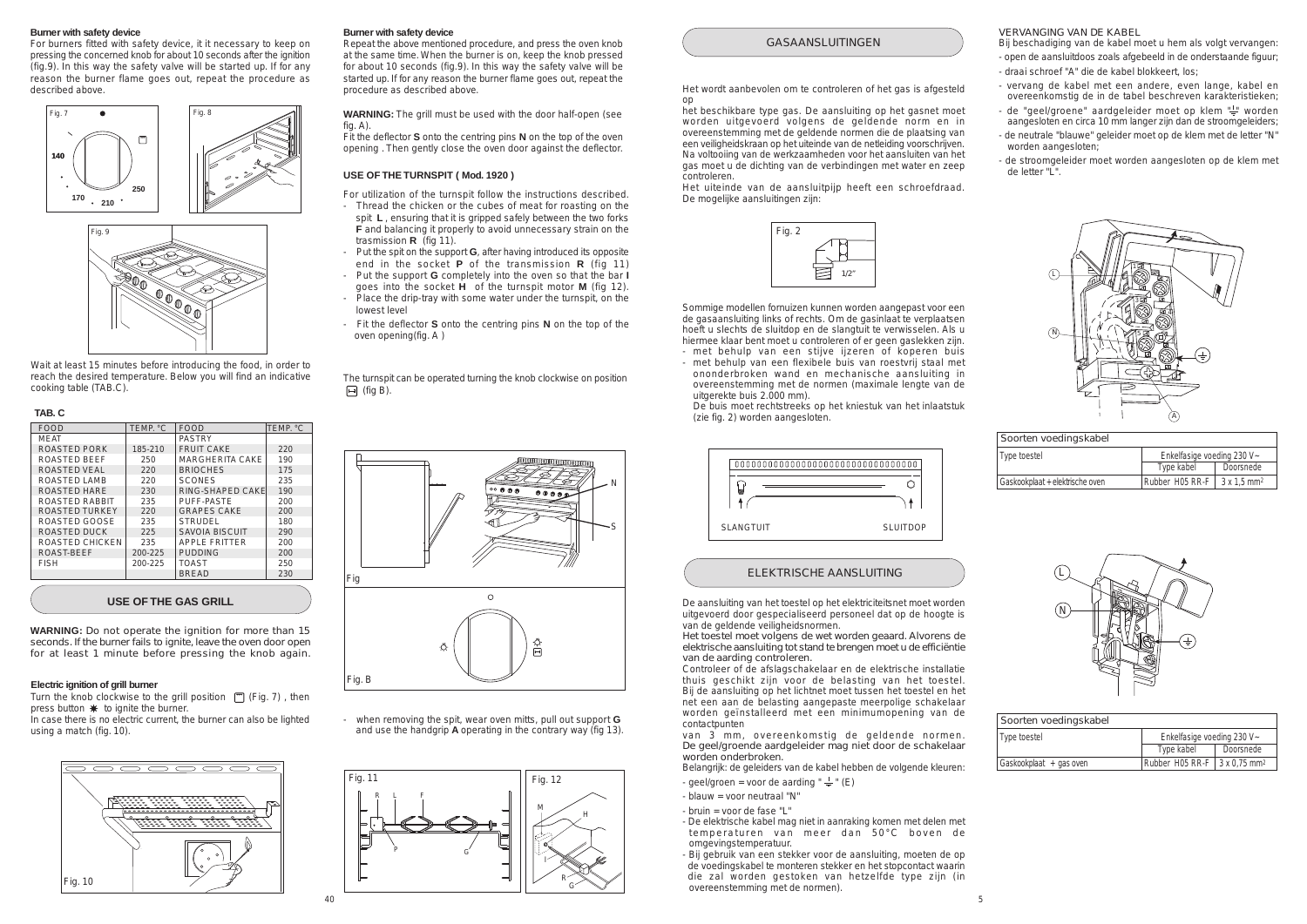

# $\Box$







# GAS OVEN (mod. 1920).

MULTIFUNCTIONAL OVEN mod. 1925 - 1985 - 1988 - 1990 - 1910

The oven is fitted with:

• a lower heating element;

• an upper heating element;

• a circular heating element surrounding the fan. N.B.: Always set the temperature on the thermostat knob before selecting any of the functions.

#### Oven thermostat knob

To obtain an oven temperature between 60°C and MAX°C, turn the knob clockwise.

Manette commutateur du fou

En tournant vers le sens des aiguilles d'une montre la manette du commutateur, selon le type de four, il est possible de sélectionner une des fonctions suivantes.



#### Note:

All the functions mentioned above switch the oven internal light on. A warning light on the control panel will stay lit until the temperature is reached; after it will light up intermittently. Always use the oven with the oven door closed

When you turn the control knob to this position, the light will be on for all the following operations.

# 圆

Defrosting with fan

The air at ambient temperature is distributed inside the oven for defrosting food very quickly and without proteins adulterations.

# Natural convection

Both the lower and upper heating elements operate together. This is the traditional cooking, very good for roasting joints, ideal for biscuits, baked apples and crisping food.

You obtain very good results when cooking on a shelf adjusting the temperature between 60 and MAX°C.

# 网

Fan oven

Note: ovens with separate thermostat and commutator. When the functions  $\boxed{\Box}$  are used, place the thermostat knob between  $180 \div 200^{\circ} \overline{C}$  as maximum temperature.

The temperature shown on the control panel corresponds to the temperature in the oven centre only when the functions selected are  $\Box$  or  $\circledR$ 

# Ō.

Both the fan and the circular heating element operate together. The hot air adjustable between 60 and MAX°C is evenly distributed inside the oven. This is ideal for cooking several types of food (meat, fish) at the same time without affecting taste and smell. It is indicated for delicate pastries.

# $\Box$

Medium grill



It is indicated for grilling and gratinating small quantities of traditional food.

The thermostat knob must be placed on the maximum position.

# $\Box$

Total grill

It is indicated for grilling and gratinating traditional food. Turn the thermostat control knob to the 200°C position.

# 圆

Fan assisted total grill

The air which is heated by the grill heating element is circulated by the fan which distributes the heat on the food.

The fan assisted grill replaces perfectly the turnspit. You can obtain very good results also with large quantities of poultry, sausage, red meat. Turn the thermostat control knob to the 200°C position.

# $\mathbb{E}$

Air forced lower heating element

The air which is heated by the lower heating element is circulated by the fan which distributes the heat on the food.

This function can be used to sterilize food. This function can be used between 60 and MAX°C.

# Grill + turnspit

It is indicated for grilling and gratinating traditional food. Turn the thermostat control knob to the 200°C position.

# Upper heating element

It is indicated for warming up pre-cooked food when placing the grid on the second shelf from the top, or for defrosting pastry placing the grid on the first shelf from the bottom. This function can be used between 60 and Max°C.

# $\Xi$

#### Use of the oven

#### ATTENTION:

)Electric ignition of oven burner (according to the medels) Turn the knob anti-clockwise to the maximum position (Fig. 7) , then press button  $\ast$  to ignite the burner. In case there is no electric current, the burner can also be lighted using a match (fig. 8).

WARNING: *Do not operate the ignition for more than 15 seconds. If the burner fails to ignite, leave the oven door open for at least 1 minute before pressing the knob again.*

# WAARSCHUWINGEN

**Vóór elke reparatie of ingreep moet u** *de stekker uit het stopcontact halen en de gaskraan sluiten.*

De fabrikant onthoudt zich van iedere aansprakelijkheid voor schade aan personen, dieren of zaken als gevolg van het niet nakomen van de bovengenoemde normen.

**De gebruikte ovenlamp** is van een speciaal type dat bestendig is tegen hoge temperaturen. Om hem te vervangen moet u als volgt te werk gaan: demonteer het beschermende glas (A) en vervang de verbrande lamp met een vergelijkbaar type en plaats vervolgens het glas weer terug.

# **DEMONTAGE VAN DE KOOKPLAAT**

Indien u vanwege reparaties of vervangingen bij de componenten in het toestel moet komen, moet u:

de roosters verwijderen, de branders en vlamverdelers verwijderen (zie fig. 3), de, aan de bovenkant van de kookplaat zichtbare schroeven

"V" losdraaien (zie fig. 4). De kookplaat demonteren door de 4 schroeven

"A" aan de achterkrant los te draaien (zie fig. 5). Vervolgens kunt dekookplaat optillen en bij de componenten aan de binnenkant komen.

- Als u ook het bedieningspaneel wilt verwijderen hoeft u alleen maar de 4 schroeven **B** aan de binnenkant, waarmee het paneel aan de voorkant van de oven is bevestigd, los te draaien (Fig.6).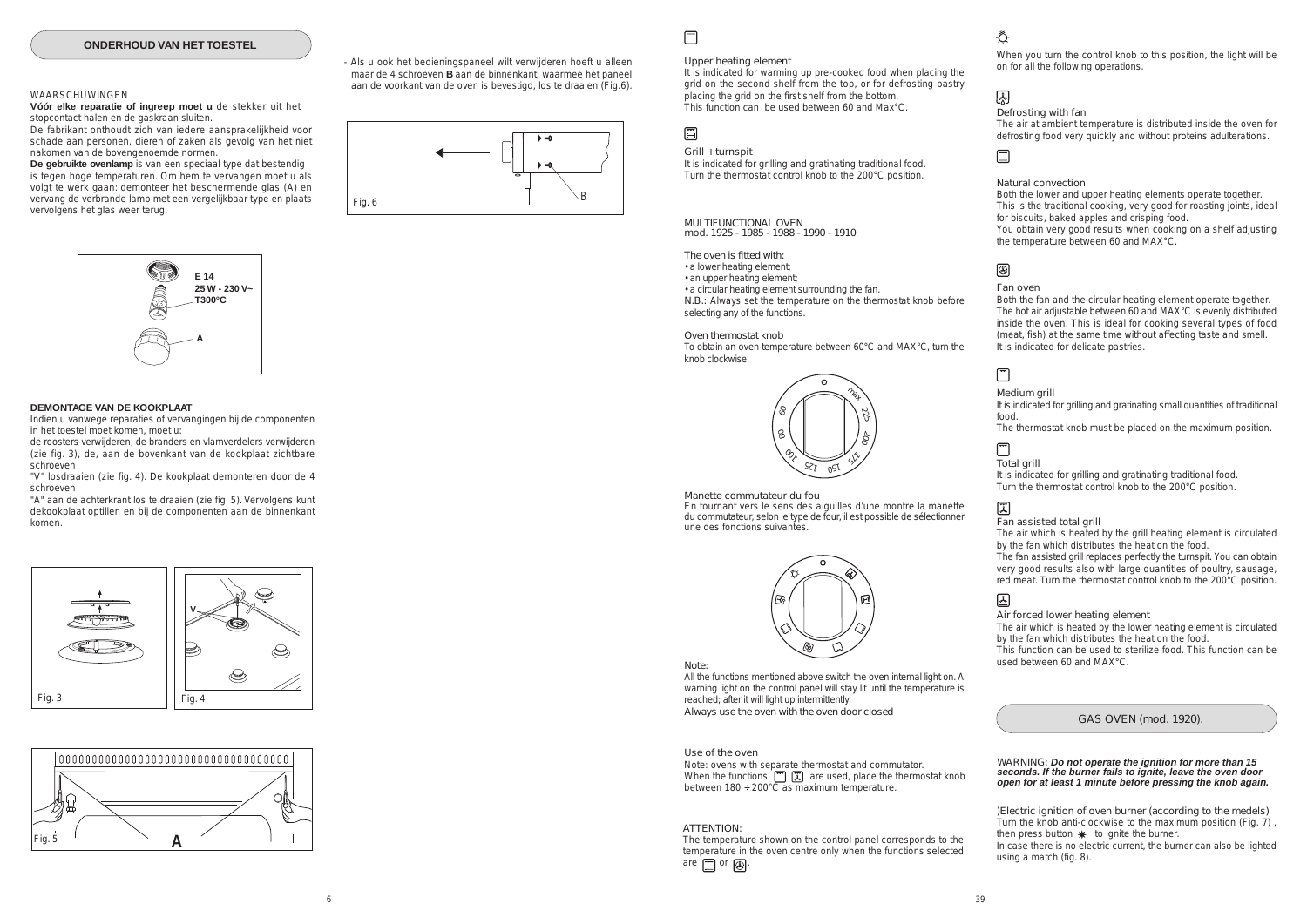# WAARSCHUWINGEN

| <b>Brander</b> | diameter<br>minimale | diameter<br>maximale |
|----------------|----------------------|----------------------|
| Sterk          | 180 mm.              | 220 mm.              |
| Normaal        | $120$ mm.            | $200$ mm.            |
| Suddor         | 80 mm.               | $160$ mm.            |
| Wok            | $220$ mm.            | 260 mm.              |

NATURAL CONVECTION OVENS (mod.1980) The oven is fitted with: • a lower heating element; • an upper heating element;



N.B.: Always set the temperature on the thermostat knob before selecting any of the functions.

When you turn the control knob to this position, the light will be on for all the following operations.

# □

Both the lower and upper heating elements operate together. This is the traditional cooking, very good for roasting joints, ideal for biscuits, baked apples and crisping food. You obtain very good results when cooking on a shelf adjusting

# **Oven thermostat knob**

To obtain an oven temperature between 60°C and MAX°C, turn the knob clockwise.

#### **Oven commutator knob**

Depending on the type of oven, it is possible to select one of the following functions turning the commutator knob clockwise.



# Lower heating element

This function is particularly indicated for cooking from the bottom, warming up food or sterilizing glass jars.

It is also indicated for food requiring long and slow cookings, i.e. casserole.

This function can be used between 60and Max°C.

# Natural convection

Note: ovens with separate thermostat and commutator. When the function  $\mathbb{\bar{F}}$  is used, place the thermostat knob between  $180 \div 200^{\circ}$ C as maximum temperature.

# ۰Õ.

the temperature between 60 and Max°C.

# $\Box$

# USE OF THE ELECTRIC OVEN

The first time the oven is used, it may give off acrid smells, caused by the first heating of isolating panels glue surrounding the oven (it is necessary to heat up the oven at the maximum temperature for about 30-40 minutes with closed door). It is something normal, and in case it will occur, wait for the smoke to stop before introducing the food into the oven.

The oven is fitted with: a rod shelf for cooking food contained in oven dishes or placed directly on the rod shelf itself, a drip-tray for cooking sweets, biscuits, pizzas, etc., or for collecting juices and fats from food cooked directly on the rod shelf.

Note: The following tables give the main points for cooking some of the most important dishes. The cooking times recommended in these tables are approximate. After a few tries, we are sure that you will be able to adjust the times to get the results you want.

#### Conventional cooking table

# Fan oven cooking table

# Use of the oven

| Dish                      | Temp. °C. | <b>Minutes</b> | Weight kg. |
|---------------------------|-----------|----------------|------------|
| Firs courses              |           |                |            |
| Lasagne                   | 200-220   | 20-25          | 0,5        |
| Oven pasta                | 200-220   | 25-30          | 0,5        |
| Creole rice               | 200-230   | 20-25          | 0,5        |
| Pizza                     | 210-230   | 30-45          | 0,5        |
| Meat                      |           |                |            |
| Roast veal                | 160-180   | 65-90          | $1 - 1, 2$ |
| Roast pork                | 160-170   | 70-100         | $1 - 1, 2$ |
| Roast ox                  | 170-190   | 40-60          | $1 - 1, 2$ |
| Roast beef joint          | 170-180   | 65-90          | $1 - 1, 2$ |
| Roast fillet beef (rare)  | 180-190   | 40-45          | $1 - 1, 5$ |
| Roast lamb                | 140-160   | 100-130        | 1,5        |
| Roast chicken             | 180       | 70-90          | $1 - 1, 2$ |
| Roast duck                | 170-180   | 100-160        | $1, 5 - 2$ |
| Roast goose               | 160-180   | 120-160        | $3 - 3.5$  |
| Roast turkey              | 160-170   | 160-240        | 5 approx.  |
| Roast rabbit              | 160-170   | 80-100         | 2 approx.  |
| Roast hare                | 170-180   | $30 - 50$      | 2 approx.  |
| Fish                      | 160-180   | acc. to weight |            |
| Sweets (pastries)         |           |                |            |
| Fruit flan                | 180-200   | $40 - 50$      |            |
| Plain sandwich cake       | 160-180   | 35-45          |            |
| Sponge sandwich cake      | 200-220   | $40 - 45$      |            |
| Sponge cake               | 200-230   | 25-35          |            |
| Currant cake              | 230-250   | 30-40          |            |
| <b>Buns</b>               | 170-180   | 40-60          |            |
| Strûdel                   | 160       | 25-35          |            |
| Cream slices              | 180-200   | 20-30          |            |
| Apple fritters            | 180-200   | 18-25          |            |
| Sponge finger pudding     | 170-180   | 30-40          |            |
| Sponge finder biscuits    | 150-180   | 50-60          |            |
| <b>Toasted sandwiches</b> | 230-250   | 7              |            |
| Bread                     | 200-220   | 40             |            |

- Op de lijst vindt u bij elke knop de volgende symbolen afgebeeld:
- Geen vlam  $\bullet$  kraantje gesloten
- -
- Grote vlam maximumopening
- $-$  Kleine vlam  $\bullet$  minimumopening

| Dish              | Temp. °C. | <b>Minutes</b> |
|-------------------|-----------|----------------|
| Fish              | 180-240   | acc. to size   |
| Meat              |           |                |
| Roast ox          | 250       | 30 per kg.     |
| Roast veal        | 200-220   | 30 per kg.     |
| Chicken           | 200-240   | 50 about       |
| Duck and goose    | 220       | acc. to weight |
| Leg of mutton     | 250       | 30 per kg.     |
| Roast pork        | 250       | $60$ per kg.   |
| Soufflets         | 200       | $60$ per kg.   |
| Sweets (pastries) |           |                |
| Tea-cake          | 160       | 50-60          |
| Sponge finger     | 160       | $30 - 50$      |
| Shortcrust pastry | 200       | 15             |
| Puff pastry       | 250       | 15             |
| Fruit flan        | 200-220   | 30             |
| Meringues         | 100       | 60             |
| Quiches, etc.     | 220       | 30             |
| 4 quarters        | 120-140   | 60             |
| <b>Buns</b>       | 160-180   | 45             |



All the functions mentioned above switch the oven internal light on. A warning light on the control panel will stay lit until the temperature is reached; after it will light up intermittently. Always use the oven with the oven door closed.

# *Geachte klant*

*Uw nieuwe fornuis is geïnstalleerd en U kunt uiteraard niet wachten om het uit te proberen. Alvorens echter tot ingebruikneming over te gaan, verzoeken wij U dit boekwerkje zorgvuldig door te lezen (het bevat alle praktische aanwijzingen en aanbevelingen die U in staat zullen stellen Uw apparaat beter te kennen en er zo veel mogelijk plezier van te beleven) en de installatie door een erkend installateur uit te laten voeren.*

# LET OP:

- Alvorens het toestel in gebruik te nemen moet u niet vergeten om de plastic afschermingen van sommige onderdelen (bedieningspaneel, roestvrijstalen delen enz..), te verwijderen.
- Gebruik het toestel niet voor het opwarmen van de ruimte.
- Wij raden u dringend aan om, als u het toestel niet gebruikt *de elektrische verbinding te verbreken en de gaskraan te sluiten.*

#### IN GEVAL VAN BRAND:

• In geval van brand, moet *u de hoofdkraan van het gas sluiten en de elektrische verbinding verbreken*; gooi nooit water op brandende of kokendhete olie.

• Bewaar geen brandbare producten of spuitbussen in de buurt van het toestel en spuit nooit in de buurt van de aangestoken branders.

# VOOR DE VEILIGHEID VAN UW KINDEREN EN UZELF

• Plaats geen voor kinderen aantrekkelijke voorwerpen op het toestel.

- Houd kinderen uit de buurt van het toestel; houd er rekening mee dat sommige onderdelen van het toestel of de gebruikte pannen heel heet en gevaarlijk worden, zowel tijdens het gebruik als gedurende de voor de afkoeling na het doven noodzakelijke tijd.
- Let goed op de handvatten van de pannen, draai ze zo dat kinderen de pannen niet kunnen omgooien.
- Draag geen wijde kleding en dergelijke als de branders zijn aangestoken; brandend textiel kan ernstige wonden veroorzaken.

## WAARSCHUWINGEN MET BETREKKING TOT DE OVEN:

Bij gebruik van de oven of de grill worden de bereikbare delen zeer heet, het verdient aanbeveling om kinderen uit de buurt van het toestel te houden.

- Kook geen voedsel op de bodem van de oven.
- Let goed op als u in de buurt van de scharnieren van de ovendeur bezig bent, u kunt zich er gemakkelijk aan verwonden.
- Sta niet toe dat kinderen op de ovendeur zitten of ermee spelen. Gebruik de ovendeur niet als kruk.

# LADE ONDER

Plaats nooit ontvlambaar materiaal of plastic gerei in de bordenwarmer (onder de ovenruimte).

## VOOR DE FORNUIZEN MET EEN GLAZEN DEKSEL

Tijdens het gebruik mag het glazen deksel niet met de pannen in aanraking komen en na het gebruik mag het pas worden gesloten als de branders of plaatjes zijn afgekoeld.

# ALGEMENE TIPS EN<br>
WALGEMENE TIPS EN GEBRUIK VAN DE KOOKPLAAT

# GEBRUIK VAN DE GASBRANDERS

De minimumstand bevindt zich op het eind van de draaiing linksom van de knop. Alle functiestanden moeten worden gekozen uit de standen tussen het maximum en het minimum, nooit tussen het maximum en de gesloten stand.

Om een brander te ontsteken moet u de knop ervan indrukken en linksom draaien tot in de maximumstand; tegelijkertijd moet u de knop voor de elektrische ontsteking op het bedieningspaneel dat herkenbaar is aan het symbool  $\ast$  of  $\ast$ ), indrukken. Als de elektrische stroom ontbreekt kan de brander ook met een lucifer worden ontstoken.

# AUTOMATISCHE ELEKTRISCHE ONTSTEKING (afhankelijk van modellen )

Om een brander te ontsteken moet u de knop ervan indrukken en linksom draaien tot in de maximumstand. Als u de knop ingedrukt

houdt zal de automatische ontsteking van de brander worden ingeschakeld.

Als de elektrische stroom ontbreekt, kan de brander ook met een lucifer worden aangestoken.

# ENERGIEBESPARING

• De doorsnede van de bodem van de pan moet geschikt zijn voor de diameter van de brander. De vlam van de brander mag nooit voorbij de pandiameter reiken.

•Gebruik pannen met een platte bodem.

• Gebruik, indien mogelijk een deksel. Dit maakt het mogelijk om lagere standen te gebruiken.

• Kook groente, aardappelen, enz., met weinig water om de kooktijden te beperken.

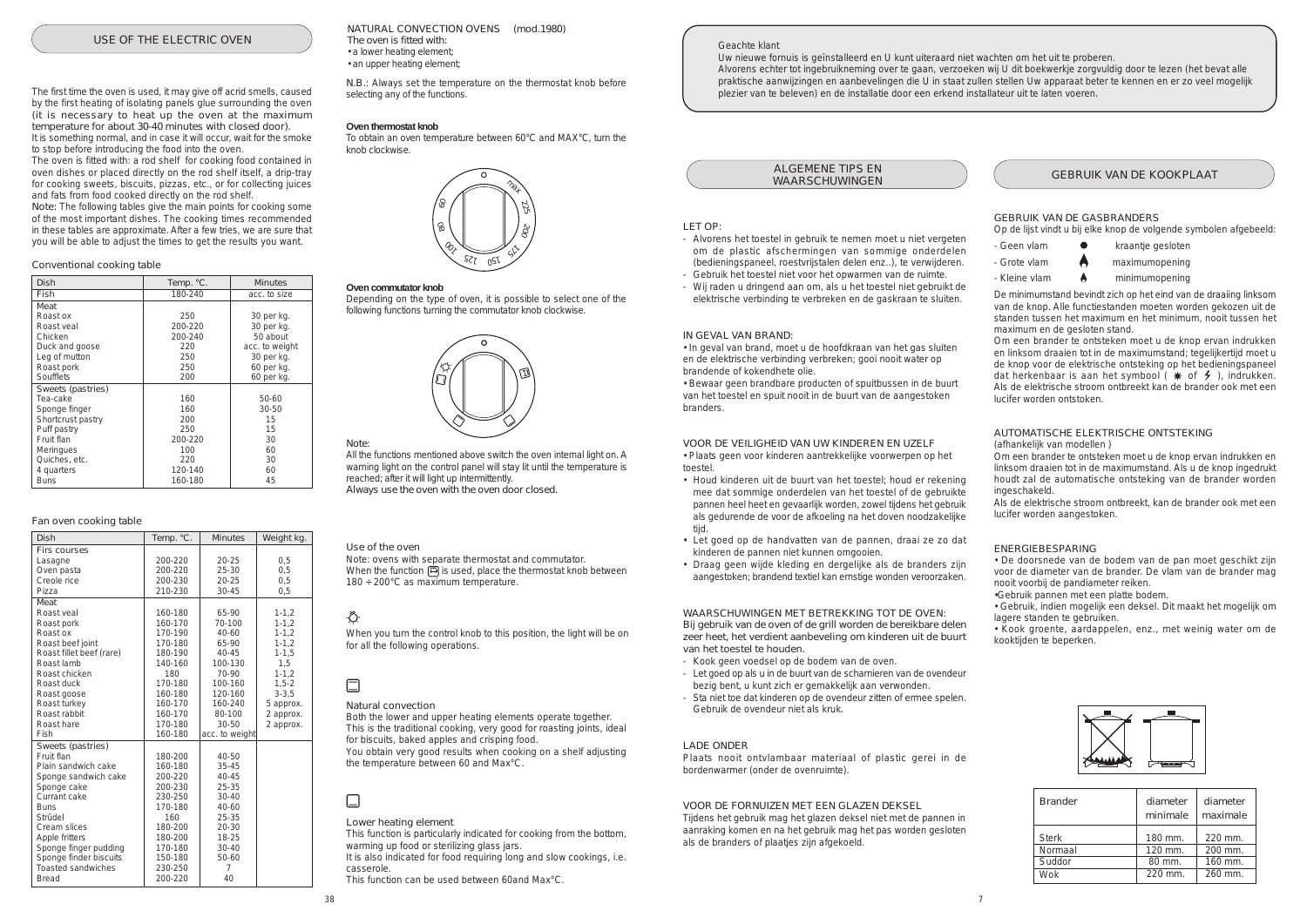# GEBRUIK VAN DE ELEKTRISCHE OVEN

### Kooktabel traditioneel systeem

# Kooktabel met warme lucht

| Gerecht        | Temp. °C.               | Minuten      |  |
|----------------|-------------------------|--------------|--|
| Vis            | 180-240 sec. afmetingen |              |  |
| Vlees          |                         |              |  |
| Ossengebraad   | 250                     | 30 per kg.   |  |
| Kalfsgebraad   | 200-220                 | $60$ per kg. |  |
| Kip            | 200-240                 | 50 circa     |  |
| Eend of gans   | 220                     | sec. gewicht |  |
| Schapenbout    | 250                     | 30 per kg.   |  |
| Varkensgebraad | 250                     | $60$ per kg. |  |
| Soufflés       | 200                     | $60$ per kg. |  |
| Gebak (banket) |                         |              |  |
| Lange vingers  | 160                     | $30 - 50$    |  |
| Zandtaartdeeg  | 200                     | 15           |  |
| Bladerdeeg     | 250                     | 15           |  |
| Vruchtentaart  | 200-220                 | 30           |  |
| Schuimpjes     | 100                     | 60           |  |
| Soufflé        | 220                     | 30           |  |
| 4 Quarts       | 120-140                 | 60           |  |
| Croissants     | 160-180                 | 45           |  |
|                |                         |              |  |

| Gerecht              | Temp. °C. | Minuten      | Gewicht kg. |
|----------------------|-----------|--------------|-------------|
| Voorgerechten        |           |              |             |
| Lasagne uit de oven  | 200-220   | 20-25        | 0,5         |
| Pasta uit de oven    | 200-220   | 25-30        | 0,5         |
| Creoolse rijst       | 200-230   | 20-25        | 0,5         |
| Pizza                | 210-230   | 30-45        | 0,5         |
| <b>Vlees</b>         |           |              |             |
| Kalfsgebraad         | 160-180   | 65-90        | $1 - 1, 2$  |
| Varkensgebraad       | 160-170   | 70-100       | $1 - 1, 2$  |
| Ossengebraad         | 170-190   | 40-60        | $1 - 1, 2$  |
| Rundergebraad        | 170-180   | 65-90        | $1 - 1, 2$  |
| Rosbief              | 180-190   | 40-45        | $1 - 1, 5$  |
| Lamsgebraad          | 140-160   | 100-130      | 1,5         |
| Gebraden kip         | 180       | 70-90        | $1 - 1, 2$  |
| Gebraden eend        | 170-180   | 100-160      | $1,5-2$     |
| Gebraden gans        | 160-180   | 120-160      | $3 - 3.5$   |
| Gebraden kalkoen     | 160-170   | 160-240      | 5 ca.       |
| Gebraden konijn      | 160-170   | 80-100       | 2 ca.       |
| Gebraden haas        | 170-180   | $30 - 50$    | 2 ca.       |
| <b>Vis</b>           | 160-180   | sec. gewicht |             |
| Gebak (banket)       |           |              |             |
| Vruchtentaart        | 180-200   | $40 - 50$    |             |
| Tulband              | 160-180   | $35 - 45$    |             |
| Bisquitdeeg          | 200-220   | $40 - 45$    |             |
| Cake                 | 200-230   | 25-35        |             |
| Druivenfocaccia      | 230-250   | $30-40$      |             |
| Croissants           | 170-180   | 40-60        |             |
| Strüdel              | 160       | 25-35        |             |
| Zoet bladerdeeggebak | 180-200   | 20-30        |             |
| Appelflappen         | 180-200   | 18-25        |             |
| Langevingerpudding   | 170-180   | 30-40        |             |
| Lange vingers        | 150-180   | 50-60        |             |
| <b>Toasts</b>        | 230-250   | 7            |             |
| <b>Brood</b>         | 200-220   | 40           |             |



# RECCOMANDATIONS AND PRECAUTIONS

# ATTENTION:

- Before using the appliance, do not forget to remove the plastic films protecting some parts of the appliance (facia-panel, parts in stainless steel, etc.)
- Do not use the appliance as a space heater.
- When the appliance is not in use, we recommend *to disconnect the current and to close the gas general tap.*

The following symbols are on the control panel next to each knob: - Black circle  $\bullet$  gas off

- 
- $-Large$  flame  $\qquad \qquad \bigwedge$  maximum setting
- 
- $-$  Small flame  $\qquad \qquad \bullet$  minimum setting

#### IN CASE OF FIRE:

To turn on a burner, press the knob corresponding to the selected burner and turn it anticlockwise to the max position; simultaneously pressing the electric ignition button on the control panel marked with symbol  $(* or 5)$ .

- In case of fire, close *immediately the main valve of the gas pipe line, disconnect current* and never pour water on firing oil in any case.
- Do not store flammable products or aerosol containers near the burners, and do not vaporize them near lighted burners.

# FOR YOUR SAFETY AND THE ONE OF YOUR CHILDREN.

- Do not store items that are attractive to children above or near the appliance.
- Keep children well away from the appliance: do not forget that some parts of the appliance or of the pans become very hot and dangerous during use, and also for all the time necessary to cool down.
- In order to avoid any unintentional fall down, pan handles should be turned to the back of the cooker, not out to the room or over adjacent burners.
- When cooking, do not use clothes with large flaving and flammable sleeves; in case of firing you can suffer very serious harms.

# WARNING - OVEN:

When the oven or the grill are in use, accessible parts can become very hot; it is necessary to keep children well away from the appliance.

- Never cook food on the lower wall of the oven.
- In case of careless use, in proximity of the oven door hinges, there is hurt danger.
- Do not let children sit down or play with the oven door. Do not use the drop down door as a stool to reach above cabinets.

#### WARMING CABINET

You must not place inflammable materials or plastic utensils in the warming cabinet (placed below the oven).

# FOR APPLIANCES WHIT GLASS COVER LID

Opmerking: ovens met gescheiden thermostaat en functiekeuzeknop. Bij gebruik van de  $\overline{F}$  functie, moet u de thermostaatknop tussen de 180 ÷ 200 $\overline{C}$  als maximum temperatuur zetten.

While using the appliancemake sure that the glass lid does not touch any pan. After use never close the glass lid while the burners or the electric hotplates are still hot

# WORK-TOP USE

# USING GAS BURNERS

# 口 Natuurlijke convectie

The minimum position is at the end of the anti-clockwise rotation of the knob. All operation positions must be chosen between the positions of max. and min., never choose them between max. and off.

# ELECTRIC IGNITION (according to the models)

In case there is no electric current, the burner can also be lighted using a match.

AUTOMATIC ELECTRIC IGNITION (according to the models) To turn on a burner, press the knob corresponding to the selected burner and turn it anticlockwise to the max position. Keeping the knob pressed, the electric automatic ignition of the burner will be started up.

In case there is no electric current, the burner can also be lighted using a match.

# ENERGY SAVING TIPS

• The diameter of the pan bottom should be the same as that of the burner. The burner flame must never come out from the pans diameter.

• Use flat-bottomed pans only.

- Whenever possible, keep a lid on the pan while cooking.
- You will not need as much heat.

• Cook vegetables, potatoes, etc. with as little water as possible to reduce cooking times.



# *Dear client,*

*Your new cooker has been installed and you will certainly be keen to try it out.*

*Before using your cooker for the first time, we would ask you to carefully read through the manual (it contains a lot of information and recommendations which will help you become more familiar with your appliance and to make better use of it) and to have your appliance installed by an authorised technician.*

| <b>BURNERS</b>      | <b>PANS</b>        |                   |  |
|---------------------|--------------------|-------------------|--|
|                     | $\varnothing$ min. | $\varnothing$ max |  |
| <b>RAPIDE</b>       | 180 mm             | $220$ mm          |  |
| <b>SEMIRAPIDE</b>   | $120 \text{ mm}$   | $200$ mm          |  |
| <b>AUXILIARY</b>    | $80 \text{ mm}$    | $160$ mm          |  |
| <b>TRIPLE CROWN</b> | $220$ mm           | 260 mm            |  |

Bij de eerste ontsteking van de oven kan zich een scherpe lucht verspreiden, als gevolg van de eerste verwarming van de lijm van de isolatiepanelen die de ovenruimte omringen (het verdient aanbeveling om hem bij een gesloten deur 30-40 minuten lang op de maximumtemperatuur op te warmen). Dit is een absoluut normaal fenomeen en, als dit zich mocht voordoen, moet u wachten tot de rook verdwijnt alvorens er etenswaren in te zetten.

De oven is gewoonlijk uitgerust met: een rooster om rechtstreeks voedsel op te koken of om ovenschalen met voedsel op te zetten, een druippan voor gebak, koekjes, of om de sappen en vetten van het rechtstreeks op het rooster geplaatste voedsel in op te vangen.

Opmerking: In de onderstaande tabellen vindt u de belangrijkste aanwijzingen voor het klaarmaken van enkele van de meest gangbare gerechten De in de tabel aanbevolen baktijden dienen uitsluitend ter indicatie. Al na een paar keer proberen zult u de noodzakelijke wijzigingen kunnen aanbrengen om de gewenste resultaten te bereiken.

#### Opmerking:

Voor alle onderstaand beschreven handelingen zal de ovenverlichting worden ingeschakeld.

Op het bedieningspaneel zal een controlelampje blijven branden tot de gewenste temperatuur is bereikt, om vervolgens met onderbrekingen te gaan branden.

Tijdens het gebruik moet de oven deur altijd gesloten zijn.

#### Gebruik van de oven

Als de bedieningsknop in deze stand is gedraaid, zal het lampje gedurende alle volgende handelingen blijven branden.

In deze stand zullen de weerstanden onder en boven functioneren. Dit is de traditionele kookwijze, bij uitstek geschikt voor het braden van schapenbouten, wild, ideaal voor koekjes, ovenappels en om het voedsel heel krokant te krijgen. Goede resultaten worden verkregen bij het bakken op een plaat met een regeling van de temperatuur vanaf 60°C tot MAX°C.

Onderste verwarmingselement

Deze functie is vooral geschikt voor het bereiden vanaf het begin, het opwarmen van voedsel en het steriliseren van glazen potten. De functie is ook geschikt voor voedsel dat lang en langzaam moet garen, zoals ovenschotels.

Deze functie kan gebruikt worden tussen 60 en MAX °C.

#### Oven-functiekeuzeknop

Als u de knop van de schakelaar rechtsom draait, kunt u één van de onderstaand vermelde functies selecteren.



NATUURLIJKE CONVECTIE-OVENS (mod.1980) de oven is uitgerust met: • een onder element ;

- een boven element ;
- 

N.B.: Voordat u een functie instelt moet u eerst met de thermostaatknop de gewenste temperatuur hebben ingesteld.

# Thermostaatknop oven

Als u deze knop rechtsom draait kunt u een oventemperatuur instellen van 60°C tot MAX°C.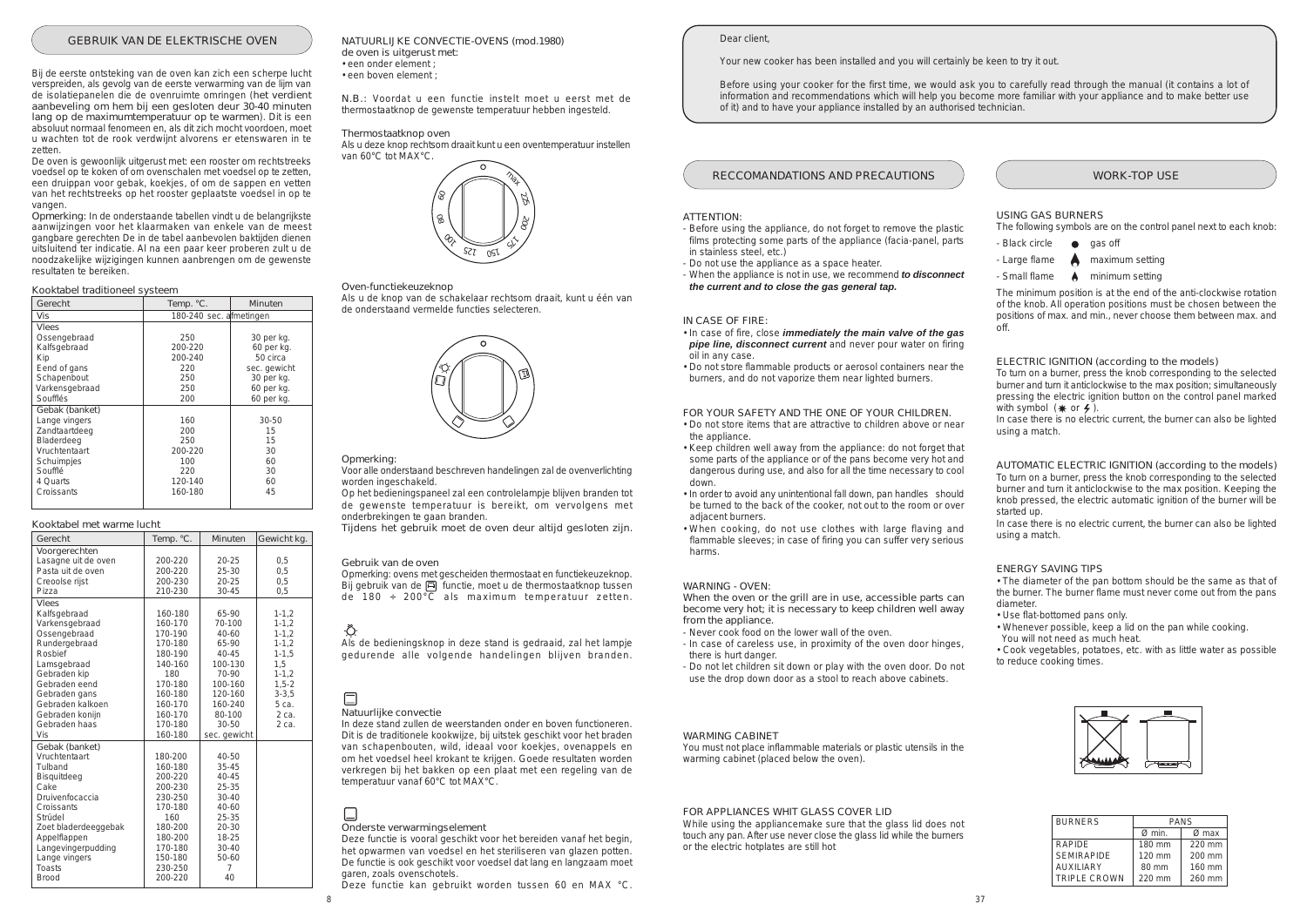GEBRUIK VAN DE GASOVEN (model 1920).





# $\Box$

**E 14 25 W - 230 V~ T300°C A**



# 圆



Remove the grids, remove burners and flame-spreaders (see fig. 3), unscrew the visible screws "V" placed on the work-top (see fig. 4). Disassemble the work-top by unscrewing the 4 rear screws " $\overline{A}$ " (see fig. 5).

### **DISASSEMBLE OF WORK-TOP**

In case it is necessary to repair or replace the inside components, act as follows:remove the glass lid from its position slipping off it upwards.

- To disassemble the control panel, unscrew the 4 internal screws (B) fixing the control panel to the oven face ( fig 6 ).

# **WARNINGS**

Isolate the cooker from the electricity supply before attempting to replace the oven lamp.

**The oven lamp** used is of a special type withstanding high temperatures. To replace it, act as follows: disassemble the protecting glass (A) and replace the burnt lamp with one of the same type. Reassemble the protecting glass.

# Bovenste verwarmingselement

Deze functie is geschikt voor het opwarmen van voorbereid voedsel wanneer het rooster op de tweede richel van boven wordt geplaatst. De functie is geschikt voor het ontdooien van gebak wanneer het rooster op de eerste richel van onder wordt geplaatst. Deze functie kan gebruikt worden tussen 60 en MAX °C.

# $\boxed{\Box}$

Opmerking: ovens met gescheiden thermostaat en functiekeuzeknop. Bij gebruik van de  $\Box$  $\Box$  functies, moet u de thermostaatknop tussen de 180 ÷  $200^{\circ}$ C als maximumtemperatuur zetten.

De op het bedieningspaneel vermelde temperatuur zal uitsluitend met de in het midden van de oven gehandhaafde temperatuur overeenstemmen als de geselecteerde functies  $\Box$  of  $\circledR$  zijn.

۰Õ.

Inschakeling volledige grill + draaispit

 $36$   $36$ Als de bedieningsknop in deze stand is gedraaid, zal het lampje gedurende alle volgende handelingen blijven branden.

In deze stand wordt de weerstand van de grill met infrarode stralen ingeschakeld. Deze functie dient voor het roosteren of gratineren van traditionele gerechten. De thermostaat moet tussen de 180÷200°C worden gezet.

#### MULTIFUNCTIE-OVEN

mod. 1925 - 1985 - 1988 - 1990 - 1910

de oven is uitgerust met:

• een onder element ;

- een boven element ;
- een ronde weerstand om de ventilator heen.

N.B.: Voordat u een functie instelt moet u eerst met de thermostaatknop

de gewenste temperatuur hebben ingesteld.

#### Thermostaatknop oven

Als u deze knop rechtsom draait kunt u een oventemperatuur instellen van 60°C tot MAX°C.

Oven-functiekeuzeknop Als u de knop van de schakelaar rechtsom draait, kunt u één van de onderstaand vermelde functies selecteren.



Opmerking:

Voor alle onderstaand beschreven handelingen zal de ovenverlichting worden ingeschakeld.

Op het bedieningspaneel zal een controlelampje blijven branden tot de gewenste temperatuur is bereikt, om vervolgens met onderbrekingen

te gaan branden.

Tijdens het gebruik moet de oven deur altijd gesloten zijn.

## Gebruik van de oven

Om de brander van de oven in te schakelen, de knop indrukken en tegen de klok in op de maximumstand draaien (fig7); tegelijkertijd op de elektrische inschakelknop op het paneel (aangegeven met het symbool  $*$ ) drukken.

#### LET OP:

#### Ontdooien met de ventilator

In deze stand kunt u de lucht bij de omgevingstemperatuur om het diepvriesvoedsel laten circuleren om het te laten ontdooien zonder wijziging of alteratie van het proteïnegehalte.

# Natuurlijke convectie

In deze stand zullen de weerstanden onder en boven functioneren. Dit is de traditionele kookwijze, bij uitstek geschikt voor het braden van schapenbouten, wild, ideaal voor koekjes, ovenappels en om het voedsel heel krokant te krijgen. Goede resultaten worden verkregen bij het bakken op een plaat met een regeling van de temperatuur vanaf 60°C tot MAX°C.

# 图

#### Geventileerde oven

In deze stand zullen de ventilator en de ronde weerstand functioneren. De tussen de 60°C en MAX°C regelbare warme lucht wordt gelijkmatig over de verschillende niveaus verspreid. Deze functie is ideaal voor het gelijktijdig bereiden van verschillende soorten voedsel (vlees, vis) zonder menging van smaken en luchten. Delicate kookwijze, geschikt voor cake, bisquitdeeg bladerdeeg enz.,

### Inschakeling halve grill

In deze stand wordt de weerstand van de halve grill met infrarode stralen ingeschakeld. Deze functie dient voor het roosteren of gratineren van kleine traditionele gerechten.

#### Inschakeling volledige grill

In deze stand wordt de weerstand van de grill met infrarode stralen ingeschakeld. Deze functie dient voor het roosteren of gratineren van traditionele gerechten.De thermostaat moet tussen de 180÷200°C worden gezet.

# $\sqrt{2}$

# Volledige geventileerde grill

De, door de grillweerstand verwarmde lucht wordt door de ventilator aangezogen om over het voedsel te verspreiden. De geventileerde grill is een uitstekende vervanging van het braadspit en een garantie voor goede resultaten met kip, worstjes en rood vlees, ook in grote hoeveelheden. De thermostaat moet tussen de 180÷200°C worden gezet.

# $\mathbb{Z}$

### Geventileerde weerstand onder

De, door de weerstand onder verwarmde lucht, wordt door de ventilator aangezogen om over het voedsel te verspreiden. Deze functie is ook geschikt voor het steriliseren van voedsel en kan worden gebruikt tussen de 60 en MAX°C.

# LET OP: de inschakelknop niet langer dan 15 seconden vasthouden.

Als de brander van de oven niet aangaat, de ovendeur tenminste 1 minuut open laten staan voordat u de knop opnieuw indrukt.

# ELEKTRISCHE INSCHAKELING

Als er geen elektrische stroom is, kan de brander ook worden aangestoken met een lucifer (fig.8).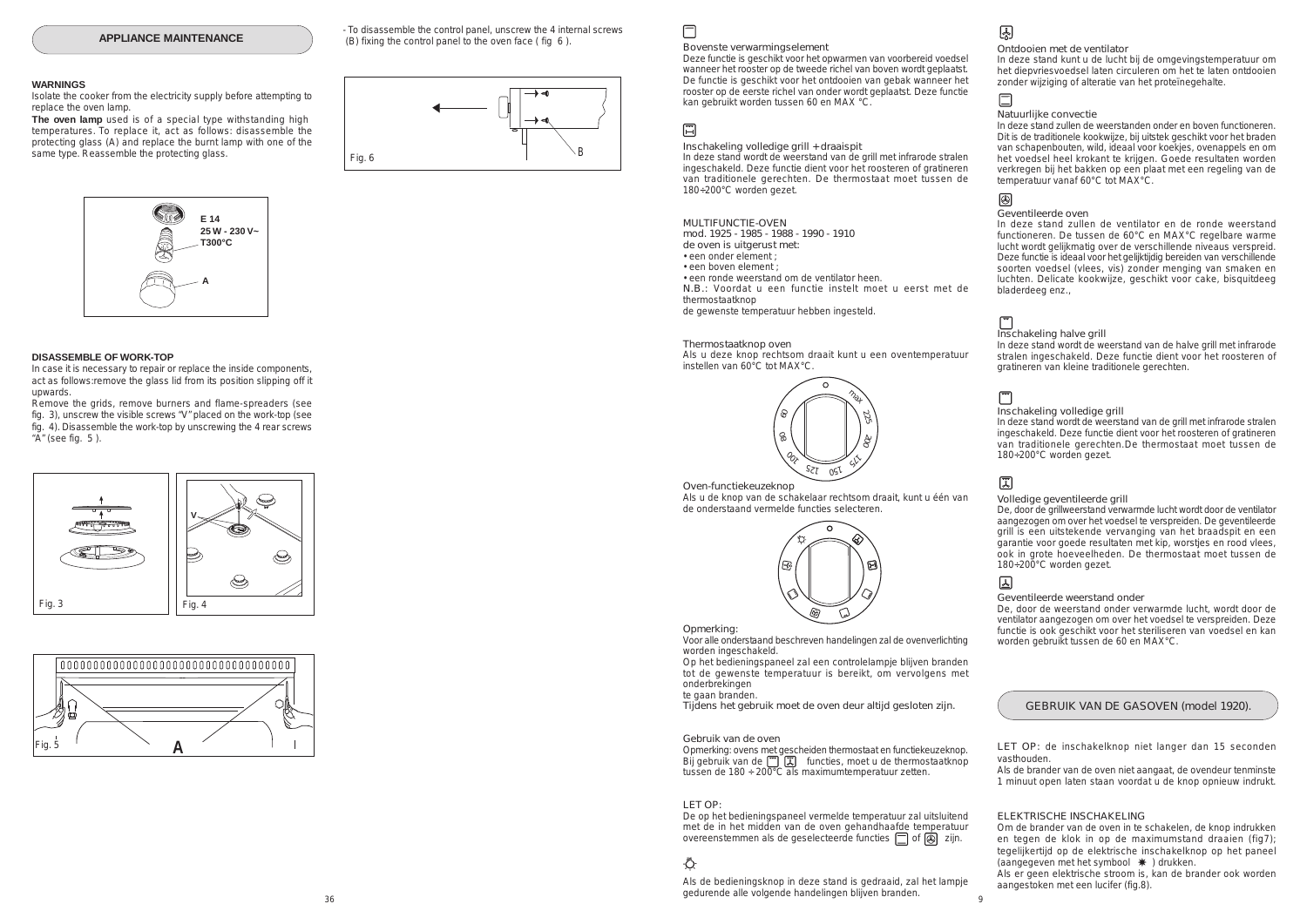# GEBRUIK VAN DE GASGRILL









| TAB. C                |          |                           |          |
|-----------------------|----------|---------------------------|----------|
| <b>GERECHT</b>        | TEMP. °C | <b>GERECHT</b>            | TEMP. °C |
| <b>VLEES</b>          |          | <b>GEBAK</b>              |          |
| <b>VARKENSGEBRAAD</b> | 185-210  | <b>FRUITTAART</b>         | 220      |
| <b>RUNDGEBRAAD</b>    | 250      | CAKE.                     | 190      |
| <b>OSSEGEBRAAD</b>    | 240      | <b>BRIOCHES</b>           | 175      |
| <b>KALFSGEBRAAD</b>   | 220      | <b>BISCUITDEEG</b>        | 235      |
| <b>LAMSGEBRAAD</b>    | 220      | <b>KOEKJES</b>            | 190      |
| <b>ROAST-BEEF</b>     | 230      | ZOET BLADERDEEGGEBAK      | 200      |
| <b>HAAS</b>           | 235      | <b>ROZLINENGEBAK</b>      | 200      |
| <b>KONLIN</b>         | 220      | STRUDEL                   | 180      |
| <b>KALKOEN</b>        | 235      | <b>LANGE VINGERS</b>      | 290      |
| GANS                  | 225      | <b>APPELFLAPPEN</b>       | 200      |
| <b>EEND</b>           | 235      | PUDDING VAN LANGE VINGERS | 200      |
| <b>KIP</b>            | 200-225  | <b>TOAST</b>              | 250      |
| <b>VIS</b>            | 200-225  | <b>BROOD</b>              | 230      |
|                       |          |                           |          |

# BRANDER MET VEILIGHEIDSTHERMOKOPPEL

Om de grillbrander in te schakelen, de knop indrukken en tegen de klok in op de stand (Fig. 7) zetten; tegelijkertijd op de elektrische inschakelknop op het paneel (aangegeven met het symbool $\#$ ) drukken.

Bij branders die voorzien zijn van een veiligheidsthermokoppel, moet u de knop na inschakeling van de brander nog ongeveer 10 seconden vast blijven houden (fig.9), zodat de veiligheidsklep in werking treedt. Als de vlam dooft nadat u de knop heeft losgelaten, bovenbeschreven handelingen herhalen.

# Gebruik van de oven

De oven voor gebruik voorverwarmen op de gewenste temperatuur. Nadat de gewenste temperatuur bereikt is, de gerechten in de oven zetten en de baktemperatuur controleren. Zet de oven 5 minuten voor het verstrijken van de bereidingstijd uit om de restwarmte te gebruiken. Hieronder volgt een lijst met indicatieve bereidingstijden van verschillende gerechten (tabel C).

- Voor het gebruik van het draaispit, als volgt te werk gaan: - Steek de kip of het te roosteren gedeelte op het spit L en zet het stevig en goed uitgebalanceerd vast tussen de twee vorkjes F, om een onnodige overbelasting van de reductor R (fig. 11) te vermijden.
- Plaats het spit op support G, na het andere uiteinde ervan in het gat P van het motortje R (fig. 11) te hebben gestoken. Plaats support G volledig in de oven, om de spies I in het gat H van motor M van het braadspit te laten vallen (Fig. 12).
- Zet de druippan met een beetje water erin onder het spit.
- Draai de knop op symbool  $\Box$  (fig. B)

LET OP: de inschakelknop niet langer dan 15 seconden vasthouden.

Als de brander van de oven niet aangaat, de ovendeur tenminste 1 minuut open laten staan voordat u de knop opnieuw indrukt.

# Elektrische inschakeling

Als er geen elektrische stroom is, kan de brander ook worden aangestoken met een lucifer (fig. 10).

BRANDER MET VEILIGHEIDSTHERMOKOPPEL

Bij branders die voorzien zijn van een veiligheidsthermokoppel moet u de knop na inschakeling van de brander nog ongeveer 10 seconden vast blijven houden (fig.9), zodat de veiligheidsklep in werking treedt. Als de vlam dooft nadat u de knop heeft losgelaten, bovenbeschreven handelingen herhalen.

- Plaats de knoppenbescherming S en laat de deur halfopen (zie fig. A).

# *LET OP :*

*De grill moet worden gebruikt met half geopende deur* . Plaats de knoppenbescherming S en laat de deur halfopen (zie fig. A).

Braadspit - ( Mod. 1920 ).

- Om het spit te verwijderen moet u andersom te werk gaan en knop A en een handschoen van isolerende wol gebruiken (Fig 13).

# GAS CONNECTION





The appliance must be connected to the gas piping in a workmanlike way and in conformity with the regulations in force which lay down the installation of a safety valve at the end of the piping.

For butane and propane a pressure reducer conforming to the standards in force may perform this task.

The seal gaskets must be in accordance with rules.

Once the gas appliance has been connected, check the connection seal by means of soapy water.

The end of the attachment is threaded.

The possible connections are:

We recommend to check wether the appliance has been foreseen for the kind of gas distributed.

- by rigid pipe in iron or copper
- by flexible tube in stainless steel with continuing wall, with mechanical connection in accordance with rules. The tube must be directly connected to the manifold elbow (see Fig.2).
- by the insertion of a rubber tube in accordance with rules. This tube must be connected directly on the push-on connector, concerning the gas used, and it must be blocked with a band. In the last case, check the tube's printed date of expiry and replace it before this date.



Certain types of cookers can be set for sypply both on the right and lefthand side. In this case it is sufficient to reverse the position of the cad nipple reducer. At the end make sure than there is no leakage of gas.

# ELECTRICAL CONNECTION

# REPLACEMENT OF THE CABLE

In case the cable is damaged, replace it in accordance with the following instructions:

| Applance type            | Supply single-phase 230 V~ |                                |  |
|--------------------------|----------------------------|--------------------------------|--|
|                          | Type of cable              | section                        |  |
| All $gas + elett$ . oven | Rubber H05 RR-F            | $3 \times 1.5$ mm <sup>2</sup> |  |

- open the box of the supply board as described on the picture below;
- unscrew screw "A" fixing the cable;
- replace the cable with one of the same lenght and in accordance with the features described on the table; switch the appliance off, and close the gas tap
- the 'green-yellow" earth wire must be connected to the terminal "  $\pm$  " and it must be about 10 mm longer thean the live wires;
- the "blue" neutral wire must be connected to the terminal marked with letter "N";
- the live wire must be connected to the terminal marked with letter "L".

| Applance type        | Supply single-phase 230 V~ |                                 |  |
|----------------------|----------------------------|---------------------------------|--|
|                      | Type of cable              | section                         |  |
| All $gas + gas$ oven | Rubber H05 RR-F            | $3 \times 0.75$ mm <sup>2</sup> |  |

This appliance must be earthed by law. Before connecting the appliance to the electrical supply, check that the earth system in your house is working correctly.

Check that unit voltage and power, marked on the rating plate applied on the appliance, are correct for the supply. It is necessary that the feeding network is protected by a powerful switch able to disconnect completely the network with a contacts separation of at least 3 mm. Be sure that the earth wire green/yellow is not interrupted by the switch.

Important: The wires in the mains lead are so coloured:

- green/yellow = earth " $\frac{1}{2}$ "
- $-b$ lue  $=$  neutral "N"
- $-brown$  = live "L"

The wire coloured green/yellow must be connected to the terminal in the plug which is marked with letter 'E' or by the earth symbol  $\frac{1}{x}$  or coloured green or green/yellow. The wire coloured blue must be connected to the terminal which is marked with letter 'N' or coloured black. The wire coloured brown must be connected to the terminal which is marked with letter 'L' or coloured red. The supply cable must not come into contact with any component the temperature of which exceeds the ambient temperature by 50°C. If a plug is used for connection, the plug to be connected to the supply cable and the socket to which it is connected must be of

Connection of the appliance to the power mains should be done by a licensed electrician familiar with local safety regulations.

the same type (conforming to the standards). Easy access to the plug or the switch is ensured once the appliance is installed. Ensure that there is sufficient cable allowed for any subsequent removal of the unit. If the plug is non-rewireable, pay attention to the following points: the plug must never be cut by the supply cord. There is shock hazard when this plug is inserted in a socket-outlet elsewhere in the house. Never use the plug without the fuse cover fitted. Referring to the pertinent spare parts, apply to the appliance's supplier.

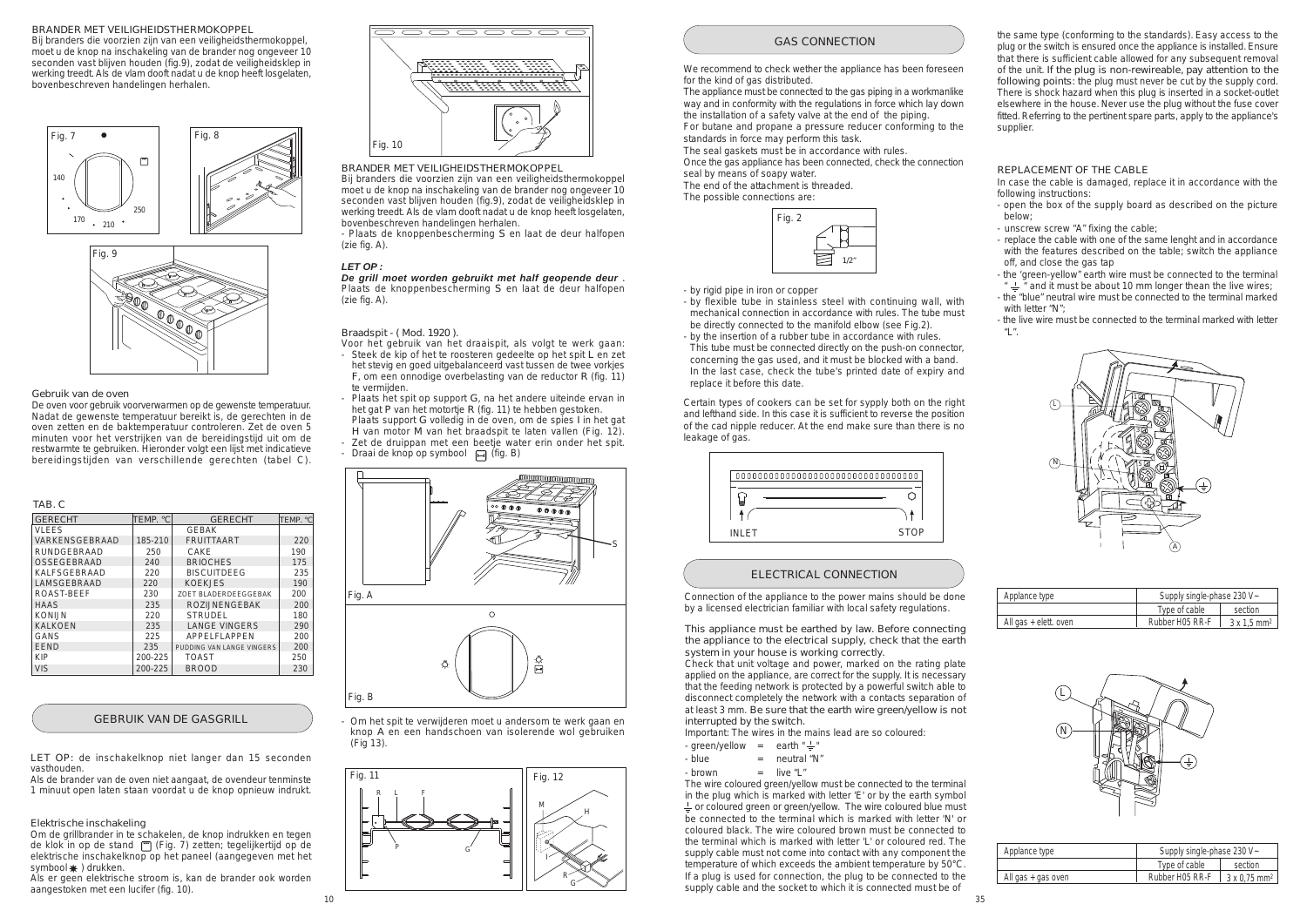AANWIJZINGEN VOOR HET GEBRUIK VAN DE CONTROLEVOORZIENINGEN (AFHANKELIJK VAN DE MODELLEN)

- Steek de kip of het te roosteren gedeelte op het spit L en zet het stevig en goed uitgebalanceerd vast tussen de twee vorkjes F, om een onnodige overbelasting van de motortje R (fig. C) te vermijden.
- Plaats het spit op support G, na het andere uiteinde ervan in het gat P van het motortje R (fig. C) te hebben gestoken.
- Zet de druippan met een beetje water erin onder het spit.
- Draai de knop op symbool  $\boxed{m}$

Braadspit - ( Mod. 1980 ).



# KOOKWEKKER

Om de gewenste kooktijd in te stellen moet u de knop rechtsom draaien. De kookwekker kan worden ingesteld van 1 tot 60 min. Na het verstrijken van de ingestelde tijd zal een geluidssignaal het eind van de kooktijd aangeven.

# PROGRAMMERING EINDE KOOKTIJD

Voor een manueel gebruik moet u de knop linksom draaien en op stand  $\frac{11}{2}$ zetten; om de duur van de kooktijd in te stellen, moet u hem daarentegen rechtsom draaien en met de daarvoor bestemde knop een kooktijd toekennen (max.120 min.).

Op het einde van de kooktijd wordt de oven automatisch uitgeschakeld.

# "LED" KLOK

Specificaties 24 Uur klok met automatisch programma en kookwekker.

# Functies

Duur kooktijd, einde kooktijd, manuele stand, klok, kookwekker. Tijden instelbaar tot 23 uur en 59 minuten.

# Weergave

Fluorescerende display met 4 cijfers van 7 segmenten voor de afbeelding van de juiste tijd en de kooktijden.

Duur van de kooktijd of manuele werking = pansymbool

Automatische werking<br>Kookwekker,

 $=$ kloksymbool

Afhankelijk van de ingestelde functie zal het bijbehorende symbool oplichten.

IMPORTANT: The coating of the furniture must be able to withstand high temperatures (min. 90°C).

#### Programmering

Voor de programmering moet u de gewenste functietoets ingedrukt houden en moet u binnen 5 seconden nadat u hem heeft losgelaten, beginnen met het instellen van de tijd met de toetsen + en -.

# Toets + en -

Als u de toetsen + en - indrukt zal de tijd toe- of afnemen met een snelheid die zal toenemen naarmate u de toets langer ingedrukt houdt.

# Instellen van de juiste tijd

Als u gelijktijdig twee willekeurige toetsen (duur kooktijd, einde kooktijd, kookwekker) en de toets + of - indrukt kunt u de gewenste tijd instellen. Deze handeling zal de eventueel eerder ingestelde programma's wissen, de contacten uitschakelen en het symbool AUTO doen gaan knipperen.

- Om het spit te verwijderen moet u andersom te werk gaan en knop S en een handschoen van isolerende wol gebruiken ( Fig.C ).











# electrical fan  $\begin{picture}(100,10) \put(0,0){\line(1,0){100}} \put(10,0){\line(1,0){100}} \put(10,0){\line(1,0){100}} \put(10,0){\line(1,0){100}} \put(10,0){\line(1,0){100}} \put(10,0){\line(1,0){100}} \put(10,0){\line(1,0){100}} \put(10,0){\line(1,0){100}} \put(10,0){\line(1,0){100}} \put(10,0){\line(1,0){100}} \put(10,0){\line(1,0){100}}$ min. 180 cm. min.  $100 \text{cm}^2$ . min. 100cm<sup>2</sup> min. 100cm<sup>2</sup>

 $\equiv$ II  $\mathbb{Z}$  $\overline{\phantom{a}}$  $\blacksquare$  $\hat{\mathscr{D}}$  $\overline{V}$  $\hat{\mathbb{Z}}$ VÌ B A



The cooker is fitted with 4 legs for an eventual alignment in height with the furniture. To assemble them, it is necessary to raise the cooker and to screw the four legs into the suitable threadings placed on the corners on the bottom of the appliance ( fig 1).

# INSTALLATION

If the appliance is to be installed near units, leave the minimum gaps specified in the table below.

WARNINGS

Handmatig werking: Draai knop B op positie I u  $\left(\sqrt{\frac{1}{n}}\right)$  knop niet

The technical data are indicated on the data nameplate placed on the rear of the appliance.

The adjustment conditions are stated on the label applied on the packaging and on the appliance.

Do not use the oven door handle to move the appliance, such as to remove it from the packaging.

The appliance is in class 1 or class 2 subclass 1.

# VENTILATION OF ROOMS

Remember that this appliance can be installed and work in wellventilated rooms only, according to the standards in force, such as to allow, with openings on the external walls or with special ducts, a correct natural or forced ventilation ensuring permanently and sufficiently both the entry of the air needed for correct combustion and the removal of spent air.

In particular when there is only this gas appliance in the room, there must be a hood over the appliance to ensure the natural and direct removal of spent air, with a vertical straight duct of length equal to at least twice the diameter and a minimum section of at least 100 cm<sup>2</sup> .

For the indispensable entry of fresh air into the room there must be a similar 100 cm<sup>2</sup> opening directly to the outside, situated at a height near floor level so that it is not blocked either inside or outside the wall and so as not to cause disturbances to correct burners combustion and to the regular removal of spent air and with a difference of height with respect to the outlet opening of at least 180 cm.

Remember that the quantity of air necessary for combustion must never be less than 2m<sup>3</sup> /h for each kW of power (see total power in kW on the appliance data plate).

In all other cases, i.e. when there are other gas appliances in the same room, or when natural direct ventilation is not possible and natural indirect or forced ventilation must be installed, contact a qualified specialist who will install and make the ventilation system, scrupulously observing the regulations contained in the standards in force.

The openings must be so positioned that there are no draughts of air which cannot be tolerated by the occupants.

Moreover to eliminate combustion products, it is forbidden to use flues already used by other appliances.

I



## TR 443 ANALOGIC

Instelling van de juiste tijd Druk de knop in en draai hem tot de juiste tijd is ingesteld. Draai de knop niet linksom. De onderdelen van de klok worden beschermd door een veiligheidsmechanisme.

Instelling van de wekker Draai de knop, zonder hem in te drukken, rechtsom, tot de wijzer op de voor de wekker gewenste tijd staat. Na verloop van de vooraf ingestelde tijd zal de wekker afgaan m e t e e n ononderbroken geluidssignaal. Om de wekker uit te zetten de knop

rechtsom draaien tot de wijzer op het symbool van de

HHHHHHHHHHHHHHHHHH

INSTRUCTIES EN WERKING PCI TR 269 .

U kunt de klok instellen door knop B in te drukken en deze linksom de draaien totdat de gewenste tijd verschijnt.

De starttijd kunt u intellen door knop A in te drukken en deze linksom te draaien totdat de gewenste starttijd verschijnt. De kooktijd stelt u in door knop B linksom te draaien (knop niet in drukken !) totdat de gewenste

kooktijd verschijnt. Het eind van de kooktijd wordt aangekondigddoor een alarmbel. Deze bel is uit te schakelen door knop B op positie I te zetten.

(knop niet indrukken).

indrukken).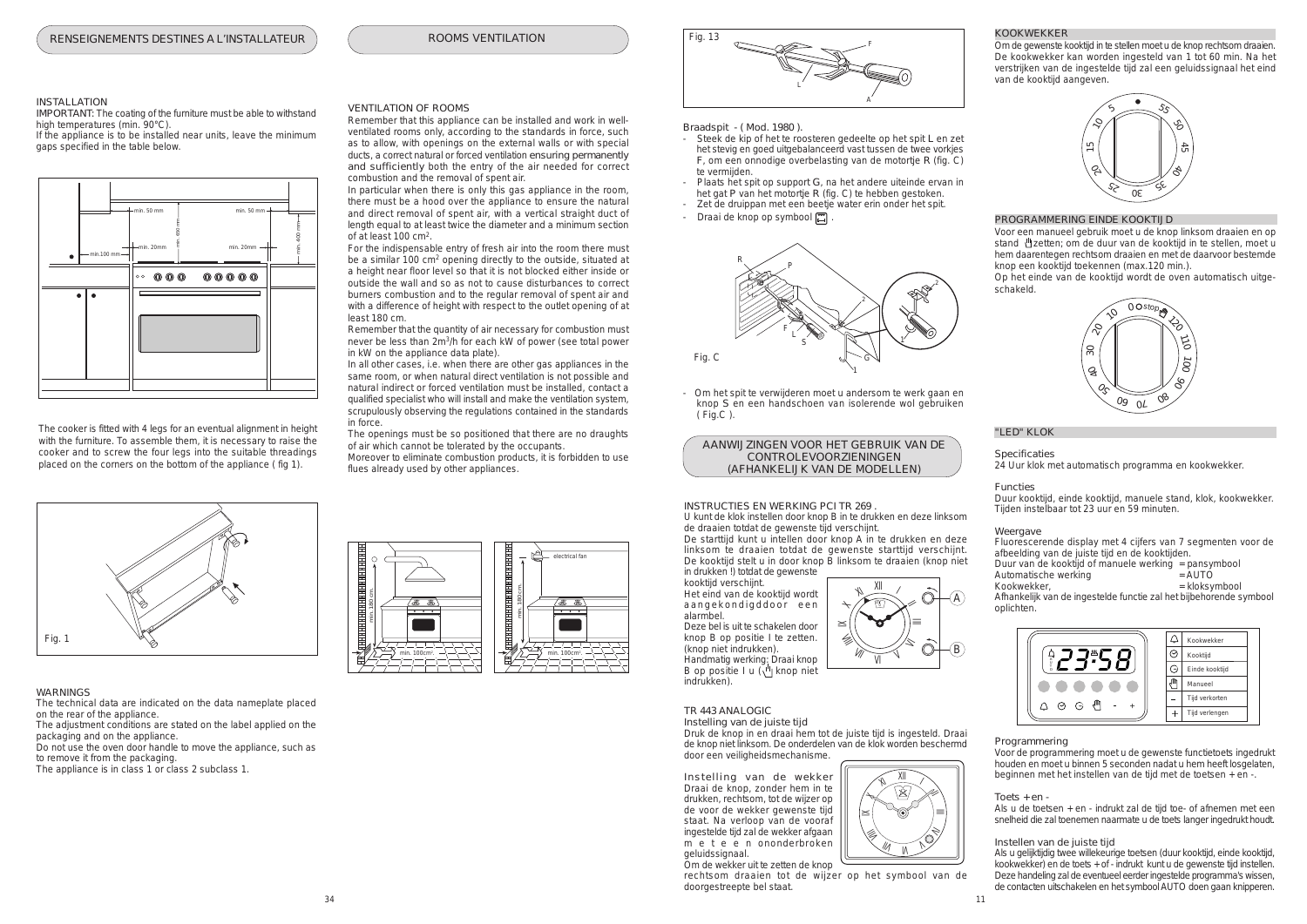# GB

# Mod. 1925 - 1980 - 1985 - 1988 - 1990 - 1910.

# Mod. 1925 - 1985 - 1988 - 1990 - 1910.



# Mod. 1980.

# Mod.1920

| Kind of gas   mbar   Nozzle |      | <b>Burners</b> | Pos.  | Power Watt | Consum.    |
|-----------------------------|------|----------------|-------|------------|------------|
| <b>NATURAL</b>              | 1,21 | Rapide         | А     | 3,00       | 333 l/h    |
| G 20 25                     | 0.94 | Semi rapide    | $B-C$ | 1,75       | 194 l/h    |
|                             | 0.72 | Auxiliary      | D     | 1,00       | $111$ $Vh$ |
|                             | 1,35 | Triple crown   | E     | 3,30       | 366 l/h    |
|                             |      |                |       |            |            |





| Kind of gas   mbar   Nozzle |      | Burners      | Pos.  | <b>Power Watt</b> | Consum.    |
|-----------------------------|------|--------------|-------|-------------------|------------|
| <b>NATURAL</b>              | 1,21 | Rapide       | А     | 3,00              | 333 l/h    |
| G 20 25                     | 0.94 | Semi rapide  | $B-C$ | 1,75              | 194 l/h    |
|                             | 0.72 | Auxiliary    | D     | 1,00              | 111 l/h    |
|                             | 1,35 | Triple crown | E     | 3,30              | 366 l/h    |
|                             | 1,60 | Oven         |       | 4.30              | 478 l/h    |
|                             | 1,50 | Grill        |       | 3,80              | $422$ $Vh$ |

| <b>MULTIFUNCTIONAL OVEN</b>                        |                  |  |  |
|----------------------------------------------------|------------------|--|--|
|                                                    | <b>WATT</b>      |  |  |
| lower heating<br>element                           | 1000             |  |  |
| upper heating<br>element                           | 1700             |  |  |
| Grill                                              | $1000 +$<br>1800 |  |  |
| circular heating<br>element surrounding<br>the fan | 2500             |  |  |

This appliance complies with the following European Directives:

Maak de oppervlakken van het toestel niet schoon als ze nog warm zijn.

| NATURAL CONVECTION<br><b>OVENS</b> |                  |  |  |
|------------------------------------|------------------|--|--|
|                                    | <b>WATT</b>      |  |  |
| lower heating<br>element           | 1000             |  |  |
| upper heating<br>element           | 1700             |  |  |
| Grill                              | $1000 +$<br>1800 |  |  |

• This household appliance has been designed for cooking and it must therefore be used for this purpose only.

- 73/23/EEC regarding "Low Voltage".
- 89/336/EEC regarding "Electromagnetic Disturbances".
- 90/396/EEC regarding "Gas appliances"
- 89/109/EEC regarding "Materials in contact with food"

# WORK-TOP

Sluit, alvorens met het schoonmaken te beginnen, *de hoofdkraan van de gasleiding en haal de stekker uit het stopcontact of onderbreek de netspanning met behulp van de hoofdschakelaar van het elektriciteitsnet.*

# GEËMAILLEERDE OPPERVLAKKEN

Maak ze schoon met een met water en zeep bevochtigde spons. Vetvlekken kunnen gemakkelijk worden verwijderd met warm water of een specifiek, voor het reinigen van email bestemd middel, verkrijgbaar in de handel. Vermijd het gebruik van schuurmiddelen. Laat geen zure of alkalische substanties (citroensap, azijn, zout, enz.) op het email achter. Roestvrijstalen toestellen moeten met speciale detergenten voor roestvrijstalen oppervlakken worden schoongemaakt. Deze detergenten moeten met een zachte doek worden aangebracht.

# ROOSTERS EN BRANDERS

Om de branders van de kookplaat schoon te maken moet u ze uit hun zetel verwijderen door ze naar boven te trekken en ze ongeveer tien minuten lang in een oplossing van warm water onder toevoeging van een niet schurend reinigingsmiddel laten staan. Na het schoonmaken moet u de branders zorgvuldig afdrogen.

Controleer altijd of geen van de branderopeningen verstopt is. Wij bevelen aan om deze handeling tenminste éénmaal per week uit te voeren en iedere keer als dit noodzakelijk mocht blijken. Zorg ervoor dat u de branders weer op de juiste wijze terugplaatst.



# SCHOONMAKEN EN ONDERHOUD

#### OVENDEUR

Druk de kookwekker toets in en selecteer de gewenste kooktijd met toets  $+$  of -

> Bij bepaalde modellen kan de ovendeur als volgt worden verwijderd: de scharnieren A zijn hiervoor uitgerust met mobiele veerbeugels B die, indien vastgehaakt aan de sectoren van de scharnieren C ze, bij een volledig geopende deur, blokkeren. Als u dit heeft gedaan kunt u de deur naar buiten optillen met de twee in de tekening afgebeelde bewegingen. Om deze handeling uit te voeren moet u de deur aan beide zijden, in de buurt van de scharnieren, vastpakken . Om de deur weer terug te plaatsen moet u de scharnieren in de speciale zetels steken. Alvorens de deur te sluiten moet u niet vergeten om eerst de mobiele beugels B te verwijderen.

> Pas op voor de deurscharnieren; u kunt u er gemakkelijk aan bezeren.

#### OVEN

Maak de geëmailleerde delen ervan schoon met een met water en zeep bevochtigde spons. Vetvlekken kunnen gemakkelijk worden verwijderd met warm water of een specifiek voor het reinigen van email bestemd middel, verkrijgbaar in de handel. Vermijd het gebruik van schuurmiddelen.

# Manueel gebruik

Bij het indrukken van de manuele toets, worden de contacten van het relais ingeschakeld, gaat het AUTO symbool uit en gaat het pansymbool branden. De manuele werking is alleen mogelijk op het eind van de automatische programmering of na het wissen ervan.

#### Automatische werking

Bij het indrukken van de duur of einde kooktijd toets, wordt de programmering automatisch overgeschakeld van de manuele naar de automatische werking.

Halfautomatische werking met duur van de kooktijd Druk de duur kooktijd toets in en stel de gewenste tijd in met toets + of -. Het AUTO symbool zal ononderbroken gaan branden, evenals dat van de duur van de kooktijd. Het relais wordt onmiddellijk ingeschakeld. Als het tijdstip van het einde van de kooktijd overeenstemt met de juiste tijd, worden het relais en het symbool van de duur van de kooktijd uitgeschakeld, gaat het geluidssignaal af en begint het AUTO symbool te knipperen.

# Halfautomatische werking met einde kooktijd

Druk de einde kooktijd toets in. Op de display zal de juiste tijd worden weergegeven. Selecteer het gewenste tijdstip voor het einde van de kooktijd met toets +. De symbolen AUTO en duur kooktijd zullen ononderbroken gaan branden. De contacten van het relais worden ingeschakeld. Als het tijdstip van het eind van de kooktijd overeenstemt met de juiste tijd, worden het relais en het symbool van de duur van de kooktijd uitgeschakeld. Op het moment dat de tijd is verstreken zal het AUTO symbool gaan knipperen, gaat het geluidssignaal af en zullen zowel het duur kooktijd symbool als het relais uitgaan.

# Automatische werking met duur en einde kooktijd

Druk de duur kooktijd toets in en selecteer de gewenste duur met de toets + of -. De symbolen AUTO en duur kooktijd zullen ononderbroken gaan branden. Het relais wordt ingeschakeld. Druk de einde kooktijd toets in. Op de display verschijnt het dichtstbijzijnde tijdstip voor het einde van de kooktijd. Selecteer het gewenste tijdstip voor het einde van de kooktijd met toets +. Het relais en het symbool van de duur van de kooktijd worden uitgeschakeld. Het symbool gaat weer branden als de juiste tijd overeenstemt met de begintijd van het koken. Na het verstrijken van de kooktijd zal het AUTO symbool gaan knipperen. Het geluidssignaal gaat af en zowel het duur kooktijd symbool als het relais zullen uitgaan.

#### Kookwekker

Tijdens de werking van de kookwekker zal het kloksymbool branden. Na het verstrijken van de ingestelde tijd gaat het geluidssignaal af en het kloksymbool uit.

## Geluidssignaal

Het geluidssignaal gaat af na het verstrijken van een programmering of de kookwekkerfunctie en heeft een duur van 15 minuten. Om het eerder te onderbreken, zult u één willekeurige functietoets moeten indrukken.

#### Begin programma en controle

Het programma zal circa 4 seconden na de instelling beginnen. Het ingestelde programma kan op ieder moment worden gecontroleerd door het indrukken van de bijbehorende knop.

# Programmeringsfout

Er zal een programmeringsfout optreden als de op de klok afgebeelde tijd zich tussen het begin en het eind van de kooktijd bevindt. U kunt de instellingsfout corrigeren door de duur of het einde van de kooktijd te veranderen. Bij een instellingsfout zijn de relais uitgeschakeld.

#### Een programma annuleren

U kunt een programma annuleren door de duur kooktijd toets en vervolgens toets - in te drukken tot op de display 00 00 verschijnt. Een ingesteld programma zal na voltooiing automatisch worden verwijderd.

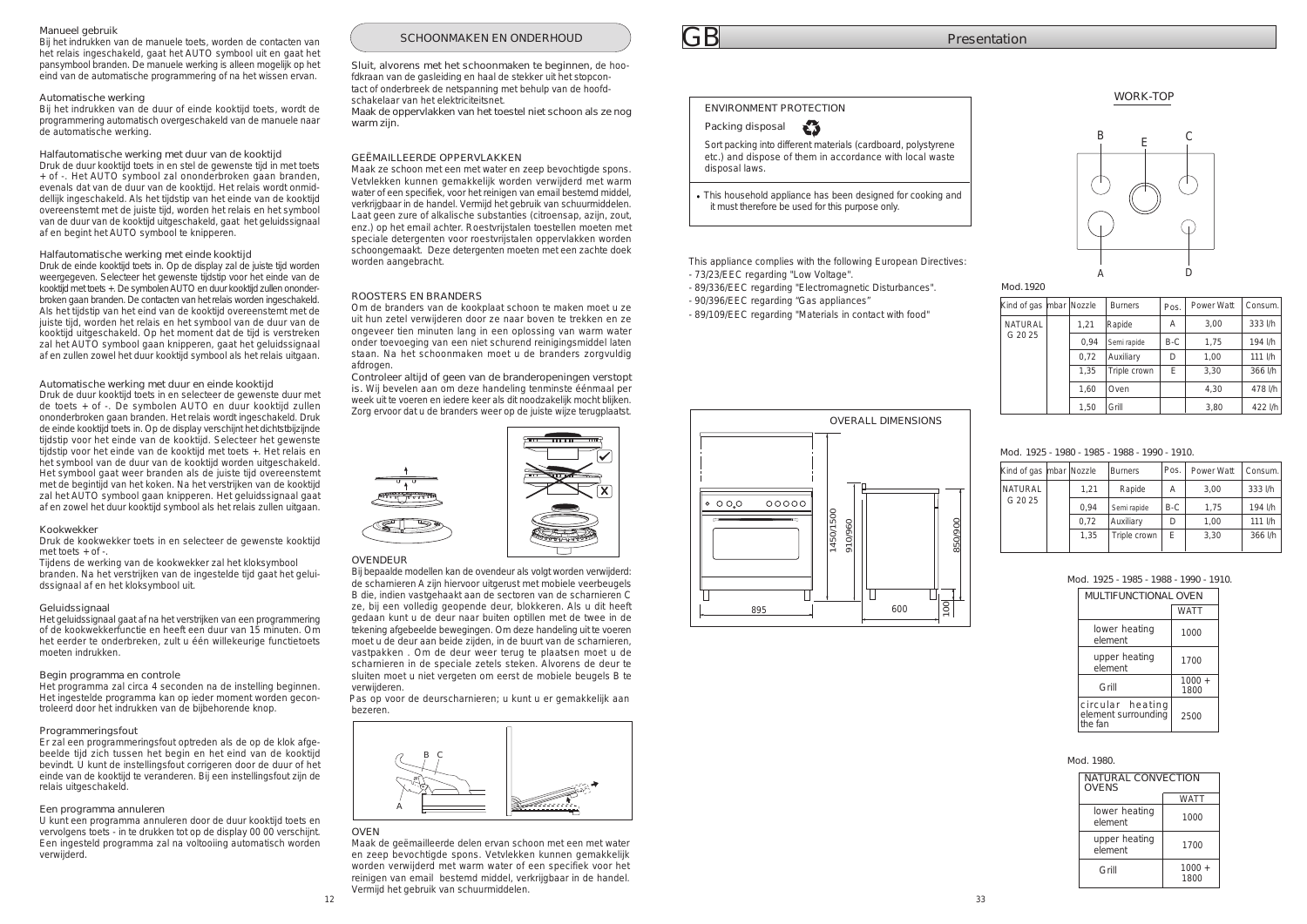# Fonctionnement en manuel

En appuyant sur le bouton de manuel, les contacts du relais se branchent, le symbole AUTO s'éteint, le symbole de casserole apparaît. Le fonctionnement manuel a lieu seulement à la fin de la programmation automatique ou après que celle-ci a été éliminée.

#### Fonctionnement automatique

En appuyant sur le bouton de durée ou de fin cuisson, le programmateur se commute automatiquement de la fonction manuelle à la fonction automatique.

Fonctionnement semi-automatique avec durée de cuisson Appuyer sur le bouton de durée de cuisson et programmer le temps désiré avec + ou -. Le symbole AUTO et de durée de cuisson apparaissent en permanence. Le relais se branche immédiatement. Quand le temps de fin de cuisson correspond à l'heure, le relais et le symbole de durée de cuisson se débranchent, la sonnerie retentit, et le symbole AUTO clignote.

Fonctionnement semi-automatique avec fin de cuisson Appuyer sur le bouton de fin cuisson. L'heure apparaît sur l'affichage lumineux. Sélectionner le temps de fin cuisson désiré avec le bouton +. Les symboles AUTO et durée de cuisson apparaissent en permanence. Les contacts du relais se débranchent. Quand le temps de fin cuisson correspond à l'heure, le relais et le symbole de durée de cuisson se débranchent. Une fois le temps de cuisson écoulé, le symbole AUTO clignote, la sonnerie retentit, le symbole de durée de cuisson et le relais s'éteignent.

# ENTRETIEN ET NETTOYAGE

Avant de procéder au nettoyage, *débrancher le robinet du gaz général et enlever la fiche de la prise de courant ou couper le courant de la ligne d'alimentation au moyen de l'interrupteur général de l'installation électrique.*

Eviter de nettoyer les surfaces de l'appareil lorsqu'elles sont encore chaudes.

# SURFACES EMAILLEES

Nettoyer avec une éponge mouillée avec de l'eau et du savon. Les taches de gras peuvent être enlevées facilement avec de l'eau chaude ou un produit spécifique se trouvant facilement en commerce pour le nettoyage de l'émail. Eviter les produits contenant des substances abrasives. Ne pas laisser sur l'émail de substances acides ou alcalines (jus de citron, vinaigre, sel etc...)

Les appareils en acier inox doivent être nettoyés avec des détergents spéciaux pour acier inox. Ces détergents doivent être appliqués à l'aide d'un linge moelleux.

# GRILLES ET BRULEURS

Pour procéder au nettoyage des brûleurs de la table de travail, il est nécessaire de les extraire de leur siège en les élevant vers le haut et de les mettre pendant une dizaine de minutes dans une solution d'eau chaude et produit détergent non abrasif. Après avoir nettoyé et lavé les brûleurs, les essuyer soigneusement.

Contrôler toujours que les orifices des brûleurs ne soient pas obstrués.

Nous conseillons de réaliser cette opération au moins une fois par semaine ou chaque fois que cela est nécessaire. Faire attention a remonter de façon correcte les brûleurs de la table.



| Gasart         | lmbar l | <b>Düse</b> | <b>Brenner</b>    | Pos. | Leistung kW | Verbrauch  |
|----------------|---------|-------------|-------------------|------|-------------|------------|
| <b>METHAAN</b> |         | 1.21        | Starkbrenner      | А    | 3,00        | 333 l/h    |
| G 20 25        |         | 0.94        | Normalbrenner B-C |      | 1,75        | 194 l/h    |
|                |         | 0.72        | Hilfsbrenner      | D    | 1,00        | $111$ $Vh$ |
|                |         | 1,35        | Dreifachflamm     |      | E3,30       | 366 l/h    |
|                |         |             |                   |      |             |            |

Mod. 1925 - 1985 - 1988 - 1990 - 1910.

| MULTIFUNKTIONS BACKOFEN       |                  |  |  |
|-------------------------------|------------------|--|--|
|                               | <b>WATT</b>      |  |  |
| Unterhitze                    | 1000             |  |  |
| Oberhitze                     | 1700             |  |  |
| Grill                         | $1000 +$<br>1800 |  |  |
| Heizring um den<br>Ventilator | 2500             |  |  |

Mod. 1980.



# HINWEISE ZUM UMWELTSCHUTZ

Verpackungsabfälle

Geben Sie die Verpackung Ihres Geräts nicht einfach zum Hausabfall, sondern trennen Sie die verschiedenen Materialien (z.B. Folie, Karton, Polystyrol) in Einklang mit den örtlichen Bestimmungen für die Abfallentsorgung.

| Gasart         | lmbar | Düse | <b>Brenner</b> | Pos.  | Leistung kW | Verbrauch  |
|----------------|-------|------|----------------|-------|-------------|------------|
| <b>METHAAN</b> |       | 1,21 | Starkbrenner   | А     | 3,00        | 333 l/h    |
| G 20 25        |       | 0.94 | Normalbrenner  | $B-C$ | 1,75        | 194 l/h    |
|                |       | 0.72 | Hilfsbrenner   | D     | 1,00        | 111 l/h    |
|                |       | 1.35 | Dreifachflamm  | E     | 3,30        | 366 l/h    |
|                |       | 1,60 | Backofen       |       | 4.30        | 478 l/h    |
|                |       | 1.50 | Grill          |       | 3,80        | $422$ $Vh$ |

Mod. 1925 - 1980 - 1985 - 1988 - 1990 - 1910.

Dieses Produkt entspricht den Anforderungen der folgenden EU-Richtlinien:

- 73/23/EWG bezüglich "Niederspannung".
- 89/336/EWG bezüglich "Elektromagnetische Störaussendung".
- 90/396/EWG betreffend "Gasgeräte"
- 89/109/EWG betreffend "Werkstoffe in Kontakt mit Lebensmitteln".

- Dieses Gerät darf nur zu dem Zweck, zu dem es ausdrücklich projektiert wurde, verwendet werden, nämlich als "Haushaltskochgerät"

# Mod.1920

Fonctionnement automatique avec durée et fin de cuisson Appuyer sur le bouton de durée et sélectionner la durée de cuisson désirée avec + ou -. Les symboles AUTO et durée apparaissent en permanence. Le relais se branche. Appuyer sur le bouton de fin de cuisson. Le temps de fin cuisson le plus proche apparaît sur l'affichage lumineux. Sélectionner le temps de fin cuisson désiré à travers le bouton +.

Le relais et le symbole de durée se débranchent. Le symbole s'allume de nouveau quand l'heure correspond au temps de début de cuisson. Une fois le temps de cuisson écoulé, le symbole AUTO clignote. La sonnerie retentit et le symbole de durée et le relais s'éteignent.

#### Compte-minutes

Appuyer sur le bouton compte-minutes et sélectionner le temps de cuisson désiré avec le bouton + ou -.

Pendant le fonctionnement du compte-minute le symbole de la cloche apparaît. À la fin du temps choisi, la sonnerie retentit et le symbole de la cloche s'éteint.



# Signal acoustique

| <b>KONVENTIONELLER</b><br><b>BACKOFEN</b> |                  |  |
|-------------------------------------------|------------------|--|
|                                           | <b>WATT</b>      |  |
| Unterhitze                                | 1000             |  |
| Oberhitze                                 | 1700             |  |
| Grill                                     | $1000 +$<br>1800 |  |

Le signal acoustique se met en marche à la fin d'une programmation ou de la fonction compte-minutes et il a une durée de 15 minutes. Pour l'arrêter, appuyer sur un bouton quelconque des fonctions.

#### Début programme et contrôle

Les programmes démarrent à peu près 4 secondes après leur programmation.

Il est possible de vérifier à tout moment le programme en cour en appuyant sur le bouton concerné.

# Erreur de programmation

Il y a un erreur de programmation si l'heure indiquée par l'horloge est comprise entre l'heure de début cuisson et l'heure de fin cuisson. L'erreur de programmation peut être corrigé, en changeant la durée ou le temps de fin cuisson. Quand il y a un erreur de programmation les relais se débranchent.

### Élimination d'un programme

On peut éliminer un programme en appuyant sur le bouton de durée cuisson et puis sur le bouton - afin que l'indication 00 00 apparaisse sur l'affichage lumineux. À la fin d'un programme, ceci s'éliminera automatiquement.

# PORTE DU FOUR

Pour certains modèles, la porte du four peut être démontée de la façon suivante: les charnières A sont pourvues, pour ce but, de cavaliers mobiles B qui accrochés au secteurs des charnières C, lorsque la porte est complètement ouverte, les bloquent. Après il faut enlever la porte vers l'extérieur faisant donc les deux mouvements montrés en figure. Pour effectuer ces opérations, faire prise sur les côtés de la porte en proximité des charnières. Pour remonter la porte introduire les charnières dans leur sièges. Avant de fermer la porte, ne pas oublier d'enlever les cavaliers mobiles B. Attention: en proximité des charnières de la porte du four, il existe le danger de se blesser les mains.

# PORTE DU FOUR

Pour les parties èmaillèes nettoyer avec une èponge mouillèe avec de l'eau et du savon . Les taches de gras peuvent être enlevèes facilement avec de l'eau chaude ou un produit spècifique se trouvant facilement en commerce pour le nettoyage de i'email. Eviter lese produits contenant des substances abrasives.

DE Präsentation

# KOCHMULDE

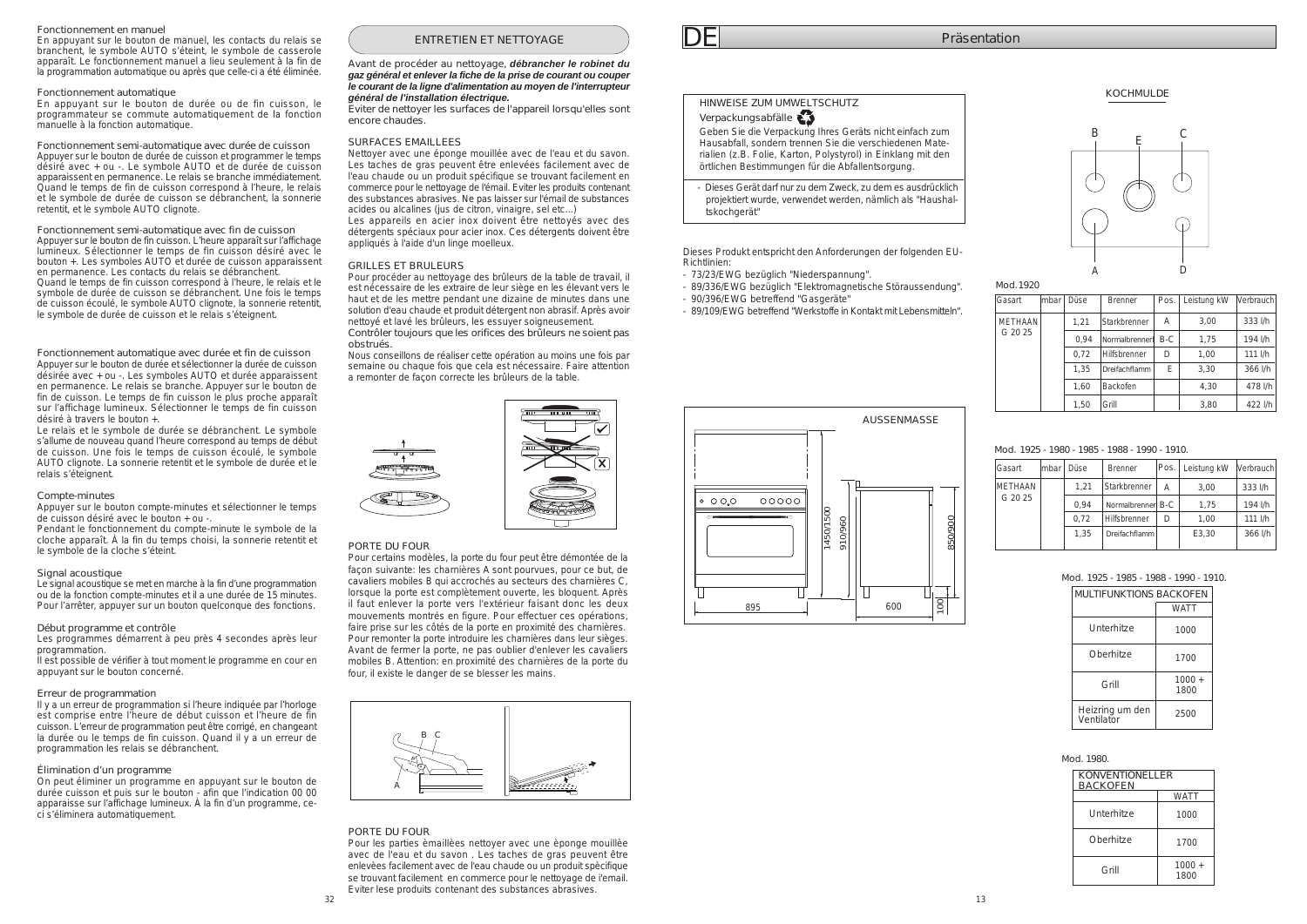

Utilisation du tournebroche (mod. 1980).

- Enfiler le poulet ou la pièce à rôtir sur la broche L en prenant bien soin de l'immobiliser entre les deux fourches F et de bien l'équilibrer afin d'éviter des efforts inutiles au moto-réducteur R. (fig. C).
- Mettre la broche sur le support G, après avoir introduit son extrémité opposée dans le trou P du moteur R (fig. C).
- Engager la lèchefrite avec un peu d'eau au dessous de la broche.

de la connexion sera annoncée par un signal acoustique; pour l'enlever, tourner le poussoir B sans appuyer, sur la position 0.Connexion manuelle: tourner il bouton B sans appuyer sur la position I a  $x^{\mu}$ .

- Pour enlever la broche opérer de la façon contraire utilisant la manette S et un guant de protection en laine isolante (fig.C).

Pour la mise en fonction du tournebroche, tourner la manette du commutateur sur le symbole .

Mise a l'heure de l'horloge: appuyer sur le poussoir et le tourner vers la gauche. Réglage de l'heure initiale: appuyer sur le poussoir A et le tourner vers la gauche.

Réglage de la durée de la connexion: tourner le poussoir B vers la gauche, sans appuyer. La fin

#### PCI CAMPANIL ANALOGIC Pour la mise à l'heure

Presser et tourner le bouton vers la droite, jusqu'à ce que l'heure exacte apparaisse. En cas d'une fausse manoeuvre, éviter de tourner vers la gauche. Un mécanisme de sécurité protége les composants de l'horloge.

### Réglage sonnerie

Durée de cuisson et fonction manuelle = symbole de la casserole Fonction automatique

Tourner le bouton vers la droite, sans le presser, afin que l'aiguille corresponde au temps de sonnerie désiré. Une fois le temps écoulé la sonnerie retentit sans cesse. Pour l'arrêter, tourner le bouton vers la droite afin que l'aiguille corresponde au symbole de la cloche rayée.

# HORLOGE "LED"

Caractéristiques Horloge 24 heures avec programmation automatique et compteminutes.

#### Fonctions

Durée de cuisson, fin cuisson, position manuelle, horloge, compteminutes, temps réglables jusqu'à 23 heures et 59 minutes.

#### Programmation

La programmation s'effectue en appuyant sur le bouton de la fonction désirée. Après avoir relâché ce bouton, il est suffisant de programmer le temps avec + et - entre 5 secondes.

Boutons + et -

En appuyant sur les boutons + et - le temps augmente ou diminue à une vitesse variable selon la durée de la pression sur le bouton.

#### Réglage de l'heure

Pour régler l'heure désirée, appuyer en même temps sur deux boutons quelconques (durée de cuisson, fin cuisson, compteminutes) et + ou -. Par cette opération, tous programmes précédents sont éliminés, les contacts sont débranchés, et le symbole AUTO clignote.







# PROGRAMMATEUR DE CUISSON DEBUT/FIN CUISSON



Affichage des fonctions

Affichage lumineux à 4 chiffres de 7 segments pour indiquer l'heure et les temps de cuisson.

Compte-minutes = symbole de la cloche

Une fonction est sélectionnée lorsque le symbole correspondant est affiché.







#### **SICHERHEITSHINWEISE**

Der Herd hat 4 Füße, mit denen nötigenfalls die waagrechte Ausrichtung mit den Möbeln vorgenommen werden kann. Für ihre Montage den Herd anheben und die vier Füße auf der Unterseite des Geräts in die Gewindebohrungen an den Ecken schrauben (siehe Abb. 1).

# INSTALLATION

WICHTIG: Die Beschichtung des Möbels muss hitzebeständig sein (mindestens 90°C).

Wenn das Gerät in der Nähe von Möbeln installiert wird, die in der nachstehenden Zeichnung angegebenen Mindestabstände einhalten.

Vor Ausführung von Reparaturen und Eingriffen jeder Art *das Gerät vom Stromnetz trennen und den Gasabsperrhahn schließen.*

Der Fachtechniker ist für die ordnungsgemäße Installation in Einklang mit den geltenden Sicherheitsbestimmungen verantwortlich.

Die Erdung des Geräts ist gesetzlich vorgeschrieben. Der Hersteller haftet nicht für Schäden an Personen, Tieren oder Sachen aufgrund der Missachtung der oben genannten Vorschriften. Die technischen Daten sind auf dem Typenschild, das auf der Rückseite des Geräts angebracht ist, angegeben. Die Einstellungen sind auf einem Klebeschild angegeben, das an der Verpackung angebracht ist. Das Gerät zur Handhabung - einschließlich des Auspackens - nicht am Griff der Backofentür greifen. Das Gerät fällt in Klasse 1 oder Klasse 2 Unterklasse 1.

# **GASGERÄTE**

Dieses Gerät ist nicht an eine Vorrichtung zum Abführen der Verbrennungsgase angeschlossen. Es muss daher in Einklang mit den geltenden Installationsvorschriften installiert und angeschlossen werden. Besondere Beachtung ist den einschlägigen Normen zur Raumbelüftung zu schenken.

#### BELÜFTUNG DER RÄUME



Wir erinnern daran, dass dieses Gerät nur in gut belüfteten Räumen installiert und betrieben werden darf. Nach den geltenden Bestimmungen müssen diese Räume Öffnungen in den Außenwänden oder geeignete Kanäle haben, die eine angemessene natürliche oder Zwangsbelüftung gestatten, die ständig und in hinreichender Weise sowohl die Zufuhr der für die Verbrennung erforderlichen Luft als auch die Abfuhr der verbrauchten Luft gewährleistet.

In dem besonderen Fall, in dem im Raum nur dieses Gasgerät installiert ist, muss eine Abzughaube über dem Gerät vorgesehen werden, die die natürliche oder direkte Abfuhr der verbrauchten Luft über einen geradlinigen vertikalen Kanal gewährleistet, dessen Länge mindestens dem zweifachen Durchmesser entsprechen muss und der einen Mindestquerschnitt von 100cm2 haben muss. Für die unabdingbare Frischluftzufuhr in den Raum ist eine analoge Öffnung von mindestens 100 cm<sup>2</sup> erforderlich, die sich knapp über dem Boden befinden muss und weder auf der Innen- noch auf der Außenseite der Wand abgedeckt sein darf und so beschaffen sein muss, dass die ordnungsgemäße Verbrennung durch die Brenner und die regelmäßige Abfuhr der verbrauchten Luft nicht behindert werden. Der Höhenunterschied zur Luftaustrittsöffnung muss mindestens 180 cm betragen.

Es wird daran erinnert, dass die zur Verbrennung erforderliche Luftmenge nicht weniger als 2m<sup>3</sup> /h für jedes kW Leistung beträgt (siehe die Gesamtleistung in kW auf dem Typenschild des Geräts). In allen anderen Fällen, d.h. wenn im selben Raum weitere Gasgeräte installiert sind oder wenn eine direkte natürliche Belüftung nicht möglich ist und vielmehr eine indirekte natürliche Belüftung oder eine Zwangslüftung vorgesehen werden muss, muss man sich an einen Fachmann wenden, der die Installation und Realisation einer Belüftungsanlage unter strikter Beachtung der Anforderungen der geltenden Bestimmungen vornimmt.

Die Öffnungen sind so anzuordnen, dass der entstehende Luftstrom die Bewohner nicht belästigt. Darüber hinaus ist es verboten, zur Abfuhr der Verbrennungsgase schon für andere Geräte verwendete Kamine zu verwenden.





### COMPTE-MINUTES

Afin d'obtenir le temps de cuisson désiré, tourner le bouton dans le sens des aiguilles d'une montre. Le compte-minutes peut être réglé de 1 à 60 minutes. Une fois le temps écoulé, une sonnerie vous informera de la fin de la cuisson.

### PROGRAMMATEUR FIN CUISSON

Pour un fonctionnement manuel, tourner le bouton dans le sens contraire des aiguilles d'une montre en correspondance du symbole ; pour programmer la durée de la cuisson, tourner dans le sens des aiguilles d'une montre et fixer le temps de cuisson avec le bouton (max.120 minutes).

Une fois le temps écoulé, le four s'arrêtera automatiquement.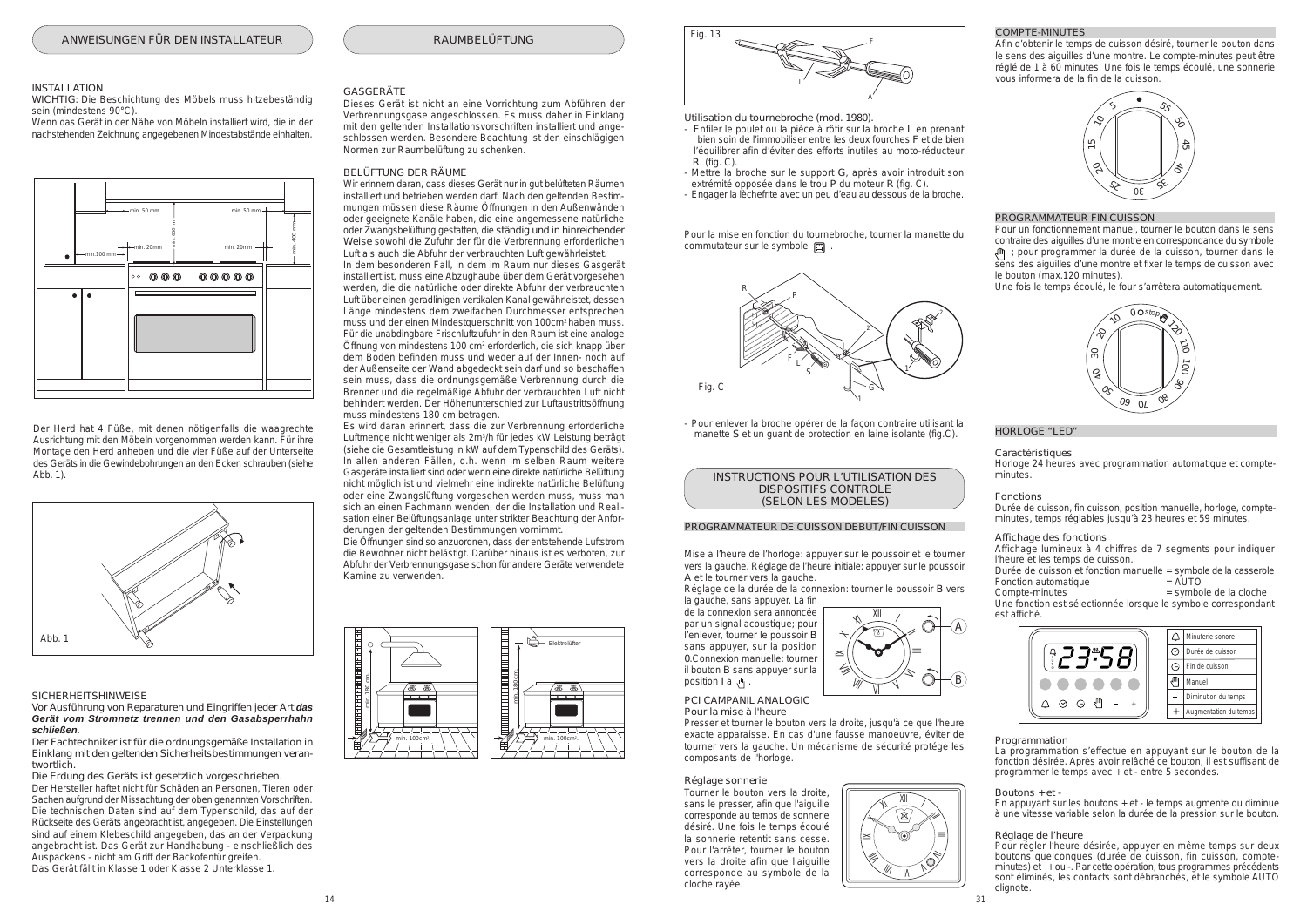



# TAB. C

# UTILISATION DU GRILLOIR A GAZ

Allumage électrique du brûleur du grilloir .

Tourner la manette vers la droite jusqu'en correspondance du grilloir  $\Box$  (Fig. 7), puis appuyer sur le bouton  $*$  jusqu'à l'allumage du brûleur.

En cas de coupure électrique, les brûleurs peuvent être allumés avec des allumettes (Fig. 10).

ATTENTION : *Ne pas actionner l'allumage pour plus de 15 secondes. Si le brûleur ne s'allume pas, presser de nouveau la manette après avoir laissé la porte du four ouverte pendant au moins 1 minute.*

# Brûleur avec thermocouple de sécurité

Pour la mise en fonction du tournebroche, tourner la manette du commutateur sur le symbole  $\Box$  (Fig. B).

Répéter les opérations ci-dessus, et en même temps presser sur la manette du four. Quand l'allumage s'est produit, maintenir appuyée la manette pendant environ 10 secondes (Fig. 9), afin que le clapet de sécurité entre en fonction. Si la flamme devait s'éteindre une fois que vous relâchez la manette, recommencer l'opération comme décrit ci-dessus.

# ATTENTION GRILLOIR :





Le grilloir doit toujours être utilisé avec porte entrouverte, et le déflecteur pour la protection des manettes installé (Fig. A).

- Pour enlever la broche opérer de la façon contraire utilisant la manette A et un guant de protection en laine isolante (fig. 13).

Utilisation du tournebroche ( Mod. 1920 )

- Enfiler le poulet ou la pièce à rôtir sur la broche L en prenant bien soin de l'immobiliser entre les deux fourches F et de bien l'équilibrer afin d'éviter des efforts inutiles au moto-réducteur R.  $(fig. 11)$ .
- Mettre la broche sur le support G, après avoir introduit son extrémité opposée dans le trou P du moteur R (fig. 11).
- Introduire en support G complètement dans le four en sorte que la barre I entre dans le plot H du moteur M de tournebroche (fig.12).
- Engager la lèchefrite avec un peu d'eau au dessous de la broche.
- Mettre en place l'écran de protection S de manettes et placer la porte en position entre ouverte ( voir fig. A).

# Brûleur avec thermocouple de sécurité.

Pour les brûleurs équipés d'une thermocouple de sécurité, il est indispensable de continuer à appuyer sur la manette concernée pendant environ 10 secondes après l'allumage (fig.9), afin que le clapet de sécurité entre en fonction. Si la flamme devait s'éteindre une fois que vous relâchez la manette, recommencer l'opération comme décrit ci-dessus.

- gelb-grün = für die Erdung " $\frac{1}{2}$ " (E)
- blau = für den Neutralleiter "N"
- braun = für die Phase "L"
- Die elektrische Zuleitung darf keinen Kontakt mit Teilen haben, die eine Temperatur von mehr als 50°C über der Raumtemperatur erreichen können.
- Bei Verwendung eines Steckers für den Anschluss müssen der auf das Netzkabel geschraubte Stecker und die Wandsteckdose, an die der Stecker angeschlossen wird, gleichen Typs sein (und den geltenden Bestimmungen entsprechen).

| <b>ALIMENTS</b>       | TEMP. °C | <b>ALIMENTS</b>            | TEMP. °C |
|-----------------------|----------|----------------------------|----------|
| <b>VIANDES</b>        |          | <b>PATISSERIE</b>          |          |
| RÔTI DE PORC          | 185-210  | <b>TORTES DE FRUITS</b>    | 220      |
| RÔTI DE BOEUF         | 250      | <b>GATEAUX "MARG"</b>      | 190      |
| RÔTI DE VEAU          | 220      | <b>ROTI DE VEAU</b>        | 175      |
| RÔTI D'AGNEAU         | 220      | <b>GENOISE</b>             | 235      |
| LIEVRE RÔTI           | 230      | <b>SAVARIN</b>             | 190      |
| LAPIN RÔTI            | 235      | FEUILLETTES SUCREES        | 200      |
| DINDON RÔTI           | 220      | <b>BISCUIT DE SAVOIE</b>   | 200      |
| OIE RÔTI              | 235      | STRUDEL                    | 180      |
| CANARD RÔTI           | 225      | <b>BEIGNETS AUX POMMES</b> | 200      |
| POULET RÔTI           | 235      | <b>FLAN - CLAFOUTIS</b>    | 200      |
| <b>FILET DE BOEUF</b> | 200-225  | <b>TOAST</b>               | 250      |
| <b>POISSON</b>        | 200-225  | <b>PAIN</b>                | 230      |
|                       |          |                            |          |







# GASANSCHLÜSSE

# ELEKTRISCHER ANSCHLUSS

- mit einem starren Rohr aus Eisen oder Kupfer

- mit einem flexiblen Edelstahlschlauch mit durchgehender Wand und mechanischem Anschluss gemäß norm

Der Schlauch muss direkt an das Kniestück der Rampe angeschlossen werden (siehe Abb. 2).

Einige Herdmodelle können für sowohl die rechtsseitige als auch die linksseitige Speisung eingerichtet sein. Zum Ändern der Speiseseite muss man lediglich die Position des Verschlussdeckels und des Schlauchhalters vertauschen. Anschließend sicherstellen, dass kein Gas austritt.

Man muss kontrollieren, ob das Gerät auf die Gasart eingestellt ist, mit der der Haushalt beliefert wird. Der Anschluss der Gasleitungen muss fachgerecht und in Einklang mit den geltenden Bestimmungen ausgeführt werden, die die Installation eines Sicherheitshahns am Ende der Leitung vorschreiben.

Nach Abschluss des Gasanschlusses die Dichtheit der Anschlüsse mit Seifenwasser prüfen.

Das Ende des Anschlusses hat ein Gewinde.

Folgende Anschlussarten sind zulässig:



Der Anschluss des Geräts ans Stromnetz muss von einem Fachmann in Einklang mit den geltenden Sicherheitsvorschriften ausgeführt werden.

Die Erdung des Geräts ist gesetzlich vorgeschrieben. Vor Ausführung des elektrischen Anschlusses die Wirksamkeit der Erdung sicherstellen.

Sicherstellen, dass die Sperrventil und die elektrische Hausanlage die Last des Geräts ertragen können.

Beim Anschluss ans Netz muss man zwischen Gerät und Netz einen allpoligen Schalter mit einer Mindestkontaktöffnungsweite von 3 mm installieren, der auf die Last ausgelegt ist und den geltenden Bestimmungen entspricht.

Der gelb-grüne Schutzleiter darf nicht von diesem Schalter unterbrochen werden.

Wichtig: die Drähte haben folgende Farben:

# AUSTAUSCH DES NETZKABELS

Im Falle einer Beschädigung muss das Netzkabel unverzüglich nach den nachstehenden Anweisungen ausgetauscht werden:

- die Anschlussdose öffnen, die in der nachstehenden Abbildung zu sehen ist;
- Schraube "A" ausschrauben, mit der das Kabel gesichert ist;
- das Kabel durch ein Kabel gleicher Länge ersetzen, das die in der Tabelle angegebenen Eigenschaften hat;
- der gelb-grüne Schutzleiter muss an die Klemme " $\pm$ " angeschlossen werden und muss rund 10 mm länger sein als die beiden anderen Leiter des Kabels;
- der "blaue" Neutralleiter muss an die Klemme mit dem Kennbuchstaben "N" angeschlossen werden;
- der Phasenleiter muss an die Klemme mit dem Kennbuchstaben "L" angeschlossen werden.

| Typ von Netzkabel               |                                   |                                |  |  |
|---------------------------------|-----------------------------------|--------------------------------|--|--|
| Gerätetyp                       | Einphasige Stromversorgung 230 V~ |                                |  |  |
|                                 | Kabeltyp                          | Querschnitt                    |  |  |
| Gas-Kochmulde + Elektrobackofen | Gummi H05 RR-F                    | $3 \times 1.5$ mm <sup>2</sup> |  |  |

| Typ von Netzkabel                                |                |                                 |
|--------------------------------------------------|----------------|---------------------------------|
| Einphasige Stromversorgung 230 $V~$<br>Gerätetyp |                |                                 |
|                                                  | Kabeltyp       | Querschnitt                     |
| Gas-Kochmulde + Gasofen                          | Gummi H05 RR-F | $3 \times 0.75$ mm <sup>2</sup> |



Attendre environ 15 minutes avant d'introduire les aliments, afin d'atteindre la température désirée. A titre indicatif, nous vous donnons ci-après un tableau de cuisson (Tab C)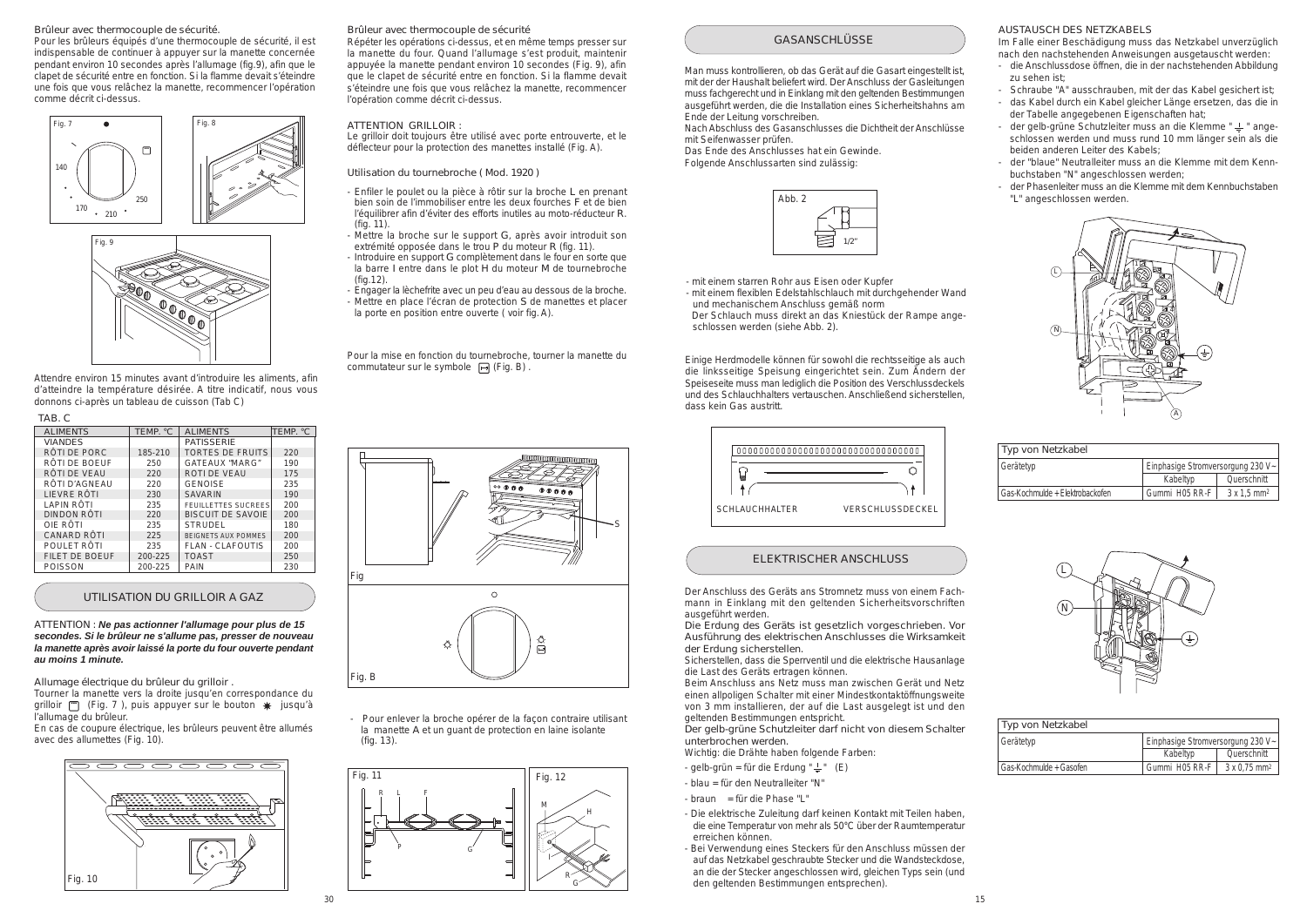

# $\Box$





WARTUNG DES GERÄTS

### **SICHERHEITSHINWEISE**



UTILISATION DU FOUR A GAZ (mod. 1920).

# Branchement gril + tournebroche

Branchement de la résistance du gril et moteur tournebroche. Cette fonction sert pour les cuissons à la broche. Cette fonction doit être utilisé entre 180 ÷ 200°C comme température maximale.

FOUR MULTIFONCTION mod. 1925 - 1985 - 1988 - 1990 - 1910

Le four est pourvu de:

- une résistance inférieure;
- une résistance supérieure;
- une résistance circulaire qui entoure le ventilateur.

N.B.: Le branchement de n'importe quelle fonction a lieu toujours après avoir placé la manette du thermostat en correspondance de la température désirée.

#### Manette thermostat four

En tournant dans le sens des aiguilles d'une montre cette manette, on peut obtenir une température du four comprise entre 60 et MAX°C.

#### Manette commutateur du fou

En tournant vers le sens des aiguilles d'une montre la manette du commutateur, selon le type de four, il est possible de sélectionner une des fonctions suivantes.



#### Note:

Pour toutes les opérations décrites, on obtient l'allumage de l'éclairage intérieur du four. Un témoin placé sur le tableau de bord reste allumé jusqu'à ce que la température soit attente, ensuite il s'allumera par intermittence.

Une fois tourné le bouton sur cette position, la lampe reste allumée pendant toutes les opérations qui suivent.

# 圆

Décongélation par ventilateur

Cette position permet la circulation de l'air pulsé à la température ambiante tout autour de l'aliment surgelé en le décongelant sans modifier ou altérer son contenu protéique.

# $\Box$

# Convention naturelle

Branchement de la résistance inférieure et supérieure du four. Il s'agit de la cuisson traditionnelle, excellente pour rôtir les gigots, idéale pour les biscuits, les pommes au four et pour que les aliments deviennent très croquants. On obtient de bons résultats pour les cuissons sur un niveau avec réglage de la température de 60 à MAX°C.

# 网

La température indiquée sur le tableau de bord correspond à la température maintenue au centre du four seulement quand les fonctions sélectionnées sont  $\Box$  ou  $\circledR$ 

# ۰Õ.

# Cuisson par air pulsé

Par cette fonction la résistance circulaire et le ventilateur sont insérés. L'air chaud, réglable entre 60 et MAX°C, est poussé uniformément sur tous les étages du four. Ceci consente une cuisson idéale de plusieurs mets ensemble (viande, poisson, etc.) sans mélanger les différents odeurs et saveurs. Cuisson délicate indiquée pour Génoises, gâteaux de Savoie, pâtes feuilletées, etc.

# $\boxed{r}$

#### Branchement du gril moyen

Par cette position, la résistance du gril moyen à l'infrarouge est insérée. Ça permet de griller ou gratiner les plats traditionnels de petites dimensions.

# $\Box$

# Branchement du gril total

Par cette position, la résistance du gril à l'infrarouge est insérée. Ça permet de griller ou gratiner les plats traditionnels.La manette du thermostat doit être placée sur la position 180-200°C.

# 圆



# Grill total ventilé

L'air, chauffé par la résistance du gril, est aspiré par le ventilateur et poussé sur les aliments. Le gril ventilé remplace remarquablement le tournebroche et il assure des résultats excellents avec volailles, saucisses et viandes rouges, même en quantité considérable.La manette du thermostat doit être placée sur la position 180-200°C.

# $\mathbb{Z}$

# Résistance inférieure ventilée

L'air, réchauffé par la résistance inférieure, est aspiré par le ventilateur et poussé sur les aliments. Cette fonction peut être utilisée pour stériliser les aliments. Cette fonction peut être utilisée entre 60 et MAX°C.

#### Utilisation du four

Le four doit toujours être utilisé à porte fermée. Note: fours avec thermostat et commutateur séparés. Lorsqu'on utilise les fonctions  $\Box$   $\Box$  placer la manette du thermostat entre 180 ÷ 200°C comme température maximale.

## ATTENTION:

Allumage électrique du brûleur du four ).

Tourner la manette vers la gauche jusqu'à la position maximale (Fig. 7), puis appuyer sur le bouton  $*$  jusqu'à l'allumage du brûleur.

En cas de coupure électrique, les brûleurs peuvent être allumés avec des allumettes. (fig 8).

# Branchement gril + tournebroche

Branchement de la résistance du gril total et moteur tournebroche. Cette fonction sert pour les cuissons à la broche. Cette fonction doit être utilisé entre 180 ÷ 200°C comme température maximale.

# $\boxed{\Box}$

Vor Ausführung von Reparaturen und Eingriffen jeder Art *das Gerät vom Stromnetz trennen und den Gasabsperrhahn schließen.*

Der Hersteller haftet nicht für Schäden an Personen, Tieren oder Sachen aufgrund der Missachtung der oben genannten Vorschriften. Die verwendete Backofenlampe ist eine spezielle Hochtemperatur-beständige Lampe. Zum Austauschen wie folgt vorgehen: das Schutzglas (A) ausbauen und die defekte Lampe durch eine neue Lampe gleichen Typs ersetzen; dann das Schutzglas wieder einbauen.

# AUSBAU DER KOCHMULDE

Wenn man für die Reparatur oder den Austausch auf die inneren Komponenten des Geräts zugreifen muss, wie folgt vorgehen: die Rippenroste, Brennerdeckel und Brenner entfernen (siehe Abb. 3) und die Schrauben "V" ausschrauben, die sich auf der Oberseite der Kochmulde befinden (siehe Abb. 4). Die 4 hinteren Schrauben "A" ausschrauben, um die Kochmulde auszubauen (siehe Abb. 5). Nun kann man die Kochmulde anheben und auf die inneren Komponenten zugreifen.

- Für den Ausbau der Bedienblende muss man die 4 inneren Schrauben ausschrauben, mit denen die Bedienblende an der Vorderseite des Backofens befestigt ist (Abb.6).

> ATTENTION : *Ne pas actionner l'allumage pour plus de 15 secondes. Si le brûleur ne s'allume pas, presser de nouveau la manette après avoir laissé la porte du four ouverte pendant au moins 1 minute.*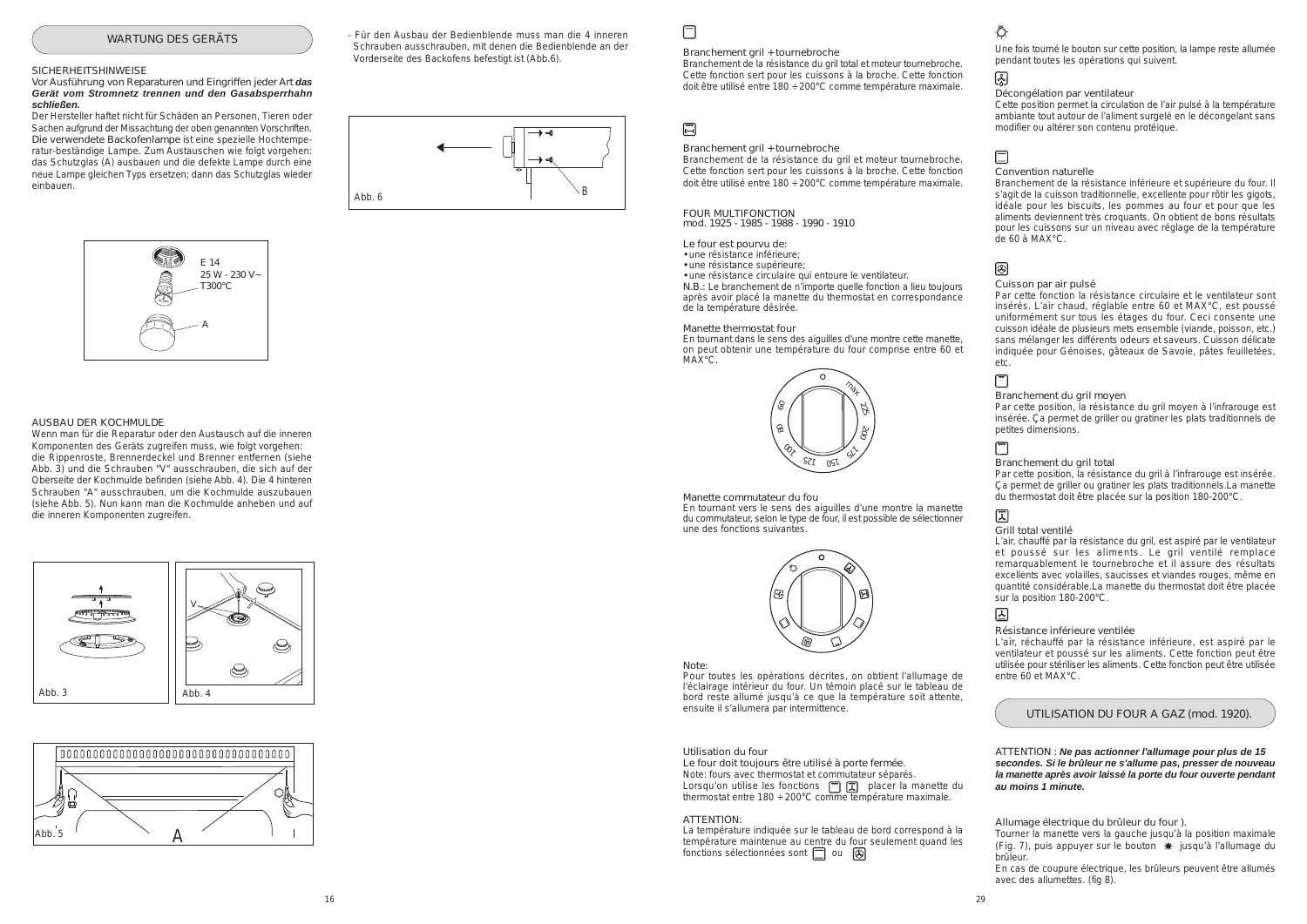AUTOMATISCHE ELEKTRISCHE ZÜNDUNG ( je nach modell ) Zum Zünden von einem der Brenner den zugehörigen Schalter drücken und ihn linksherum in Großstellung drehen. Den Schalter weiterhin gedrückt halten, bis die automatische Zündung des Brenners erfolgt.

Bei Stromausfall kann der Brenner auch mit einem Streichholz gezündet werden.

# ALLGEMEINE EMPFEHLUNGEN UND HINWEISE

## ACHTUNG:

- Vergessen Sie nicht, die Kunststoffschutzfolie, mit denen einige Teile versehen sind (Bedienblende, Edelstahlteile usw.), vor Gebrauch des Geräts zu entfernen.
- Verwenden Sie das Gerät keinesfalls zum Beheizen des Raums.
- Wenn das Gerät nicht gebraucht wird, sollten Sie *es vom Stromnetz trennen und den Gasabsperrhahn schließen.*

# IM BRANDFALL:

- Im Brandfall *den Gasabsperrhahn schließen und das Gerät vom Stromnetz trennen.* Keinesfalls Wasser in brennendes oder siedendes Öl gießen!
- Keine entflammbaren Substanzen oder Aerosolbehälter in der Nähe des Geräts aufbewahren und keinesfalls entflammbare Substanzen in der Nähe der eingeschalteten Brenner versprühen.

#### ZU IHRER SICHERHEIT UND DER IHRER KINDER

- Keine Gegenstände auf dem Gerät ablegen, die für Kinder interessant sein könnten.
- Kinder vom Gerät fernhalten. Denken Sie stets daran, dass einige Teile des Geräts und das verwendete Kochgeschirr sowohl während des Gebrauchs des Geräts als auch noch einige Zeit nach dem Ausschalten sehr heiß und somit gefährlich sein können.
- Achten Sie darauf, die Griffe der Töpfe so auszurichten, dass sie nicht von Kindern erreicht werden können, da andernfalls die Gefahr besteht, dass sie die Töpfe umkippen.
- Tragen Sie in der Nähe der eingeschalteten Brenner keine weiten Kleidungsstücke. Sie könnten sich sonst ernsthafte Verletzungen zufügen, wenn diese Kleidungsstücke Feuer fangen.

# VORSICHT VOR DEM OFEN:

Wenn der Backofen oder der Grill in Betrieb ist, können die zugänglichen Teile sehr heiß werden. Kinder in jedem Fall vom Gerät fernhalten.

- Keinesfalls Speisen zum Garen direkt auf den Boden des Backofens legen.
- Bei Unachtsamkeit besteht die Gefahr von Verletzungen an der Hand durch die Scharniere der Backofentür.
- Verhindern Sie, dass sich Kinder auf die geöffnete Backofentür setzen oder mit ihr spielen. Steigen Sie keinesfalls auf die geöffnete Backofentür.

En général le four est équipé de: grille support pour la cuisson des préparations en casseroles ou bien posées directement sur la grille, lèche-frite pour la cuisson des gâteaux, biscuits, etc. ou pour récupérer les jus et les matières grasses des aliments placés directement sur la grille.

.

# UNTERE SCHUBLADE

Keine entflammbaren Materialien und keine Kunststoffgegenstände in das Speisewärmefach (unter dem Backofenraum) geben.

GEBRAUCH DER GASBRENNER Auf der Blende befinden sich die folgenden Symbole in der Nähe der Schalter:

- Voller Kreis **Cauca Aus-Stellung**
- $-GroBe$  Flamme  $\qquad \qquad \bullet$  Großstellung
- $-$  Kleine Flamme  $\bullet$  Kleinstellung
- 

Die Kleinstellung entspricht dem Linksanschlag des Schalters. Für den Betrieb muss man den Schalter in eine Stellung zwischen Groß- und Kleinstellung drehen und keinesfalls in eine Stellung zwischen Großstellung und Aus-Stellung.

# GEBRAUCH DER KOCHMULDE

# ELEKTRISCHE ZÜNDUNG ( je nach modell )

Zum Zünden von einem der Brenner den zugehörigen Schalter drücken und ihn linksherum in Großstellung drehen; gleichzeitig die Taste für die elektrische Zündung auf der Bedienblende drücken, die mit dem Symbol ( $\ast$  oder  $\ast$ ) gekennzeichnet ist. Bei Stromausfall kann der Brenner auch mit einem Streichholz gezündet werden.

# ENERGIEEINSPARUNG

- Der Durchmesser des Topfbodens muss dem Brennerdurchmesser angemessen sein. Die Flamme des Brenners darf nicht über den Topfboden hinaus brennen.
- Verwenden Sie Töpfe mit einem ebenen Boden.
- Schließen Sie zum Kochen den Topf nach Möglichkeit mit seinem Deckel. Auf diese Weise können Sie mit geringerer Heizleistung kochen.
- Kochen Sie Gemüse, Kartoffeln usw. mit wenig Wasser, um die Kochzeiten zu verkürzen.



# *Sehr verehrter Kunde,*

*Ihr neuer Herd ist aufgestellt und Sie möchten ihn sicher bald ausprobieren.*

*Wir bitten Sie, vor der Inbetriebnahme die Bedienungsanleitung aufmerksam zu lesen (sie enthält alle Informationen und wichtigen Hinweise für einen optimalen Gebrauch Ihres Gerätes) und die Installation durch einen autorisierten Techniker vornehmen zu lassen.*

# UTILISATION DU FOUR ELECTRIQUE

Quand le four est utilisé pour la première fois, il peut se produire de la fumée de odeur âcre, causée par le premier chauffage du collant des panneaux isolants autour du four (il est opportun de le chauffer à la température maximale pour une durée de 30- 40 minutes à porte fermée). Il s'agit d'un phénomène absoluement normal et, s'il devait se produire encore, il faudrait attendre que la fumée cesse avant d'introduire les aliments.

Note: dans les tableaux suivants il y a les indications pour la cuisson de quelques préparations principales. Les temps de cuisson conseillés dans ces tableaux sont indicatifs. Nous sommes sûrs qu'après quelque essais vous pourrez apporter les modifications nécessaires pour obtenir les résultats désirés.

#### Tableau de cuisson système traditionnel

# Tableau de cuisson à air chaud

| Préparations              | Temp. °C. | <b>Minutes</b> | Poids kg.  |
|---------------------------|-----------|----------------|------------|
| Entrées                   |           |                |            |
| Lasagnes au four          | 200-220   | $20 - 25$      | 0,5        |
| Pâtes au four             | 200-220   | 25-30          | 0,5        |
| Riz à la créole           | 200-230   | $20 - 25$      | 0,5        |
| Pizza                     | 210-230   | 30-45          | 0,5        |
| Viandes                   |           |                |            |
| Rôti de veau              | 160-180   | 65-90          | $1 - 1, 2$ |
| Rôti de porc              | 160-170   | 70-100         | $1 - 1, 2$ |
| Rôti de boeuf             | 170-190   | 40-60          | $1 - 1, 2$ |
| Filet de boeuf            | 170-180   | 35-45          | $1 - 1, 5$ |
| Roast-Beef                | 180-190   | $40 - 45$      | $1 - 1, 5$ |
| Rôti d'agneau             | 140-160   | 100-130        | 1,5        |
| Poulet rôti               | 180       | 70-90          | $1 - 1, 2$ |
| Canard rôti               | 170-180   | 100-160        | $1, 5 - 2$ |
| Oie rôti                  | 160-180   | 120-160        | $3 - 3, 5$ |
| Dindon rôti               | 160-170   | 160-240        | 5 env.     |
| Lapin rôti                | 160-170   | 80-100         | 2 env.     |
| Lievre rôti               | 170-180   | $30 - 50$      | $2$ env.   |
| Poisson                   | 160-180   | d'après poids  |            |
| Gâteaux (Pâtisserie)      |           |                |            |
| Tarte aux fruits          | 180-200   | $40 - 50$      |            |
| Savarin                   | 160-180   | 35-45          |            |
| Gâteau "Margherita"       | 200-220   | $40 - 45$      |            |
| Pain de Genes             | 200-230   | 25-35          |            |
| Fouace au raisin          | 230-250   | 30-40          |            |
| <b>Brioches</b>           | 170-180   | 40-60          |            |
| Strûdel                   | 160       | 25-35          |            |
| Feuillantines sucrèes     | 180-200   | 20-30          |            |
| Beignets de pom.          | 180-200   | 18-25          |            |
| Flan biscuit Savoie       | 170-180   | $30 - 40$      |            |
| <b>Biscuits de Savoie</b> | 150-180   | 50-60          |            |
| Toasts                    | 230-250   | 7              |            |
| Pain                      | 200-220   | 40             |            |

### FOURS A CONVENTION NATURELLE (mod.1980)



Manette commutateur du fou

| Preparations       | Temp. °C.   | <b>Minutes</b> |
|--------------------|-------------|----------------|
| Poisson            | 180-240     | suivant dim.   |
| Viande             |             |                |
| Rôti de boeuf      | 250         | 30 par kg.     |
| Rôti de veau       | 200-220     | 60 par kg.     |
| Poulet             | 200-240     | env.50         |
| Canard ou oie      | 220         | suivant poids. |
| Gigot de mouton    | 250         | 30 par kg.     |
| Rôti de porc       | 250         | 60 par kg.     |
| Soufflés           | 200         | 60 par kg.     |
| Gateaux            |             |                |
| Cake               | 160         | 50-60          |
| Biscuits de Savoie | 160         | $30 - 50$      |
| Pâte brisée        | 200         | 15             |
| Pâte feuilletée    | 250         | 15             |
| Tarte aux fruits   | 200-220     | 30             |
| Meringues          | 100         | 60             |
| Gratin             | 220         | 30             |
| Cake 4/4           | $120 - 140$ | 60             |
| <b>Brioches</b>    | 160-180     | 45             |

Le four est pourvu de:

- une résistance inférieure; • une résistance supérieure.
- 

N.B.: Le branchement de n'importe quelle fonction a lieu toujours après avoir placé la manette du thermostat en correspondance de la température désirée.

#### Note:

Pour toutes les opérations décrites, on obtient l'allumage de l'éclairage intérieur du four. Un témoin placé sur le tableau de bord reste allumé jusqu'à ce que la température soit attente, ensuite il s'allumera par intermittence.

Le four toujours doit être a la porte fermée.

# Utilisation du four

Note: fours avec thermostat et commutateur séparés. Lorsqu'on utilise le fonction 回 placer la manette du thermostat entre 180 ÷ 200°C comme température maximale.

# ۰Õ.

Une fois tourné le bouton sur cette position, la lampe reste allumée pendant toutes les opérations qui suivent.

# 囗

# Manette thermostat four

En tournant dans le sens des aiguilles d'une montre cette manette, on peut obtenir une température du four comprise entre 60 et MAX°C.

En tournant vers le sens des aiguilles d'une montre la manette du commutateur, selon le type de four, il est possible de sélectionner une des fonctions suivantes.



 Branchement de la résistance inférieure du four. Cette fonction est indiquée pour cuire du bas, réchauffer les aliments ou stériliser les pots en verre. En plus elle est indiquée pour ces aliments qui nécessitent d'une cuisson longue et lente, par exemple les aliments en casserole. Cette fonction peut être utilisée entre 60 et Max°C.

# Convention naturelle

Branchement de la résistance inférieure et supérieure du four. Il s'agit de la cuisson traditionnelle, excellente pour rôtir les gigots, idéale pour les biscuits, les pommes au four et pour que les aliments deviennent très croquants. On obtient de bons résultats pour les cuissons sur un niveau avec réglage de la température de 60 à Max°C.

# GERÄTE MIT GLASABDECKUNG

Während der Benutzung darf die Glasabdeckung nicht mit den Töpfen in Berührung kommen, und hinterher darf die Abdeckung nicht geschlossen werden, solange die Brenner oder Herdplatten noch warm sind.

| <b>Brenner</b>  | $\varnothing$ min | $\varnothing$ max |
|-----------------|-------------------|-------------------|
| -Garbrenner     | 180 <sub>mm</sub> | $220$ mm          |
| -Normalbrenner  | 120 <sub>mm</sub> | 200 <sub>mm</sub> |
| -Starkbrenner   | 80 <sub>mm</sub>  | 160mm             |
| -Dreifachflamme | $220$ mm          | 260mm             |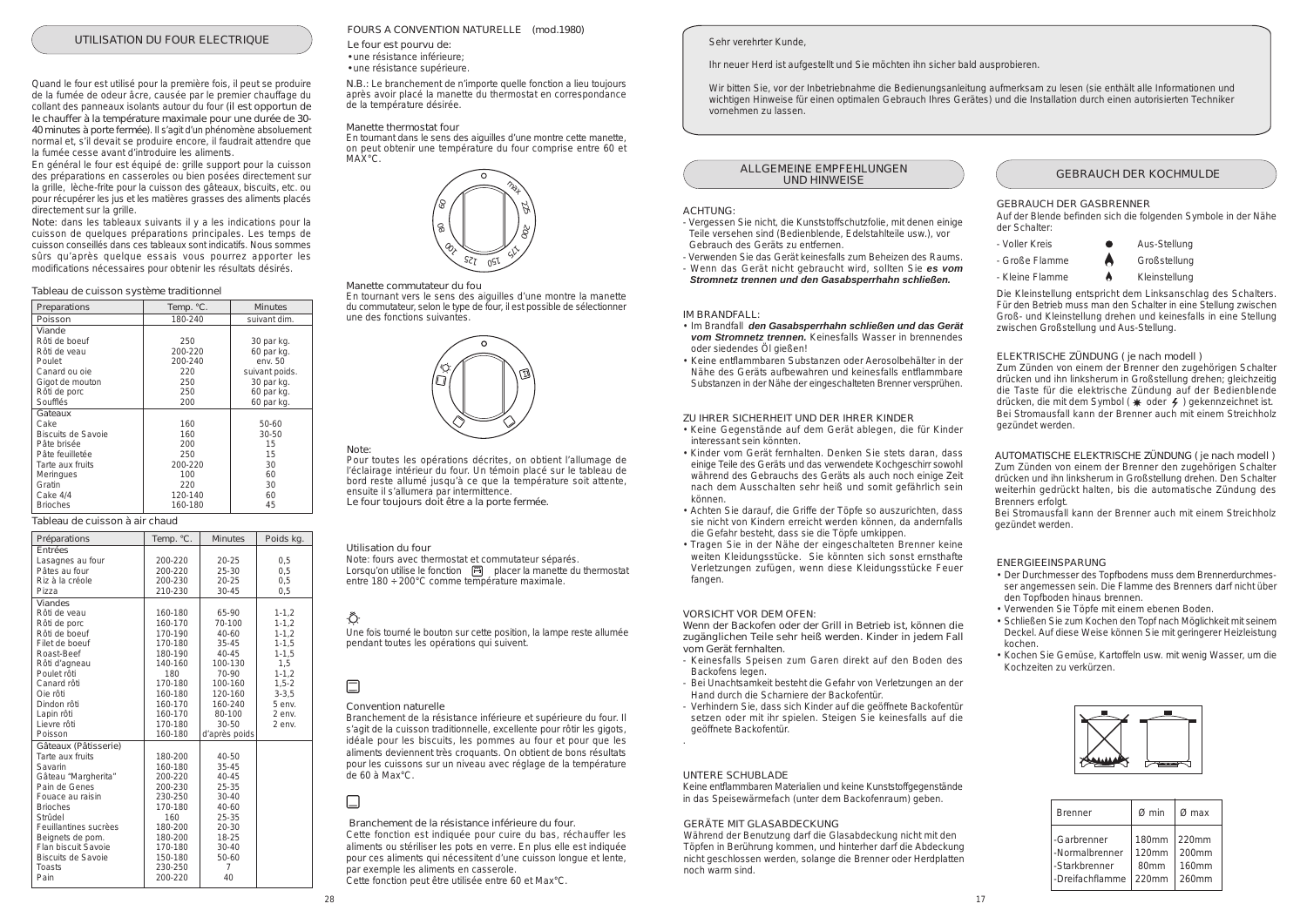

#### Heizwiderstand unten EIN

Diese Funktion eignet sich zum Backen mit Unterhitze, zum Aufwärmen oder zum Sterilisieren von Weckgläsern. Sie eignet sich auch für Speisen, die langsam und lange gebacken werden müssen, zum Beispiel in Kasserollen. Diese Funktion kann von 60°C bis MAX °C benutzt werden.

# GEBRAUCH DES ELEKTRISCHEN BACKOFENS

#### Tabellen zum Backen/Braten mit Umluft

Beim ersten Einschalten des Backofens ist möglicherweise ein sauer riechender Rauch festzustellen, der durch die Erwärmung des Klebers der Isolierplatten, die den Backraum umschließen, entsteht (es empfiehlt sich, den leeren Backofen bei geschlossener Backofentür für die Dauer von 30-40 Minuten mit maximaler Temperatur zu betreiben). Es handelt sich hierbei um eine völlig normale Erscheinung. Warten Sie ab, bis die Rauchentwicklung aufhört, bevor Sie die Speisen in den Backofen geben. Der Backofen ist normalerweise wie folgt ausgestattet: Grillrost zum Garen von Speisen, die in einem Backblech oder direkt auf dem Grillrost liegen; Fettpfanne zum Backen von Kuchen und Keksen und zum Auffangen von Saucen und Fett von Speisen, die direkt auf den Grillrost gelegt wurden.

> Bei Gebrauch der Funktionen  $\Box$  den Temperaturwahlschalter in eine Stellung zwischen 180°C und 200°C als Höchsttemperatur drehen.

# ۰Õ.

KONVENTIONELLER BACKOFEN (mod.1980) Der Backofen verfügt über: • Unterhitze;

Anmerkung: die nachstehenden Tabellen enthalten die wichtigsten Angaben zum Garen einiger typischer Gerichte. Bei den in den Tabellen empfohlenen Garzeiten handelt es sich nur um Richtwerte. Wir sind davon überzeugt, dass sie nach wenigen Versuchen selbst die Änderungen vornehmen können, die Ihnen die gewünschten Ergebnisse bringen.

# Tabellen zum Backen/Braten mit Ober- und Unterhitze

# Gebrauch des Backofens

Der Backofen darf nur mit geschlossener Backofentür betrieben werden.

Anmerkung: Backöfen mit getrennten Temperaturwahlschalter und Funktionenwahlschalter.

• Oberhitze;

HINWEIS: Die Einschaltung aller Funktionen erfolgt stets, nachdem man den Temperaturwahlschalter auf die gewünschte Temperatur gedreht hat.

Temperaturwahlschalter des Backofens Durch Drehen nach rechts dieses Schalters kann man im Backofen eine Temperatur zwischen 60 und MAX°C einstellen.

# Backofen-Funktionenwahlschalter

Durch Drehen nach rechts des Funktionenwahlschalters kann man eine der nachstehend aufgeführten Funktionen wählen.





Bei allen unten beschriebenen Vorgängen wird die Backofenbeleuchtung eingeschaltet.

Eine Kontrolllampe auf der Bedienblende bleibt eingeschaltet, bis die Temperatur erreicht wurde; anschließend leuchtet sie intermittierend auf.

Dreht man den Schalter in diese Stellung, leuchtet die Lampe während aller folgenden Vorgänge.

# Natürliche Konvektion

Pour allumer l'un des brûleurs, presser le bouton correspondant au brûleur préalablement choisi et le tourner dans le sens inverse des aiguilles d'une montre jusqu'à la position de max; simultanément, actionner le bouton-poussoir de l'allumage électrique placé sur le tableau de bord et portant le symbole  $(*or 7).$ 

Ober- und Unterhitze sind eingeschaltet. Dies ist die traditionelle Beheizungsart, die sich optimal zum Braten von Keulen und Wild und zum Backen von Keksen oder Backäpfeln eignet und zu empfehlen ist, wenn man schön knusprige Speisen wünscht. Gute Ergebnisse erzielt man auf einer Ebene mit einer Temperatureinstellung zwischen 60°C und MAX°C.

# CONSEILS ET AVERTISSEMENTS D'ORDRE GENERAL

### ATTENTION:

- N'oubliez pas, avant d'utiliser l'appareil, d'enlever le film de plastique qui protège certaines pièces (tableau de bord, cadres en inox, etc).
- Ne pas utiliser l'appareil pour chauffer la pièce.
- Lorsque l'appareil n'est pas utilisé, *débrancher le courant et fermer le robinet général du gaz.*

### EN CAS D'INCENDIE

- En cas d'incendie*, fermer le robinet général d'alimentation et couper le courant*; ne jamais jeter de l'eau sur l'huile en flamme ou en train de frire.
- Ne pas garder de produits infammables ou de bouteilles d'aérosol près de l'appareil et ne pas vaporiser d'aérosol près d'un brûleur allumé.

# POUR VOTRE SURETE ET CELLE DE VOS ENFANTS.

- Eviter de garder dessus ou près de l'appareil des produits attractifs pour les enfants.
- Garder les enfants loin de l'appareil: ne pas oublier que certaines parties de l'appareil ou des casseroles utilisées deviennent très chaudes et dangereuses tant pendant le fonctionnement que pendant le temps nécessaire au refroidissement après l'extinction.
- Faire attention aux poignées des casseroles, disposez-les de façon que les jeunes enfants ne fassent pas tomber les casseroles.
- Ne mettez pas de vêtements ou d'accessoires amples lorsque les brûleurs sont allumés; l'incendie du textile peut être cause de graves blessures.

# ATTENTION - FOUR:

Lorsque le four ou le grilloir sont en fonction, les parties accessibles peuvent devenir très chaudes, il faut éloigner les jeunes enfants de l'appareil.

- Eviter de cuire les aliments sur la base du four.
- En cas d'utilisation négligente en proximité des charnières de
- la porte du four, il existe le danger de se blesser les mains. - Interdir aux enfants de s'asseoir ou de jouer avec la porte du four. Ne pas utiliser la porte comme un tabouret.

#### TIROIR INFERIEUR

N'introduisez pas de matériaux inflammables ou en plastique dans le chauffe-plats (positionné au dessous du four).

# Recommandations

(Pour les cuisinières avec le couvercle en verre) Le couvercle en verre pendant l'utilisation ne doit pas être en contact avec les casseroles et après l'utilisation ne doit pas être ferme avec les brûleurs ou les plaques encore chauds.

# UTILISATION DE LA TABLE DE TRAVAIL

# UTILISATION DES BRULEURS A GAZ

Les symboles suivants se trouvent sur le bandeau de commande, près de chaque bouton:

- Disque plein  $\bullet$  robinet fermé
- 
- 
- 

 $\overline{\phantom{a}}$  - Grande flamme  $\overline{\phantom{a}}$  ouverture maximale

 $-Petite$  flamme  $\bullet$  ouverture minimale

La position de minimum se trouve à la fin de la rotation en sens inverse des aiguilles d'un montre de la manette.

Toutes les positions de fonctionnement doivent être choisies entre les positions de max. et de min., jamais entre max. et la fermeture.

ALLUMAGE ELECTRIQUE (selon les modèles)

Dans le cas où il n'y aurait plus de courant électrique, le brûleur pourra être allumé à l'aide d'une allumette.

ALLUMAGE ELECTRIQUE AUTOMATIQUE (selon les modèles) Pour allumer l'un des brûleurs, presser le bouton correspondant au brûleur préalablement choisi et le tourner dans le sens inverse des aiguilles d'une montre jusqu'à la position de max. En maintenant pressée la manette on mettra en fonction l'allumage électrique du brûleur.

Dans le cas où il n'y aurait plus de courant électrique, le brûleur pourra être allumé à l'aide d'une allumette.

# ECONOMIE D'ENERGIE

- Le diamètre du fond de la casserole doit correspondre au diamètre du brûleur. La flamme du brûleur ne doit jamais sortir du diamètre de la casserole.
- Utiliser toujours des casseroles à fond plat.
- Cuire de préférence avec un couvercle. Cela permet d'utiliser des puissances plus basses.
- Cuire les légumes, pommes de terre, etc. avec peu d'eau pour économiser l'énergie et réduire les temps de cuisson.



# *Cher client,*

*Votre nouvelle cuisinière est installée et bien sûr vous ne pouvez attendre d'en faire l'essai.*

*Avant de la mettre en service, nous vous demanderions de lire attentivement le manuel (il contient toutes les indications et recommandations qui vous permettront de mieux connaître votre appareil et d'en tirer profit) et de faire effectuer l'installation par un technicien agréé.*

| Gericht                   | Temp. °C. | Minuten      | Gewicht kg |
|---------------------------|-----------|--------------|------------|
| Gerichte                  |           |              |            |
| Lasagne                   | 200-220   | 20-25        | 0,5        |
| Nudelauflauf              | 200-220   | 25-30        | 0,5        |
| Reis nach kreolischer Art | 200-230   | 20-25        | 0,5        |
| Pizza                     | 210-230   | $30 - 45$    | 0,5        |
| Fleisch                   |           |              |            |
| Kalbsbraten               | 160-180   | 65-90        | $1 - 1, 2$ |
| Schweinebraten            | 160-170   | 70-100       | $1 - 1, 2$ |
| Ochsenbraten              | 170-190   | 40-60        | $1 - 1, 2$ |
| Rinderbraten              | 170-180   | 65-90        | $1 - 1, 2$ |
| Roastbeef                 | 180-190   | $40 - 45$    | $1 - 1, 5$ |
| Hammelbraten              | 140-160   | 100-130      | 1,5        |
| <b>Brathähnchen</b>       | 180       | 70-90        | $1 - 1, 2$ |
| <b>Bratente</b>           | 170-180   | 100-160      | $1,5-2$    |
| Gänsebraten               | 160-180   | 120-160      | $3-3,5$    |
| Truthahnbraten            | 160-170   | 160-240      | 5 rund     |
| Kaninchenbraten           | 160-170   | 80-100       | 2 rund     |
| Hasenbraten               | 170-180   | $30 - 50$    | 2 rund     |
| Fisch                     | 160-180   | nach Gewicht |            |
| Kuchen/Torten             |           |              |            |
| Obsttorte                 | 180-200   | $40 - 50$    |            |
| Kringel                   | 160-180   | 35-45        |            |
| Margherita Torte          | 200-220   | $40 - 45$    |            |
| <b>Biskuit</b>            | 200-230   | 25-35        |            |
| Traubenblechkuchen        | 230-250   | 30-40        |            |
| Hefegebäck                | 170-180   | 40-60        |            |
| Strudel                   | 160       | 25-35        |            |
| Blätterteigkuchen         | 180-200   | 20-30        |            |
| Apfelpfannkuchen          | 180-200   | 18-25        |            |
| Löffelbiskuitpudding      | 170-180   | 30-40        |            |
| Löffelbiskuit             | 150-180   | 50-60        |            |
| Toast                     | 230-250   | 7            |            |
| <b>Brot</b>               | 200-220   | 40           |            |

| Gericht           | Temp. °C. | Minuten         |
|-------------------|-----------|-----------------|
| Fisch             | 180-240   | sec. dimensioni |
| Fleisch           |           |                 |
| Ochsenbraten      | 250       | 30 per kg.      |
| Kalbsbraten       | 200-220   | $60$ per kg.    |
| Hähnchen          | 200-240   | 50 circa        |
| Ente oder Gans    | 220       | sec. peso       |
| Hammelkeule       | 250       | 30 per kg.      |
| Schweinebraten    | 250       | 60 per kg.      |
| Soufflé           | 200       | $60$ per kg.    |
| Kuchen/Torten     |           |                 |
| Löffelbiskuit     | 160       | $30 - 50$       |
| Mürbeteig         | 200       | 15              |
| Blätterteig       | 250       | 15              |
| Obsttorte         | 200-220   | 30              |
| Meringe           | 100       | 60              |
| Quiche und kuchen | 220       | 30              |
| 4 Viertel         | 120-140   | 60              |
| Hefegebäck        | 160-180   | 45              |

| <b>Brûleurs</b> | $\varnothing$ min | $\varnothing$ max |
|-----------------|-------------------|-------------------|
| -Rapide         | 180 <sub>mm</sub> | $220$ mm          |
| -Semirapide     | $120 \text{mm}$   | $200$ mm          |
| -Auxiliaire     | 80 <sub>mm</sub>  | 160mm             |
| -triple couron  | $220$ mm          | $260$ mm          |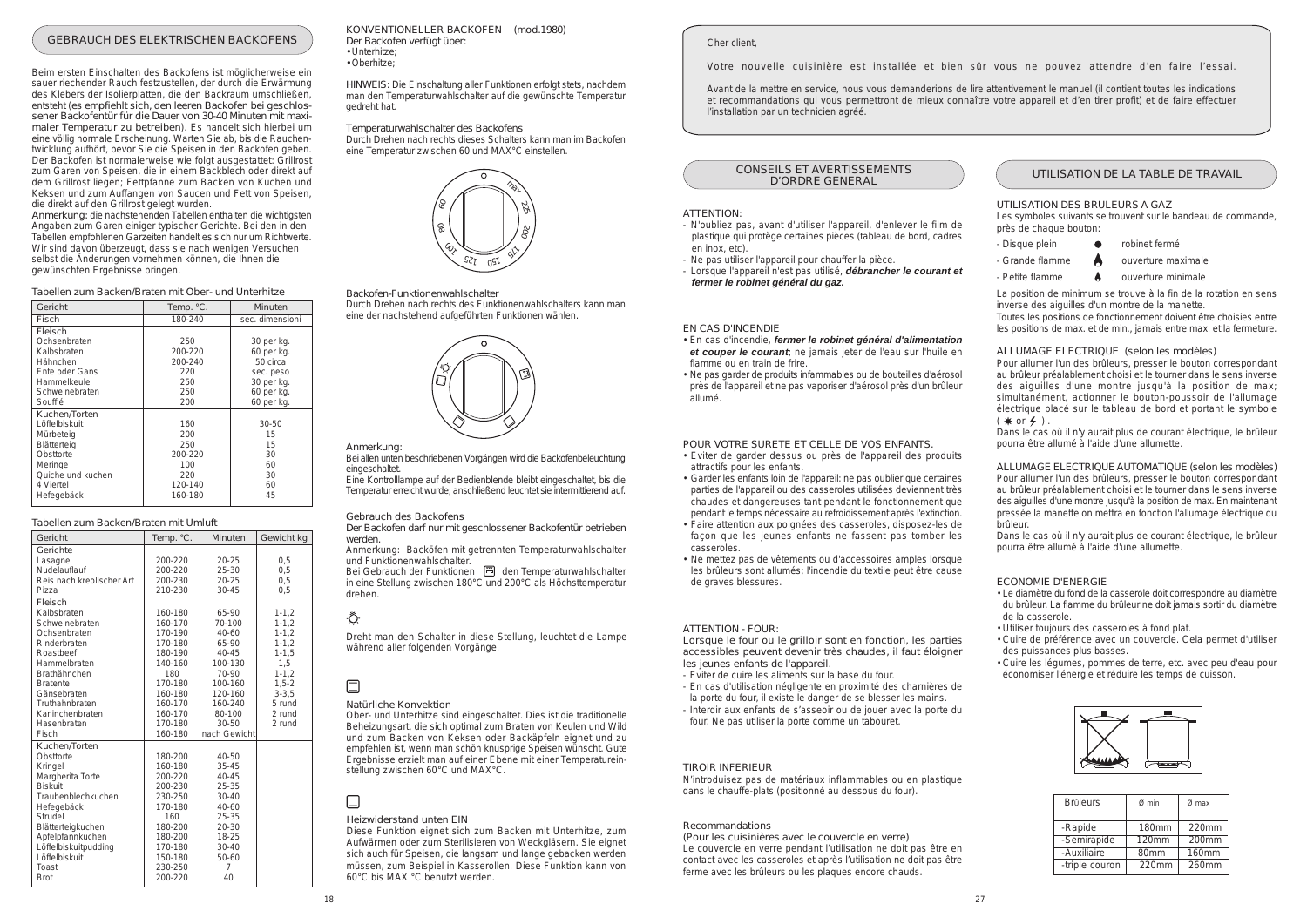# MULTIFUNKTIONSBACKOFEN

mod. 1925 - 1985 - 1988 - 1990 - 1910

# grill + Drehspieß

# Heizwiderstand oben EIN

Zum Aufwärmen von bereits gekochten Speisen legen Sie den Grillrost auf die zweite Stufe von oben. Zum Auftauen von Brot, Pizza oder sonstigen Teigwaren legen Sie den Grillrost auf die erste Stufe von unten. Diese Funktion kann von 60°C bis MAX°C benutzt werden.

# 圄



GASOFEN (mod. 1920).

Bei Gebrauch der Funktionen (ED ED den Temperaturwahlschalter in eine Stellung zwischen 180°C und 200°C als Höchsttemperatur drehen.

In dieser Schaltstellung wird der Heizstab des Infrarotgrills einschaltet. Er dient zum Grillen oder Gratinieren von herkömmlichen Gerichten..Diese Funktion kann mit geschlossener Backofentür verwendet werden und der Temperaturwahlschalter muss auf 180°C - 200°C eingestellt werden.

Gebrauch des Backofens

Der Backofen darf nur mit geschlossener Backofentür betrieben werden.

Anmerkung: Backöfen mit getrennten Temperaturwahlschalter und Funktionenwahlschalter.

Die auf der Bedienblende angezeigte Temperatur entspricht nur dann der Temperatur im Zentrum des Backofens, wenn die Funktion  $\Box$  oder  $\circledR$  gewählt wurde.

# ۰Õ.

Der Backofen verfügt über:

- Unterhitze;
- Oberhitze;
- Heizring um den Ventilator.

HINWEIS: Die Einschaltung aller Funktionen erfolgt stets, nachdem man den Temperaturwahlschalter auf die gewünschte Temperatur gedreht hat.

Temperaturwahlschalter des Backofens

Durch Drehen nach rechts dieses Schalters kann man im Backofen eine Temperatur zwischen 60 und MAX°C einstellen.

Backofen-Funktionenwahlschalter

Durch Drehen nach rechts des Funktionenwahlschalters kann man eine der nachstehend aufgeführten Funktionen wählen.



#### Anmerkung:

Bei allen unten beschriebenen Vorgängen wird die Backofenbeleuchtung eingeschaltet.

Eine Kontrolllampe auf der Bedienblende bleibt eingeschaltet, bis die Temperatur erreicht wurde; anschließend leuchtet sie intermittierend auf.

# ACHTUNG:

Auftauen mit Ventilator

Mit dieser Funktion kann man tiefgefrorene Speisen von Luft mit Raumtemperatur umströmen lassen, um sie aufzutauen, ohne ihren Proteingehalt zu verändern oder zu alterieren.

# □

# Natürliche Konvektion

Ober- und Unterhitze sind eingeschaltet. Dies ist die traditionelle Beheizungsart, die sich optimal zum Braten von Keulen und Wild und zum Backen von Keksen oder Backäpfeln eignet und zu empfehlen ist, wenn man schön knusprige Speisen wünscht. Gute Ergebnisse erzielt man auf einer Ebene mit einer Temperatureinstellung zwischen 60°C und MAX°C.

# 网

Umluft

Ventilator und Heizring sind eingeschaltet. Die Heißluft, die auf eine Temperatur zwischen 60°C und MAX°C eingestellt werden kann, wird gleichmäßig auf die verschiedenen Ebenen verteilt. Diese Beheizungsart eignet sich ideal zum gleichzeitigen Garen von verschiedenen Arten von Speisen (Fleisch, Fisch), ohne dass sich Geschmack und Gerüche vermischen. Schonendes Backen von Biskuitböden, Margherita Torte, Blätterteig usw.

# Einschalten des mittleren Grills

In dieser Schaltstellung wird der Heizstab des mittleren Infrarotgrills einschaltet. Er dient zum Grillen oder Gratinieren von herkömmlichen Gerichten geringer Größe.

# $\Box$

# Einschalten des Flächengrills

In dieser Schaltstellung wird der Heizstab des Infrarotgrills einschaltet. Er dient zum Grillen oder Gratinieren von herkömmlichen Gerichten..Diese Funktion kann mit geschlossener Backofentür verwendet werden und der Temperaturwahlschalter muss auf 180°C - 200°C eingestellt werden.

# 図

# Flächengrill mit Umluft

Die vom Grillheizstab erhitzte Luft wird vom Ventilator angesaugt und den Speisen zugeführt. Die Funktion Grill mit Umluft ersetzt ausgezeichnet den Drehspieß und garantiert hervorragende Ergebnisse bei Geflügel, Würsten und rotem Fleisch auch großer Menge. Der Temperaturwahlschalter muss auf 180°C - 200°C eingestellt werden.

# 圆

## Unterhitze mit Umluft

Die vom unteren Heizwiderstand erhitzte Luft wird vom Ventilator angesaugt und den Speisen zugeführt. Diese Funktion kann zum Sterilisieren von Speisen verwendet werden. Diese Funktion kann mit Temperaturen zwischen 60°C und MAX°C verwendet werden.

Dreht man den Schalter in diese Stellung, leuchtet die Lampe während aller folgenden Vorgänge.

# 圆

Elektrische Zündung des Ofenbrenners

Den Bedienknopf gegen den Uhrzeigersinn bis auf die höchste Leistungsstufe drehen (Abb. 7), danach die durch das Symbol  $\ast$ gekennzeichnete Taste bis zur Brennerzündung drücken.

Wenn kein Strom vorhanden ist, kann der Brenner auch mit einem Streichholz angezündet werden (Abb.8).

ACHTUNG: *die Zündung nicht länger als 15 Sekunden betätigen.*

*Fall der Ofenbrenner nicht zündet, die Ofentür mindestens 1 Minute lang offenstehen lassen, bevor der Bedienknopf erneut gedrückt wird.*



# $\Box$







ENTRETIEN DE L'APPAREIL

- Pour démonter le tableau de bord il suffit de dévisser les 4 vis (B) internes qui fixent le tableau de bord à la façade du four (fig.6).

#### AVERTISSEMENTS

Avant d'effectuer toute réparation ou intervention, *débrancher la prise de courant et fermer le robinet du gaz.*

Le constructeur décline toute responsabilité quant aux dommages subis par des personnes, des animaux ou des biens, résultant de la non observation des normes ci-dessus indiquées.

Dans le cas où il serait nécessaire de réparer ou remplacer les composants interns, il faut:

La lampe four utilisée est de type spécial résistant aux températures élevées. Afin de pouvoir la remplacer démonter le verre de protection (A) et remplacer la lampe brûlée par une du même type, ensuite remonter le verre de protection.

# DEMONTAGE DE LA TABLE DE TRAVAIL

Retirez lz couvercle de verre de sa position glissant outre de lui vers le haut. Enlever les grilles, enlever les brûleurs et les chapeaux (voir fig.3), dévisser les vis "V" visibles au dessus de la table (voir fig. 4). Démonter la table de travail en dévissant les 4 vis "A" arrière (voir fig. 5).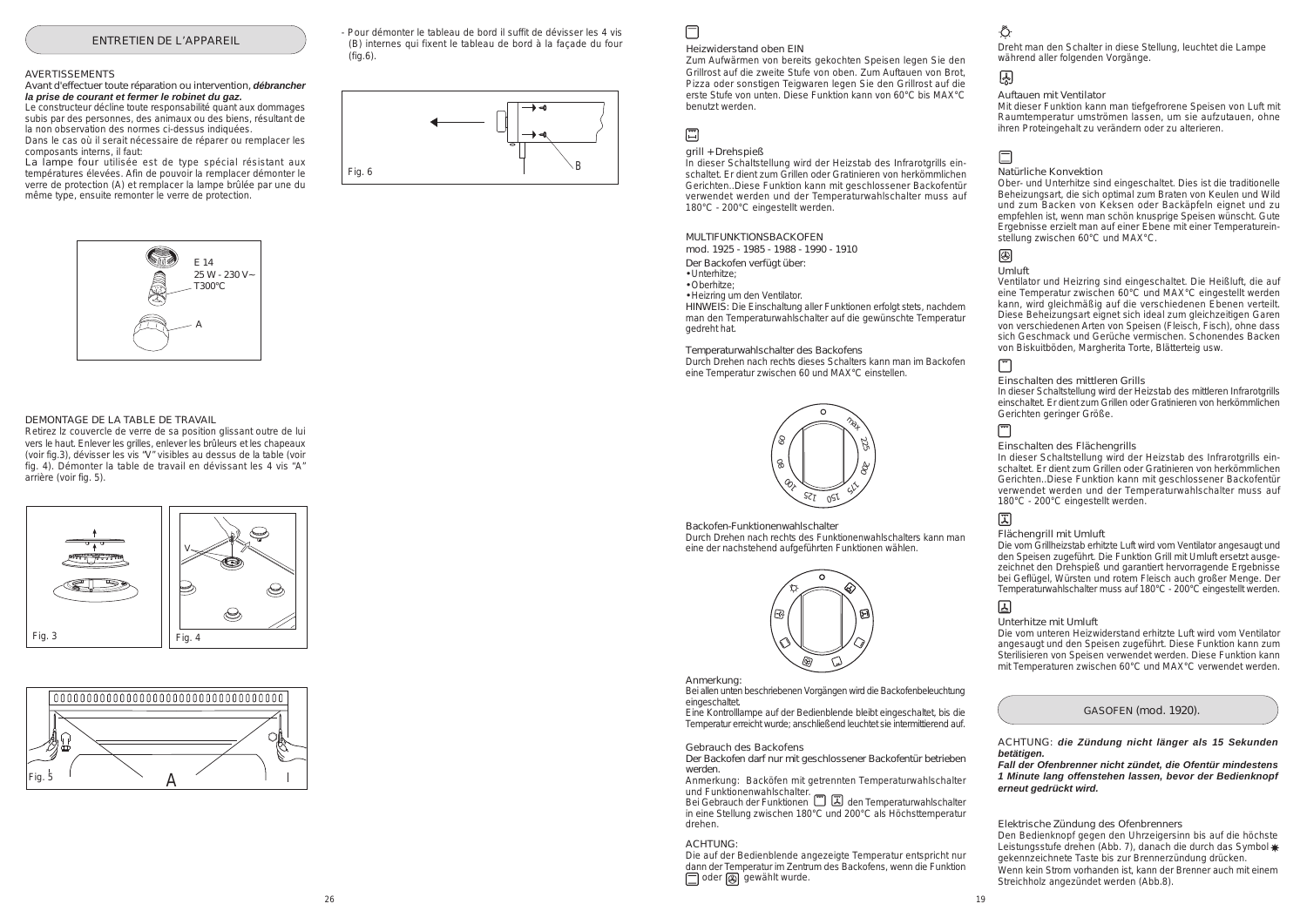

# GEBRAUCH DES GASGRILLS

Elektrische Zündung des Grillbrenners

Drehen Sie den Einstellknopf im Uhrzeigersinn bis auf die Position Grill  $\Box$  (Abb. 7), und drücken Sie dann den Schalter  $\angle$ , bis der Brenner angeht.

Wenn kein Strom vorhanden ist, kann der Brenner auch mit einem Streichholz angezündet werden (Abb. 10).

# Brenner mit Thermo-Sicherheitseinrichtung

Gehen Sie wie oben beschrieben vor und drücken Sie dabei auf den Einstellknopf. Wenn der Brenner angezündet ist, halten Sie den Einstellknopf 10 Sekunden lang gedrückt (Abb 9) e, damit das Sicherheitsventil in Betrieb geht. Wenn die Flamme bei Loslassen des Einstellknopfs ausgeht, wiederholen Sie den Vorgang wie oben beschrieben.

Drehspieß ( Mod. 1920 )

- Das Hähnchen oder die zu grillende Speise auf den Spieß L stecken und mit den beiden Gabeln F blockieren und ins Gleichgewicht bringen, um eine unnötige Belastung des Getriebemotors R zu verhindern (Abb. 11).
- Den Spieß in die Halterung G einsetzen, nachdem man das andere Ende in das Loch P des Getriebemotors R gesteckt hat (Abb. 11). Führen Sie die Halterung G vollständig in den Backofen ein, so dass die Stange I in der Öffnung H des Motors M des Drehgrills sitzt (Abb 12).
- Die mit etwas Wasser gefüllte Fettpfanne unter dem Spieß anordnen.
- Die Hitzeblende S in die Zentrierbolzen N einsetzen, die an der Oberseite der Ofenöffnung angebracht sind (Abb.A ). Danach die Ofentür behutsam gegen die Hitzeblende schließen.





- Zum Herausnehmen des Spießes in der umgekehrten Reihenfolge vorgehen und den Griff A sowie einen Handschuh Topflappen verwenden (siehe Abb 13).

# Brenner mit Thermo-Sicherheitseinrichtung

Bei Brennern, die mit Thermo-Sicherheitseinrichtung ausgerüstet sind, müssen Sie den entsprechenden Einstellknopf 10 Sekunden lang gedrückt halten (Abb 9), damit das Sicherheitsventil in Betrieb geht. Wenn die Flamme bei Loslassen des Einstellknopfs ausgeht, wiederholen Sie den Vorgang wie oben beschrieben.

Warten Sie mindestens 15 Minuten, bevor Sie die Speisen in den Ofen geben, damit die gewünschte Temperatur erreicht wird. Hier eine Tabelle mit ungefähren Angaben zur Backtemperatur (TAB. C).

ACHTUNG: *die Zündung nicht länger als 15 Sekunden betätigen.*

*Fall der Ofenbrenner nicht zündet, die Ofentür mindestens 1 Minute lang offenstehen lassen, bevor der Bedienknopf erneut gedrückt wird.*

- Important: les fils du câble d'alimentation ont les couleurs suivantes:
- jaune/vert = pour la mise à la terre " $\frac{1}{2}$ " (E)<br>- bleu = pour le neutre "N"
- $=$  pour le neutre "N"

Zum Betreiben des Bratspießes den Schalter auf das Symbol drehen (Abb. B).

> $-$  marron  $=$  pour la phase "L" - Vérifier toujours que le câble électrique ne touche pas ni des surfaces coupantes ni chaudes avec une température qui dépasse de 50°C celle ambiante, et qu'il soit de longueur suffisante pour un éventuel déplacement nécessaire au nettoyage ou à une réparation. S'il on utilise une fiche pour le branchement, la fiche de branchement du câble d'alimentation et la prise à laquelle elle doit être branchée doivent être du même type (conformes aux normes).

| TAB. C                 |                   |                             |                   |
|------------------------|-------------------|-----------------------------|-------------------|
| <b>SPEISEN</b>         | <b>TEMPERATUR</b> | <b>SPEISEN</b>              | <b>TEMPERATUR</b> |
| <b>FLEISCH</b>         |                   | <b>GEBÄCK</b>               |                   |
| <b>SCHWEINEBRATEN</b>  | 185-210           | <b>OBSTKUCHEN</b>           | 220               |
| <b>RINDERBRATEN</b>    | 250               | RÜHRKUCHEN                  | 190               |
| <b>OCHSENBRATEN</b>    | 220               | <b>HÖRNCHEN</b>             | 175               |
| <b>KALBSBRATEN</b>     | 220               | <b>TORTENBODEN</b>          | 235               |
| <b>LAMMBRATEN</b>      | 230               | <b>KRANZKUCHEN</b>          | 190               |
| <b>ROASTBEEF</b>       | 235               | BLÄTTERTEIGGEBÄCK           | 200               |
| <b>HASENBRATEN</b>     | 220               | <b>TRAUBENFLADEN</b>        | 200               |
| <b>KANINCHENBRATEN</b> | 235               | STRUDEL                     | 180               |
| <b>PUTENBRATEN</b>     | 235               | LÖFFELBISQUIT               | 200               |
| <b>GÄNSEBRATEN</b>     | 225               | <b>GEBACKENE APFELRINGE</b> | 200               |
| <b>ENTENBRATEN</b>     | 235               | PUDDING AUS LÖFFELBISQUIT   | 200               |
| <b>BRATHÄHNCHEN</b>    | 200-225           | <b>TOAST</b>                | 250               |
| <b>FISCH</b>           | 200-225           | <b>BROT</b>                 | 230               |





- le raccordement rigide avec interposition d'un joint;
- le raccordement par tuyau flexible avec armature à embouts mécaniques suivant les normes en vigueur.
- Le tube doit être raccordé directement au coude de la rampe. ( voir fig. 2)

Le raccordement du gaz est possible à droite et à gauche, en renversant la position du bouchon et du raccord. Une fois terminées les opérations de raccordement gaz, contrôler l'étancheité des raccords.

Les raccordements possibles sont:

# RACCORDEMENT AU GAZ

Contrôler si l'appareil est prévu pour le type de gaz distribué. Le raccordement à la canalisation gaz doit être effectué en conformité avec les règlements en vigueur , installations de gaz qui imposent sur l'extrémité de cette canalisation la présence d'un robinet de commande.

contrôler l'étancheité des raccords avec de l'eau et du savon. L'extremité du raccord est filetée. Une fois terminées les opérations de raccordement gaz,

Ce robinet de commande permet de couper l'alimentation en gaz lorsque l'appareil n'est pas utilisé.



# BRANCHEMENT ELECTRIQUE





Le branchement de l'appareil au réseau électrique doit être réalisé par un personnel spécialisé, connaissant les normes de sécurité en vigueur.

La mise à la terre de l'appareil est obligatoire selon les termes de la loi. Avant d'effectuer le branchement électrique, s'assurer de l'efficacité de la mise à la terre.

S'assurer que la soupape limitatrice et les câblages domestiques puissent supporter le chargement de l'appareil.

Dans le raccordement au réseau il est nécessaire d'interposer entre l'appareil et le réseau un interrupteur homnipolaire avec ouverture min. entre les contactes de 3 mm, dimensioné au chargement et correspondant aux normes en vigueur.

Le câble de terre jaune/vert ne doit pas être interrompu par l'interrupteur.

| Type d'appareil          | Alimentation monophasée 230V~                       |         |  |
|--------------------------|-----------------------------------------------------|---------|--|
|                          | Type de câble                                       | Section |  |
| Table gaz + four électr. | Caoutchouc H05 RR-F $\vert$ 3 x 1,5 mm <sup>2</sup> |         |  |

# REMPLACEMENT DU CABLE

Dans le cas ou le câble devrait s'endommager, le remplacer selon les instructions suivantes:

- ouvrir la boite du bornier comme décrit dans la figure ci dessous;
- dévisser la vis "A" qui bloque la câble;
- remplacer la câble avec un de la même longueur et correspon dant aux caractéristiques décrites dans le tableau:
- le fil de mise à la terre "jaune-verte" doit être raccorde à la borne " $\frac{1}{x}$ " et il doit être plus long d'environ 10mm par rapport aux fils de ligne;
- le fil neutre "bleu" doit être raccorde a la borne marquée par la lettre "N"
- le fil de ligne doit être raccorde à la borne marquée par la lettre "L".

| Type d'appareil                      | Alimentation monophasée 230V~                       |         |  |
|--------------------------------------|-----------------------------------------------------|---------|--|
|                                      | Type de câble                                       | Section |  |
| Table $\text{gaz} + \text{four gaz}$ | Caoutchouc H05 RR-F $3 \times 0.75$ mm <sup>2</sup> |         |  |

# *ACHTUNG :*

*Der Grill muss mit leicht geöffneter Tür benutzt werden* . Die Hitzeblende S in die Zentrierbolzen N einsetzen, die an der Oberseite der Ofenöffnung angebracht sind (Abb.A ).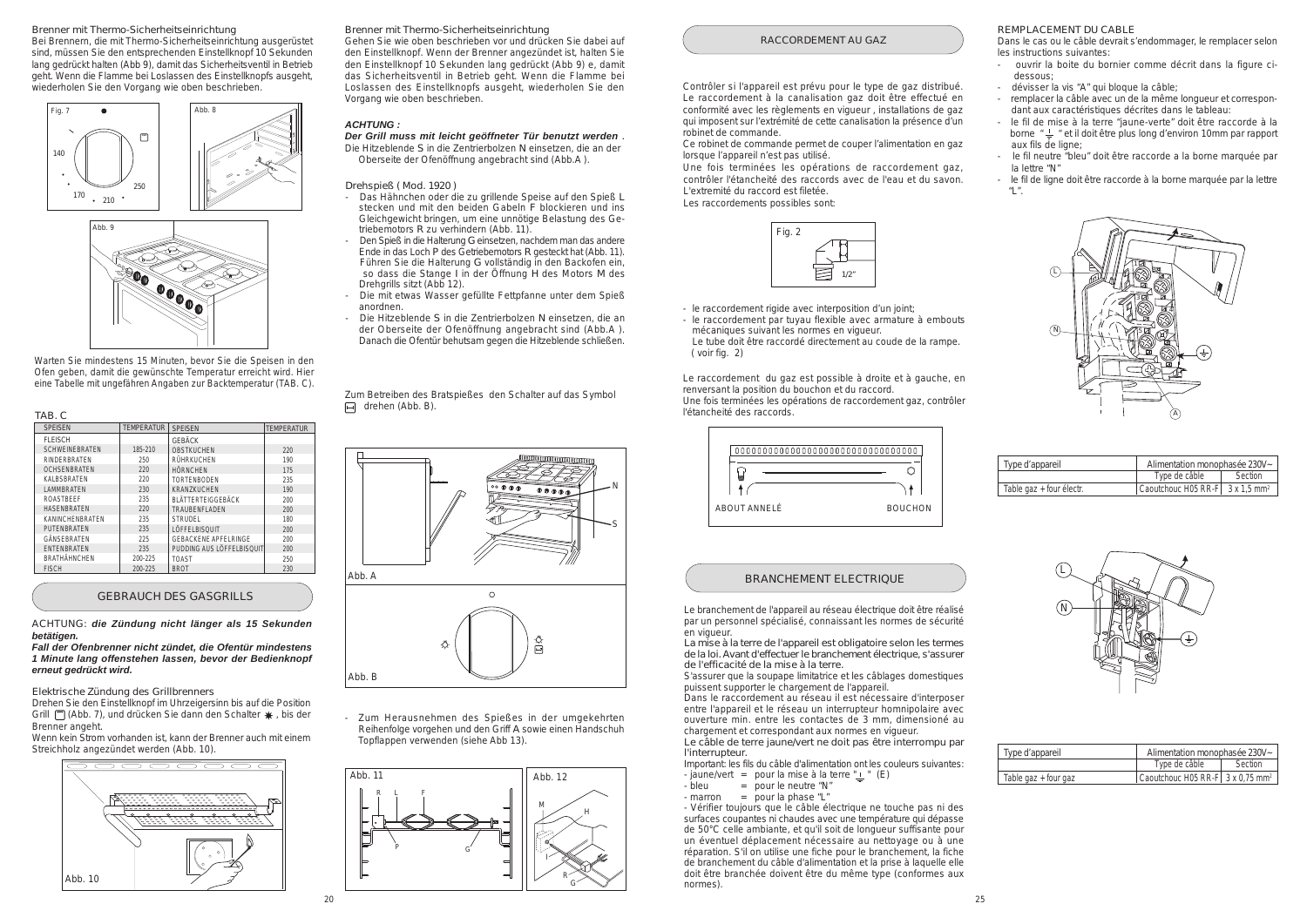



#### Programmierung

Zum Programmieren muss man die gewünschte Funktionstaste drücken und innerhalb von 5 Sekunden nach Lösen der Taste die Zeit mit den Tasten + und - eingeben.

### Tasten + und -

Mit den Tasten + und - erhöht oder reduziert man die Zeit. Die Geschwindigkeit der Änderung variiert in Abhängigkeit von der Dauer der Betätigung der Taste.

Zum Herausnehmen des Spießes in der umgekehrten Reihenfolge vorgehen und den Griff S sowie einen Handschuh-Topflappen verwenden (Abb. C).

#### Einstellen der Uhrzeit

Gleichzeitig zwei beliebige Tasten (Garzeit, Abschaltautomatik, Kurzzeitwecker) und die Taste + oder - drücken, um die gewünschte Uhrzeit einzustellen. Bei diesem Vorgang werden etwaige zuvor

Drehspieß (mod. 1980).

- Das Hähnchen oder die zu grillende Speise auf den Spieß L stecken und mit den beiden Gabeln F blockieren und ins Gleichgewicht bringen, um eine unnötige Belastung des motors R zu verhindern (Abb. C).
- Den Spieß in die Halterung G einsetzen, nachdem man das andere Ende in das Loch P des motors R gesteckt hat (Abb. C).
- Die mit etwas Wasser gefüllte Fettpfanne unter dem Spieß anordnen.

4-stellige 7-Segment-Fluoreszenzanzeige für die Anzeige der Uhrzeit und der Garzeiten. Garzeit oder Handbetrieb-Funktion = Topf-Symbol<br>Automatikbetrieb = AUTO Automatikbetrieb

Kurzzeitwecker = Glocken-Symbol

# KURZZEITWECKER

Drehen Sie den Drehschalter im Uhrzeigersinn, um die gewünschte Backzeit einzustellen.

Der Kurzzeitwecker kann auf 1 bis 60 Minuten eingestellt werden. Nach Ablauf der eingestellten Zeit ertönt ein akustisches Signal.

# ABSCHALTAUTOMATIK

Für den Handbetrieb den Schalter nach links auf den Zeiger drehen ( $\frac{M}{A}$  ; zum Programmieren der Garzeit muss man ihn hingegen nach rechts drehen und mit dem zugehörigen Schalter eine Garzeit einstellen (max. 120 Min.).

Manueller Betrieb: drehen Sie Knopf B, ohne drücken, bis Stellung I order  $\sqrt{\ }$ 

Nach Abschluss des Garvorgangs wird der Backofen automatisch ausgeschaltet.

# TR 259 ANALOGIC

# Uhrzeit einstellen

Um die Uhrzeit einzustellen, drücken Sie auf den Knopf und drehen

Sie ihn im Uhrzeigersinn, bis die richtige Zeit abzulesen ist. Falls Sie falsch betätigen sollten, drehen Sie nicht den Knopf entgegen dem Uhrzeigersinn. Eine Sicherheitsvorrichtung schützt die Uhrzeitbauteilen.

# UHR "LED"

La norme fixe la valuer minimale de la section libre totale des ouvertures permanentes (fentes, perforation, grilles, gaines, etc.) destinée à l'évacuation de l'air des cuisines qui doit être d'au moins de  $100 \text{ cm}^2$ .

> Eigenschaften 24-Stunden-Uhr mit automatischem Programm und Kurzzeitwecker.

# Funktionen

Garzeit, Abschaltautomatik, Stellung Handbetrieb, Uhr, Kurzzeitwecker, Zeit bis 23 Stunden und 59 Minuten einstellbar.

# Anzeige

Das der gewählten Funktion entsprechende Symbol leuchtet auf.









Zum Betreiben des Bratspießes den Schalter auf das Symbol drehen (Abb. B).

# BETRIEBSANWEISUNGEN

Einstellung der Uhrzeit: drüchen Sie Knopf B und drehen Sie ihn nach links.

Einstellung der Einschaltzeit: drücken Sie Knopf A und drehen Sie ihn nach links.

Einstellung der Dauer: drehen Sie Knopf B nach links, ohne

drücken. Ein kustisches Signal ertönt am Ende der Dauer. Um es zu lösehen, drehen Sie Knopf B, ohne drücken, bis Stellung

O.

# ZEITSCHALTUHR MIT EINSCHALT-AUSSCHALTZEIT







L'installation et l'entretien de l'appareil doivent être effectués par une personne qualifiée conformément aux textes réglementaires et règles de l'art en vigueur:

Cet appareil n'est pas pourvu de dispositif d'évacuation des produits de la combustion. On doit donc l'installer dans des endroits suffisamment aérés suivant les dispositions des lois en vigueur. La quantité d'air nécessaire à la combustion ne doit pas être inférieure à 2.0 m<sup>3</sup>/h pour chaque kW de puissance installée. Voir la puissance totale sur la plaque signalétique de l'appareil.

La norme spécifie que la partie supérieure de l'ouverture permanente utilisée pour l'évacuation de l'air vicié par les produits de combustion doit être située à 1,80 cm au moins au dessus du sol du local. Une section libre au moins égale doit être réservée aux ouvertures d'entrée d'air.

L'emplacement des ouvertures doit être tel qu'il n'en résulte aucun courant d'air insupportable pour les occupants.



La cuisinière est équipée de 4 pieds pour un éventuel alignement en hauteur avec les meubles (Fig. 1).

# INSTALLATION

IMPORTANT: Le revêtement du meuble doit supporter des températures (min. 90°C).

Si l'appareil doit être installé près des meubles, observer les distances minimales prévues par le plan ci-après.

# AVERTISSEMENTS

Avant d'effectuer toute réparation ou intervention*, débrancher la prise de courant et fermer le robinet de gaz*. Le technicien qualifié est responsable de l'installation correcte suivant les normes de sécurité en vigueur. La mise à la terre de l'appareil est obligatoire aux termes de la loi.

Le constructeur décline toute responsabilité quant aux dommages subis par des personnes, des animaux ou des biens, résultant de la non observation des normes ci-dessus indiquées.

Les données techniques sont indiquées sur la plaque signalétique placée sur l'arrière de l'appareil. Les conditions de réglage sont indiquées sur l'étiquette appliquée sur l'emballage. Ne pas utiliser la poignée de la porte du four pour effectuer des opérations de mouvement, y compris l'opération nécessaire pour enlever l'appareil de l'emballage.

L'appareil est en classe 1 ou classe 2 sous-classe 1.

# ANWEISUNGEN FÜR DEN GEBRAUCH DER BEDIENBLENDE (JE NACH MODELL)